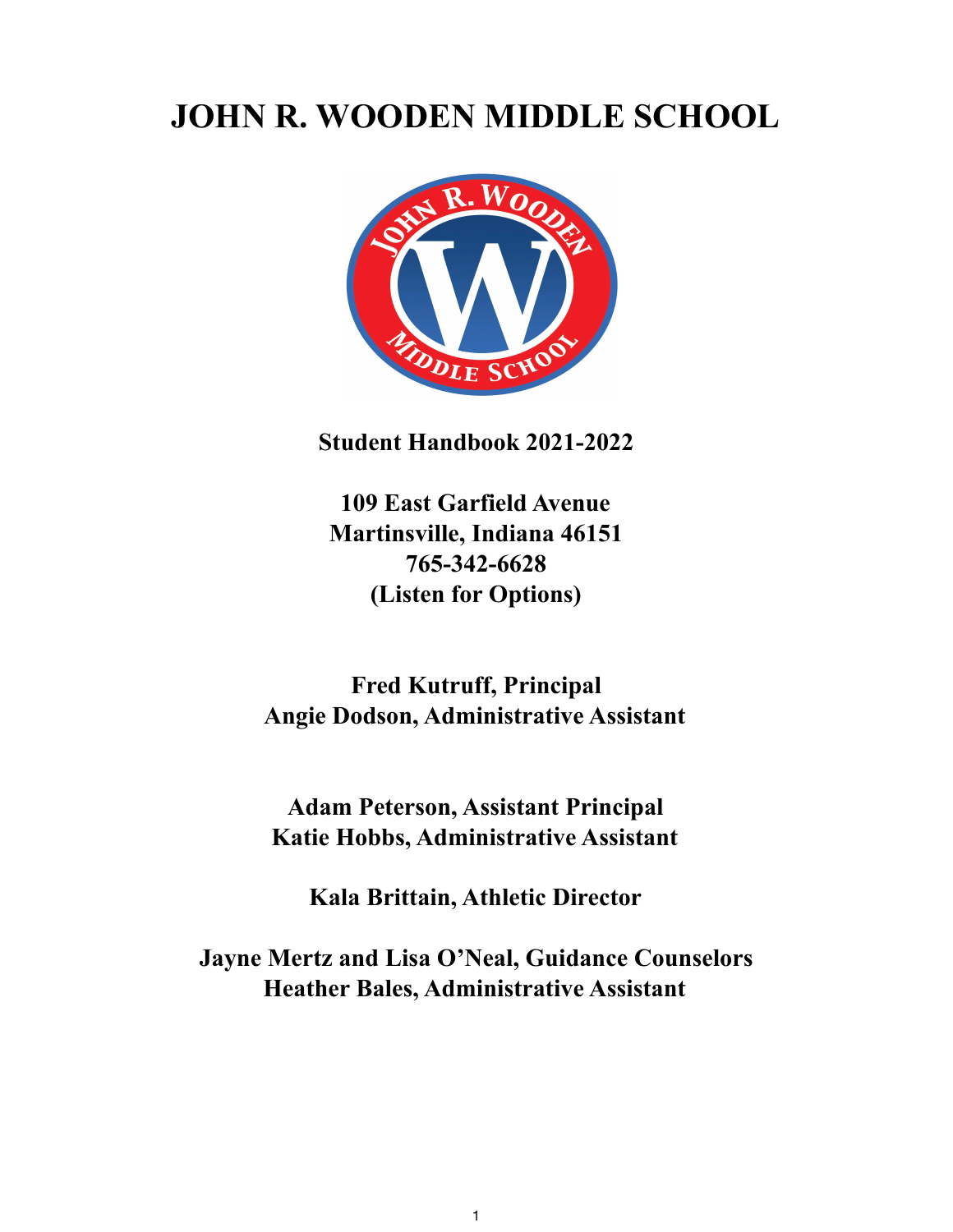#### **INDEX**

#### **QUICK REFERENCE GUIDE**

**2021-2022 MSD of [Martinsville](#page-4-0) Calendar Athletics and [Extracurricular](#page-5-0) Activities [Cellular/Electronic](#page-33-0) Devices Daily Schedule of Classes [Dress](#page-32-0) Code Staff [Directory](#page-2-0) School Health [Services](#page-14-0) (The Clinic) GENERAL INFORMATION [Aiphone](#page-10-0) Security System Book [Rental](#page-12-0) Closed [Campus](#page-13-0) and Closed Lunch Periods [Directions](#page-36-0) to other schools Drop/Add Policy for Band, [Orchestra,](#page-13-1) and Choir [General](#page-11-0) Fees Gym [Suits](#page-11-1) Honor [Program](#page-11-2) JWMS [Website](#page-7-0) [Library](#page-12-1) Lockers and [Backpacks](#page-18-0) Mission [Statement](#page-5-1) Parental [Involvement](#page-7-1) [Plagiarism](#page-10-1) [National](#page-12-2) Junior Honor Society [Random](#page-19-0) K-9 Sniffs School [Mixers](#page-19-1) Special [Services](#page-17-0) Staying at School after [Dismissal](#page-32-1) Time Student [Government](#page-13-2) [Telephones](#page-13-3) [Visitors](#page-13-4) GUIDANCE [Attendance](#page-7-2) Policy [Grading](#page-10-2) System Guidance and [Counseling](#page-14-1) Program [Honor](#page-11-3) Roll DISCIPLINE Student Behavior and [Discipline](#page-18-1) Policy [Chromebook](#page-30-0) Discipline Procedure Discipline [Guidelines](#page-34-0) In-School or [Out-of-School](#page-34-1) Suspension [Expulsion](#page-34-2) POLICIES Sexual [Harassment](#page-15-0) Policy [Internet](#page-19-2) Use and Picture Release Forms MSD Martinsville [Chromebook](#page-19-3) Use Agreement Google Suite for [Education](#page-30-1) Online Resource Opt Out Form MSD of [Martinsville](#page-39-0) - Student Conduct Code**

**8432 - Pest control and use of [pesticide](#page-45-0)**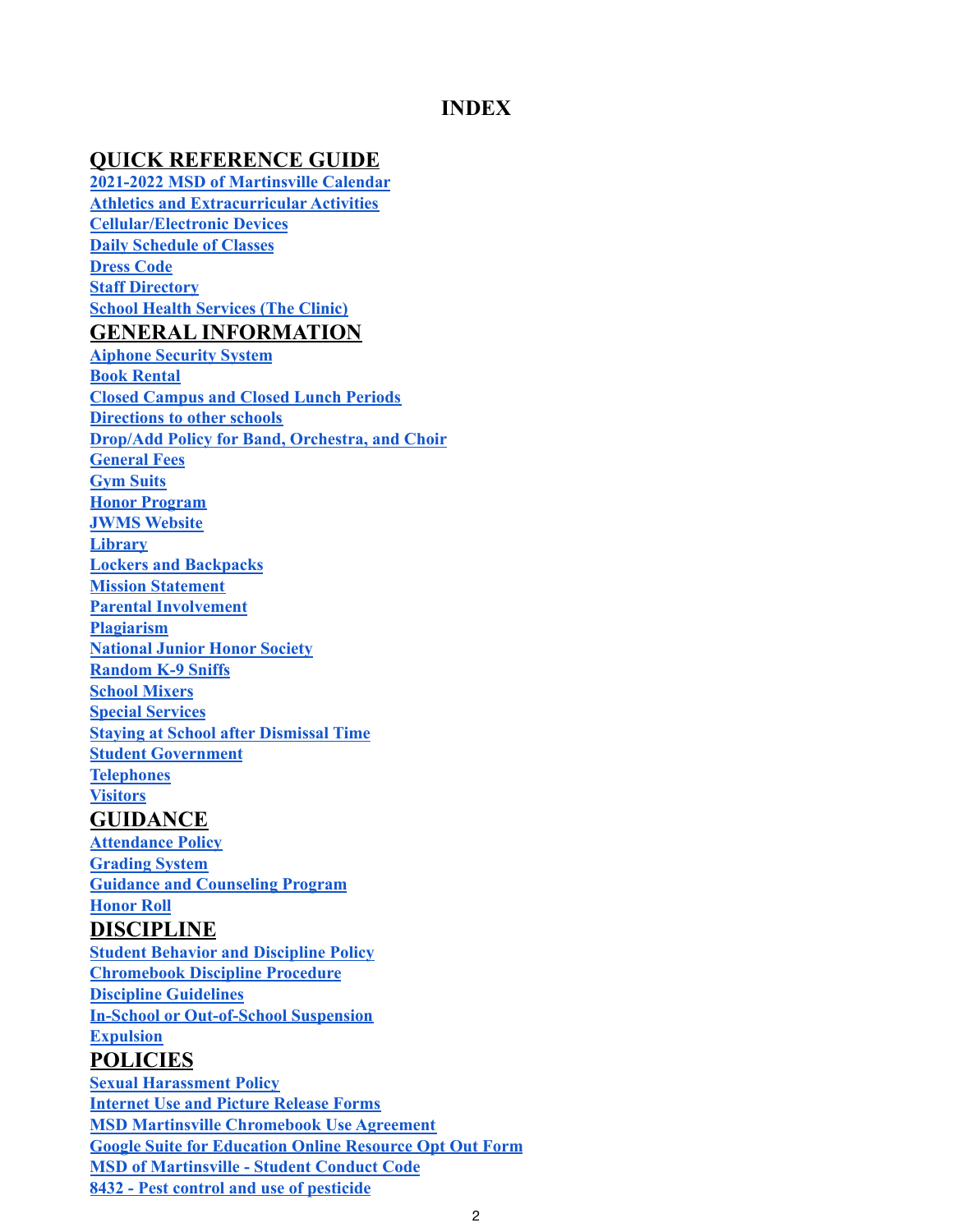#### <span id="page-2-0"></span>**Teachers**

Kim Andersen Science Leah Armstrong Language Arts Josh Bain US History Ashley Beltran Science Steve Bunton PLTW Erika Chapin Art Amanda Crismore Mathematics Theresa Cushing Social Studies Riley Denning Language Arts Susie Dyer Special Education Danielle English Mathematics Kevin Floyd Social Studies Katie Gilpin Special Education Mike Hankins Science Eric Hannan Language Arts Rick Hansen Social Studies Dustin Huff PE Caitlyn Isneburg Champs Mike Johnson Science Fred Kutruff Principal Julie LaFary Language Arts Mike Lanam Spanish Rachael Lanigan Orchestra Christine Long Choir Christa Mathews Science Jayne Mertz Counselor Lisa O'Neal Counselor Bobby Payne Health Adam Peterson Asst. Principal Mackenzie Phelps Language Arts James Powell Band Amanda Rapp Special Education Doug Reynolds Counselor Riley Rhea Special Education Shawna Rush Mathematics Susan Sawyers Language Arts Steven Schiller Science Jesse Schoocraft Social Studies Lindsay Spina Nurse Alan Trump Mathematics Steve Weber PE

Kala Brittain Athletic Director/Math Kenja Fraley Career Prep/TV Productions Whitney Ksenak Mathematics/Yearbook

Deb Wylie Math

Corin Williams Special Education

#### **Office Staff**

Heather Bales, Guidance Secretary Angela Dodson, Principal's Secretary Katie Hobbs, Asst. Principal's/Athletic Director **Secretary** 

#### **Support Staff**

Jason Carter, Special Ed Aide Adam Chase, Special Ed Aide Judy Coburn, Special Ed Aide Marcy Contreras, Special Ed Aide Cindy Cramer, Special Ed Aide Cynthia Freed, Special Ed Aide Jaime Heacock, Library Aide Anissa Headlee, Special Ed Aide Rob Helms, Study Hall Aide Madyson Miller, Special Ed Aide Veronica Thatcher, Special Ed Aide Cammie Wiggins, E-Learning Lab

#### **Custodians**

Jon Davis Sally Forler Kent Hart Dan Liese Carl Medley Charles Nix

\*\*Bus drivers can be contacted through the Transportation Office at 765/342-5597.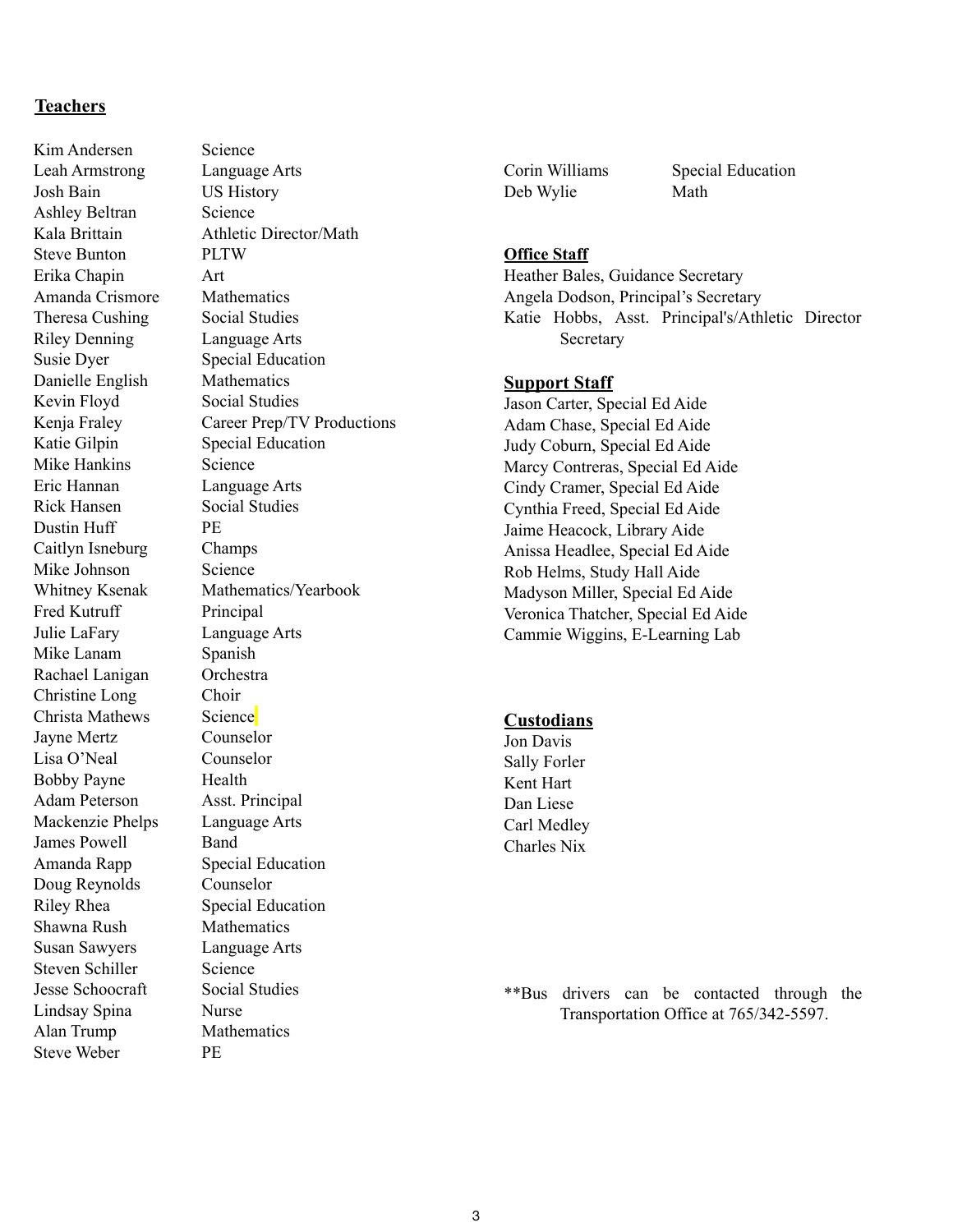| 2021-2022<br><b>Daily Schedule of Classes</b><br><b>LUNCH A</b><br><b>LUNCH B</b><br><b>LUNCH C</b><br><b>SUCCESS</b><br><b>SUCCESS</b><br><b>SUCCESS</b><br>$7:25 - 8:00$<br>$7:25 - 8:00$<br>$7:25 - 8:00$<br><b>35 min</b><br><b>35 min</b><br><b>35 min</b><br><b>PERIOD 1</b><br><b>PERIOD 1</b><br><b>PERIOD 1</b><br>$8:04 - 8:58$<br>$8:04 - 8:58$<br>$8:04 - 8:58$<br><b>54 min</b><br><b>54 min</b><br><b>54 min</b><br><b>PERIOD 2</b><br><b>PERIOD 2</b><br><b>PERIOD 2</b><br>$9:02 - 9:56$<br>$9:02 - 9:56$<br>$9:02 - 9:56$<br><b>54 min</b><br><b>54 min</b><br><b>54 min</b><br><b>PERIOD 3</b><br><b>PERIOD 3</b><br><b>PERIOD 3</b><br>10:00 - 10:54<br>10:00 - 10:54<br>10:00 - 10:54<br><b>54 min</b><br><b>54 min</b><br><b>54 min</b><br><b>PERIOD 4</b><br><b>PERIOD 4</b><br><b>PERIOD 4</b><br>10:56 - 11:26 lunch<br>10:58 - 11:26<br>$10:58 - 11:56$<br>11:27 - 11:57 lunch<br>11:58 - 12:28 lunch<br>11:29 - 12:28<br>12:00 - 12:28<br><b>57 min</b><br><b>58 min</b><br><b>56 min</b><br><b>PERIOD 5</b><br><b>PERIOD 5</b><br><b>PERIOD 5</b><br>12:32 - 1:25<br>12:32 - 1:25<br>12:32 - 1:25<br><b>53 min</b><br><b>53 min</b><br><b>53 min</b><br><b>PERIOD 6</b><br><b>PERIOD 6</b><br><b>PERIOD 6</b><br>$1:29 - 2:23$<br>$1:29 - 2:23$<br>$1:29 - 2:23$<br><b>54 min</b><br><b>54 min</b><br><b>54 min</b><br><b>BUS BELL - 2:23</b><br><b>BUS BELL - 2:23</b><br><b>BUS BELL - 2:23</b><br><b>BUSES LEAVE - 2:30</b><br><b>BUSES LEAVE - 2:30</b><br><b>BUSES LEAVE - 2:30</b><br><b>WALKER BELL - 2:31</b><br><b>WALKER BELL - 2:31</b><br><b>WALKER BELL - 2:31</b> | John R. Wooden Middle School |  |  |  |  |  |  |
|------------------------------------------------------------------------------------------------------------------------------------------------------------------------------------------------------------------------------------------------------------------------------------------------------------------------------------------------------------------------------------------------------------------------------------------------------------------------------------------------------------------------------------------------------------------------------------------------------------------------------------------------------------------------------------------------------------------------------------------------------------------------------------------------------------------------------------------------------------------------------------------------------------------------------------------------------------------------------------------------------------------------------------------------------------------------------------------------------------------------------------------------------------------------------------------------------------------------------------------------------------------------------------------------------------------------------------------------------------------------------------------------------------------------------------------------------------------------------------------------------------------------------------------------------------------------------------------------------------|------------------------------|--|--|--|--|--|--|
|                                                                                                                                                                                                                                                                                                                                                                                                                                                                                                                                                                                                                                                                                                                                                                                                                                                                                                                                                                                                                                                                                                                                                                                                                                                                                                                                                                                                                                                                                                                                                                                                            |                              |  |  |  |  |  |  |
|                                                                                                                                                                                                                                                                                                                                                                                                                                                                                                                                                                                                                                                                                                                                                                                                                                                                                                                                                                                                                                                                                                                                                                                                                                                                                                                                                                                                                                                                                                                                                                                                            |                              |  |  |  |  |  |  |
|                                                                                                                                                                                                                                                                                                                                                                                                                                                                                                                                                                                                                                                                                                                                                                                                                                                                                                                                                                                                                                                                                                                                                                                                                                                                                                                                                                                                                                                                                                                                                                                                            |                              |  |  |  |  |  |  |
|                                                                                                                                                                                                                                                                                                                                                                                                                                                                                                                                                                                                                                                                                                                                                                                                                                                                                                                                                                                                                                                                                                                                                                                                                                                                                                                                                                                                                                                                                                                                                                                                            |                              |  |  |  |  |  |  |
|                                                                                                                                                                                                                                                                                                                                                                                                                                                                                                                                                                                                                                                                                                                                                                                                                                                                                                                                                                                                                                                                                                                                                                                                                                                                                                                                                                                                                                                                                                                                                                                                            |                              |  |  |  |  |  |  |
|                                                                                                                                                                                                                                                                                                                                                                                                                                                                                                                                                                                                                                                                                                                                                                                                                                                                                                                                                                                                                                                                                                                                                                                                                                                                                                                                                                                                                                                                                                                                                                                                            |                              |  |  |  |  |  |  |
|                                                                                                                                                                                                                                                                                                                                                                                                                                                                                                                                                                                                                                                                                                                                                                                                                                                                                                                                                                                                                                                                                                                                                                                                                                                                                                                                                                                                                                                                                                                                                                                                            |                              |  |  |  |  |  |  |
|                                                                                                                                                                                                                                                                                                                                                                                                                                                                                                                                                                                                                                                                                                                                                                                                                                                                                                                                                                                                                                                                                                                                                                                                                                                                                                                                                                                                                                                                                                                                                                                                            |                              |  |  |  |  |  |  |
|                                                                                                                                                                                                                                                                                                                                                                                                                                                                                                                                                                                                                                                                                                                                                                                                                                                                                                                                                                                                                                                                                                                                                                                                                                                                                                                                                                                                                                                                                                                                                                                                            |                              |  |  |  |  |  |  |
|                                                                                                                                                                                                                                                                                                                                                                                                                                                                                                                                                                                                                                                                                                                                                                                                                                                                                                                                                                                                                                                                                                                                                                                                                                                                                                                                                                                                                                                                                                                                                                                                            |                              |  |  |  |  |  |  |
|                                                                                                                                                                                                                                                                                                                                                                                                                                                                                                                                                                                                                                                                                                                                                                                                                                                                                                                                                                                                                                                                                                                                                                                                                                                                                                                                                                                                                                                                                                                                                                                                            |                              |  |  |  |  |  |  |
|                                                                                                                                                                                                                                                                                                                                                                                                                                                                                                                                                                                                                                                                                                                                                                                                                                                                                                                                                                                                                                                                                                                                                                                                                                                                                                                                                                                                                                                                                                                                                                                                            |                              |  |  |  |  |  |  |
|                                                                                                                                                                                                                                                                                                                                                                                                                                                                                                                                                                                                                                                                                                                                                                                                                                                                                                                                                                                                                                                                                                                                                                                                                                                                                                                                                                                                                                                                                                                                                                                                            |                              |  |  |  |  |  |  |
|                                                                                                                                                                                                                                                                                                                                                                                                                                                                                                                                                                                                                                                                                                                                                                                                                                                                                                                                                                                                                                                                                                                                                                                                                                                                                                                                                                                                                                                                                                                                                                                                            |                              |  |  |  |  |  |  |
|                                                                                                                                                                                                                                                                                                                                                                                                                                                                                                                                                                                                                                                                                                                                                                                                                                                                                                                                                                                                                                                                                                                                                                                                                                                                                                                                                                                                                                                                                                                                                                                                            |                              |  |  |  |  |  |  |
|                                                                                                                                                                                                                                                                                                                                                                                                                                                                                                                                                                                                                                                                                                                                                                                                                                                                                                                                                                                                                                                                                                                                                                                                                                                                                                                                                                                                                                                                                                                                                                                                            |                              |  |  |  |  |  |  |
|                                                                                                                                                                                                                                                                                                                                                                                                                                                                                                                                                                                                                                                                                                                                                                                                                                                                                                                                                                                                                                                                                                                                                                                                                                                                                                                                                                                                                                                                                                                                                                                                            |                              |  |  |  |  |  |  |
|                                                                                                                                                                                                                                                                                                                                                                                                                                                                                                                                                                                                                                                                                                                                                                                                                                                                                                                                                                                                                                                                                                                                                                                                                                                                                                                                                                                                                                                                                                                                                                                                            |                              |  |  |  |  |  |  |
|                                                                                                                                                                                                                                                                                                                                                                                                                                                                                                                                                                                                                                                                                                                                                                                                                                                                                                                                                                                                                                                                                                                                                                                                                                                                                                                                                                                                                                                                                                                                                                                                            |                              |  |  |  |  |  |  |
|                                                                                                                                                                                                                                                                                                                                                                                                                                                                                                                                                                                                                                                                                                                                                                                                                                                                                                                                                                                                                                                                                                                                                                                                                                                                                                                                                                                                                                                                                                                                                                                                            |                              |  |  |  |  |  |  |
|                                                                                                                                                                                                                                                                                                                                                                                                                                                                                                                                                                                                                                                                                                                                                                                                                                                                                                                                                                                                                                                                                                                                                                                                                                                                                                                                                                                                                                                                                                                                                                                                            |                              |  |  |  |  |  |  |
|                                                                                                                                                                                                                                                                                                                                                                                                                                                                                                                                                                                                                                                                                                                                                                                                                                                                                                                                                                                                                                                                                                                                                                                                                                                                                                                                                                                                                                                                                                                                                                                                            |                              |  |  |  |  |  |  |
|                                                                                                                                                                                                                                                                                                                                                                                                                                                                                                                                                                                                                                                                                                                                                                                                                                                                                                                                                                                                                                                                                                                                                                                                                                                                                                                                                                                                                                                                                                                                                                                                            |                              |  |  |  |  |  |  |
|                                                                                                                                                                                                                                                                                                                                                                                                                                                                                                                                                                                                                                                                                                                                                                                                                                                                                                                                                                                                                                                                                                                                                                                                                                                                                                                                                                                                                                                                                                                                                                                                            |                              |  |  |  |  |  |  |
|                                                                                                                                                                                                                                                                                                                                                                                                                                                                                                                                                                                                                                                                                                                                                                                                                                                                                                                                                                                                                                                                                                                                                                                                                                                                                                                                                                                                                                                                                                                                                                                                            |                              |  |  |  |  |  |  |
|                                                                                                                                                                                                                                                                                                                                                                                                                                                                                                                                                                                                                                                                                                                                                                                                                                                                                                                                                                                                                                                                                                                                                                                                                                                                                                                                                                                                                                                                                                                                                                                                            |                              |  |  |  |  |  |  |
|                                                                                                                                                                                                                                                                                                                                                                                                                                                                                                                                                                                                                                                                                                                                                                                                                                                                                                                                                                                                                                                                                                                                                                                                                                                                                                                                                                                                                                                                                                                                                                                                            |                              |  |  |  |  |  |  |
|                                                                                                                                                                                                                                                                                                                                                                                                                                                                                                                                                                                                                                                                                                                                                                                                                                                                                                                                                                                                                                                                                                                                                                                                                                                                                                                                                                                                                                                                                                                                                                                                            |                              |  |  |  |  |  |  |
|                                                                                                                                                                                                                                                                                                                                                                                                                                                                                                                                                                                                                                                                                                                                                                                                                                                                                                                                                                                                                                                                                                                                                                                                                                                                                                                                                                                                                                                                                                                                                                                                            |                              |  |  |  |  |  |  |
|                                                                                                                                                                                                                                                                                                                                                                                                                                                                                                                                                                                                                                                                                                                                                                                                                                                                                                                                                                                                                                                                                                                                                                                                                                                                                                                                                                                                                                                                                                                                                                                                            |                              |  |  |  |  |  |  |
|                                                                                                                                                                                                                                                                                                                                                                                                                                                                                                                                                                                                                                                                                                                                                                                                                                                                                                                                                                                                                                                                                                                                                                                                                                                                                                                                                                                                                                                                                                                                                                                                            |                              |  |  |  |  |  |  |
|                                                                                                                                                                                                                                                                                                                                                                                                                                                                                                                                                                                                                                                                                                                                                                                                                                                                                                                                                                                                                                                                                                                                                                                                                                                                                                                                                                                                                                                                                                                                                                                                            |                              |  |  |  |  |  |  |
|                                                                                                                                                                                                                                                                                                                                                                                                                                                                                                                                                                                                                                                                                                                                                                                                                                                                                                                                                                                                                                                                                                                                                                                                                                                                                                                                                                                                                                                                                                                                                                                                            |                              |  |  |  |  |  |  |
|                                                                                                                                                                                                                                                                                                                                                                                                                                                                                                                                                                                                                                                                                                                                                                                                                                                                                                                                                                                                                                                                                                                                                                                                                                                                                                                                                                                                                                                                                                                                                                                                            |                              |  |  |  |  |  |  |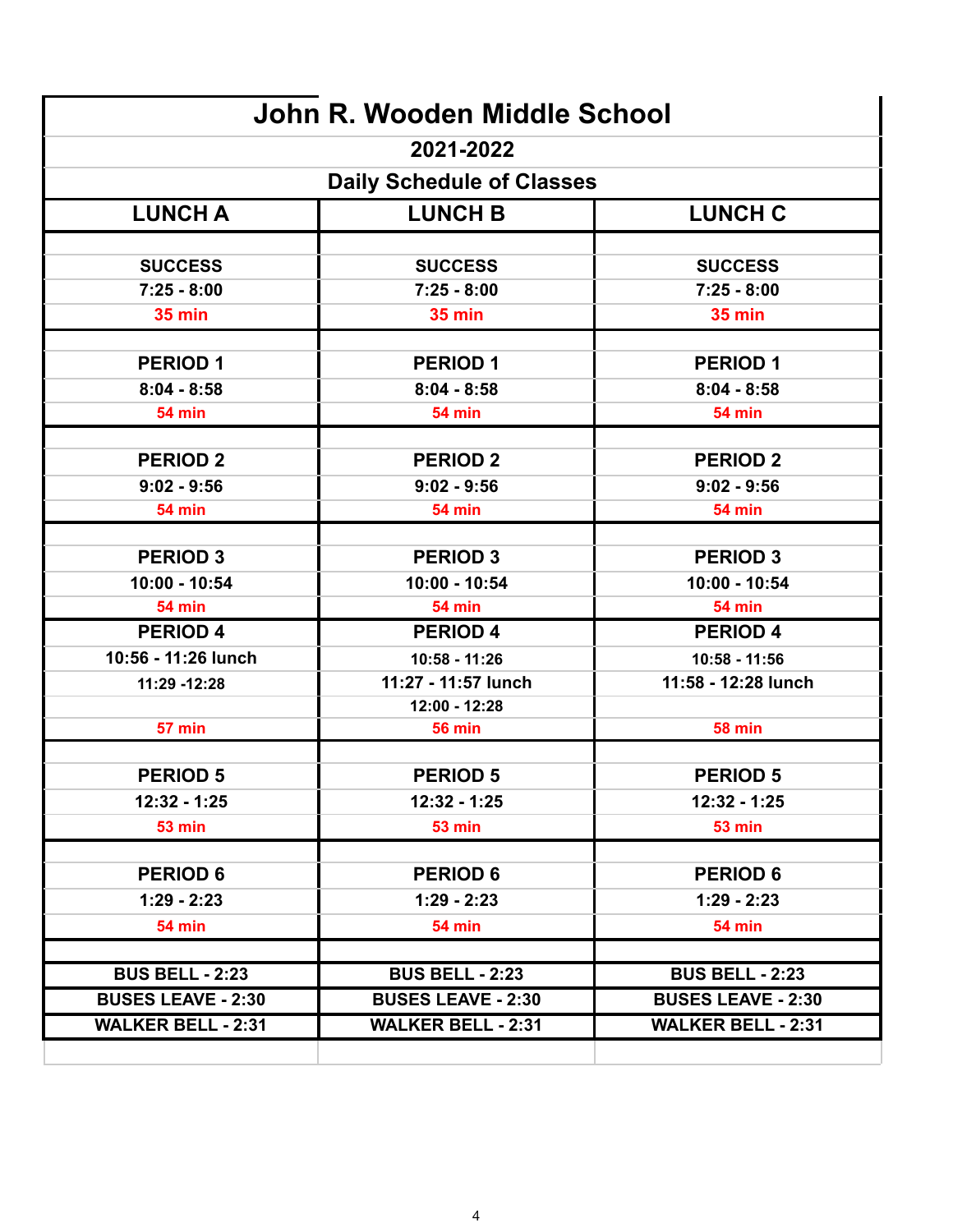# <span id="page-4-0"></span>**2021-2022 MSD OF MARTINSVILLE CALENDAR**

#### **METROPOLITAN SCHOOL DISTRICT OF MARTINSVILLE 389 E. Jackson Street Martinsville, Indiana 46151**

#### **SCHOOL CALENDAR SIGNIFICANT DATES 2021-2022**

| August 10, 2021      |
|----------------------|
| September 6, 2021    |
| October 8. 2021.     |
|                      |
| November 24-26, 2021 |
| December 17, 2021    |
| December 20, 2021    |
| January 3, 2022      |
| January 4, 2022      |
|                      |
|                      |
|                      |
|                      |
| May 26, 2022         |
|                      |
| $\Box$ TBD           |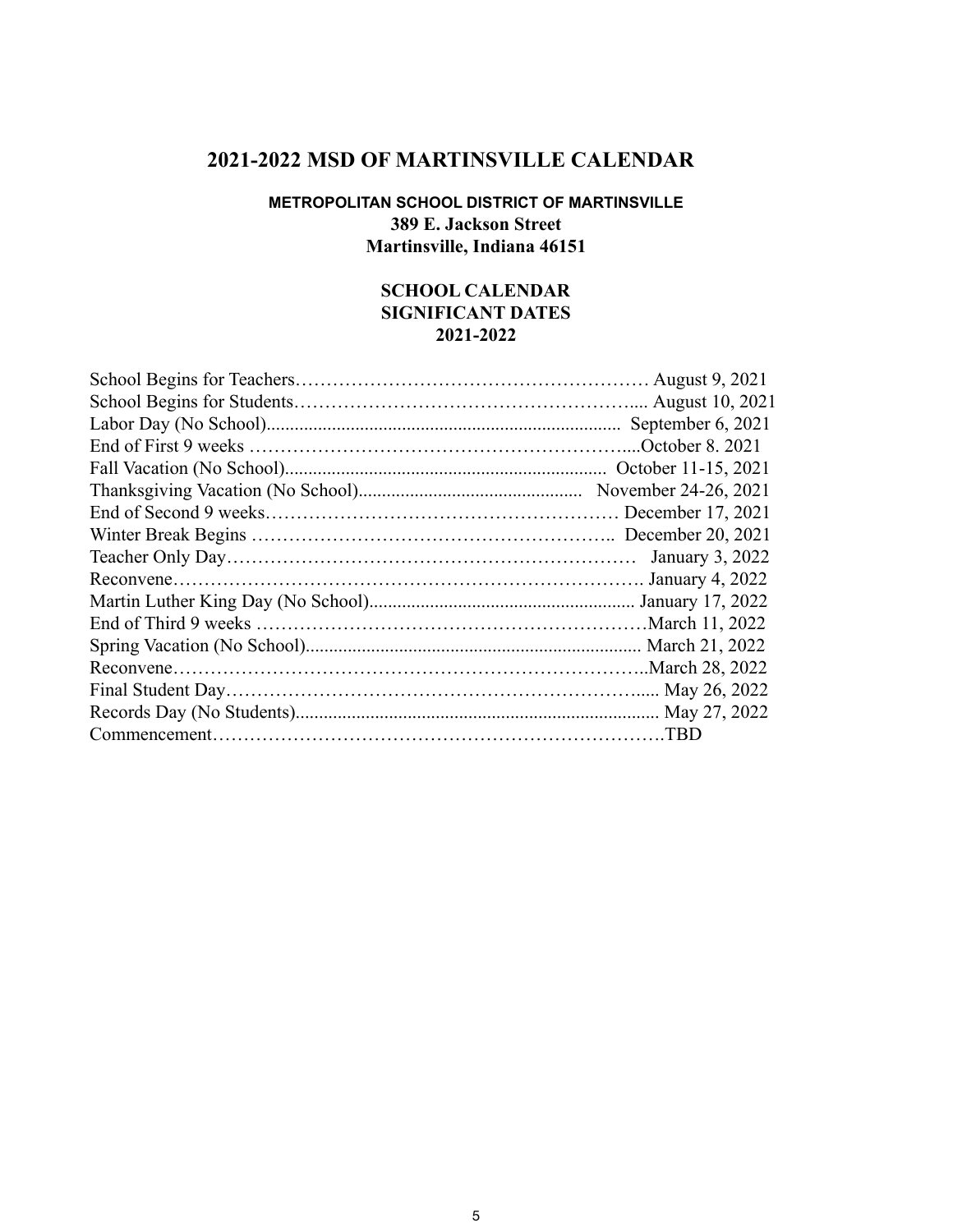# <span id="page-5-1"></span>**MISSION STATEMENT FOR JOHN R. WOODEN**

**I**nspire **C**ollaborate **E**ngage

# **MISSION STATEMENT FOR THE MSD OF MARTINSVILLE**

Together we challenge and inspire our children through rich experiences, empowering them to achieve success while making positive contributions to our world.

# <span id="page-5-0"></span>**ATHLETICS AND EXTRA-CURRICULAR ACTIVITIES**

# **Grade Eligibility**

To keep the academic standards as high as possible without eliminating students from participating in extra- curricular activities (i.e. athletics, cheerleading, academic teams, etc.), John R. Wooden Middle School has adopted a grade eligibility policy. Any student involved in any extra-curricular activity during the school year will not be allowed to participate in that activity if he or she has more than one (1) F on his/her report card. This includes term and mid-term grades. If a student is found to be ineligible due to grades, he/ she has two (2) weeks from the date of the grade check before grades are checked again. He/she would be allowed to continue to practice but would be ineligible to compete or participate in any scheduled event related to that extra-curricular activity. After the two-week period, ALL grades will be checked again. If he/she has done sufficient work to raise his/her grades to passing (all grades but one must be passing), that student would be allowed to participate until the next grade check. If a student becomes ineligible, it will be his/her responsibility to get the necessary grade check sheet (available in the office) and have it completed by ALL teachers. If he/she continues to have two or more failing grades at three (3) weeks, the student may be removed from the team at the discretion of the principal, athletic director or coach.

Both boys and girls can participate in athletics and extra-curricular activities at John R. Wooden Middle School as long as they meet the following requirements:

- 1. Grade eligibility requirements as stated in the above paragraph.
- 2. Must have a physical for athletics and parent's consent in order to participate.
- 3. Must obey all training rules. Use or possession of drugs or alcohol is a violation of the student conduct code and could be grounds for suspension from any athletic or extra-curricular group, as well as possible suspension from school. The student shall, after confirmation of the **first violation**, lose eligibility for 33% of the contest season. After confirmation of a **second violation**, the student will lose eligibility to participate in co-curricular activities for one calendar year from the date of confirmation. Any penalty that is not completed during the school year will carry over into the following year.
- 4. Cannot participate in athletic event or practice if ill, injured, or was absent a half-day or more from school. Students must sign in before 11:00 A.M. the day of an extra-curricular event in order to participate. Also, if a student is sent home for an illness from school they will not practice or participate if an event takes place that day.
- 5. Participation in athletics and extra-curricular activities is a privilege. Misbehavior at school could result in suspension of extra-curricular privileges\* (See conduct code).

\*NOTE: Suspension from school for grades or misbehavior prevents a student from participating in ALL extra-curricular activities during the period of suspension.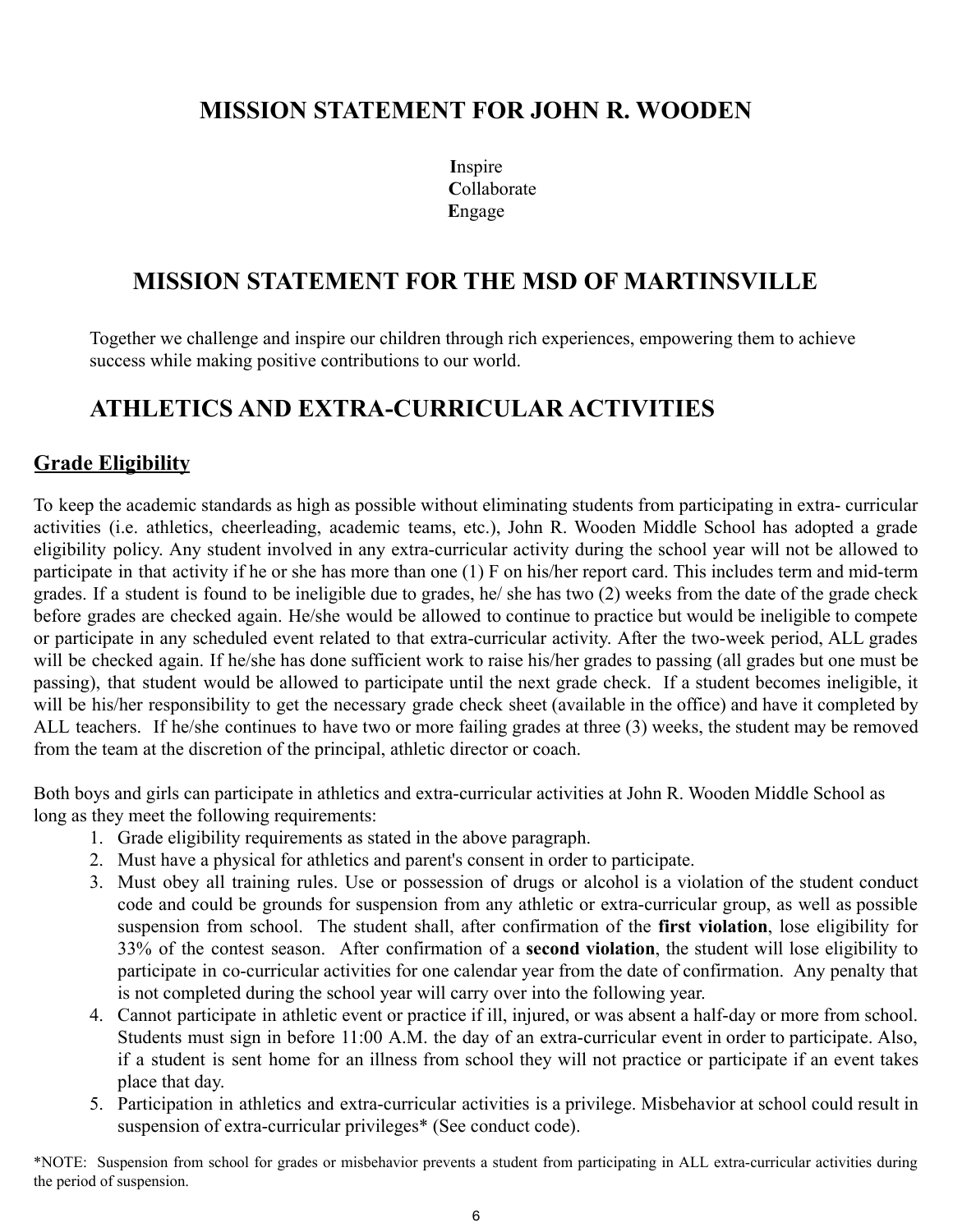# **Student Conduct Co-Curricular and Extra-Curricular Activities**

Participation in co-curricular and extra-curricular activities is considered a privilege and, therefore, students involved are expected to maintain high standards of behavior in order to maintain the ability to be included in these events.

Any student/athlete that misses four unexcused absences from practice may be removed from the team. Communication between students/athletes, parents, and coaches is vital in order to run a successful program.

Any student who chooses to participate in a co-curricular or extra-curricular activity shall not be involved in any criminal offense. Should evidence surface that implicates a student, the student shall be suspended from all co-curricular or extra-curricular activities immediately, pending a hearing.

A co-curricular or extra-curricular activity is any school-sponsored activity such as: athletics; student council; class officers; clubs; or any other activity that would involve student participation outside of the regular school class time.

Criminal offenses (concerning adolescents) would indicate, but not be limited to, such actions as: illegal possession and/or consumption of alcohol; illegal possession and/or usage of drugs and other controlled substances; theft; criminal mischief; and battery.

### **Sportsmanship Statement**

John R. Wooden Middle School is committed to the practice of sportsmanship in all athletic competitions. Sportsmanship is positive behavior that stems from generosity and genuine respect for others. Sportsmanship is graciously accepting victory or defeat and also the calls of contest officials. For spectators, sportsmanship includes cheering **FOR** the athletes, **NOT** booing or saying or doing things to put down athletes, coaches, or officials. The cooperation of athletes, coaches, officials, students, parents and all other spectators is needed. Please support our student-athletes by **BEING A GOOD SPORT**. Sportsmanship is a **TEAM** effort. **BE LOUD! BE PROUD! BE POSITIVE!**

# **Changing a Sport**

If an athlete goes through tryouts and does not make the team, he/she can join another team during that sport season. However, if an athlete is dismissed from the team or quits the team after the first contest date, he/she is not eligible to transfer to another sport or participate with another team until his/her original team is no longer competing. Team activities include, but are not limited to, conditioning, open gym, weight lifting, etc.

#### **Sports Available at John R. Wooden Middle School**

**Basketball** Cheerleading Cross Country Football

Golf Swimming and Diving Tennis Track & Field

Volleyball Wrestling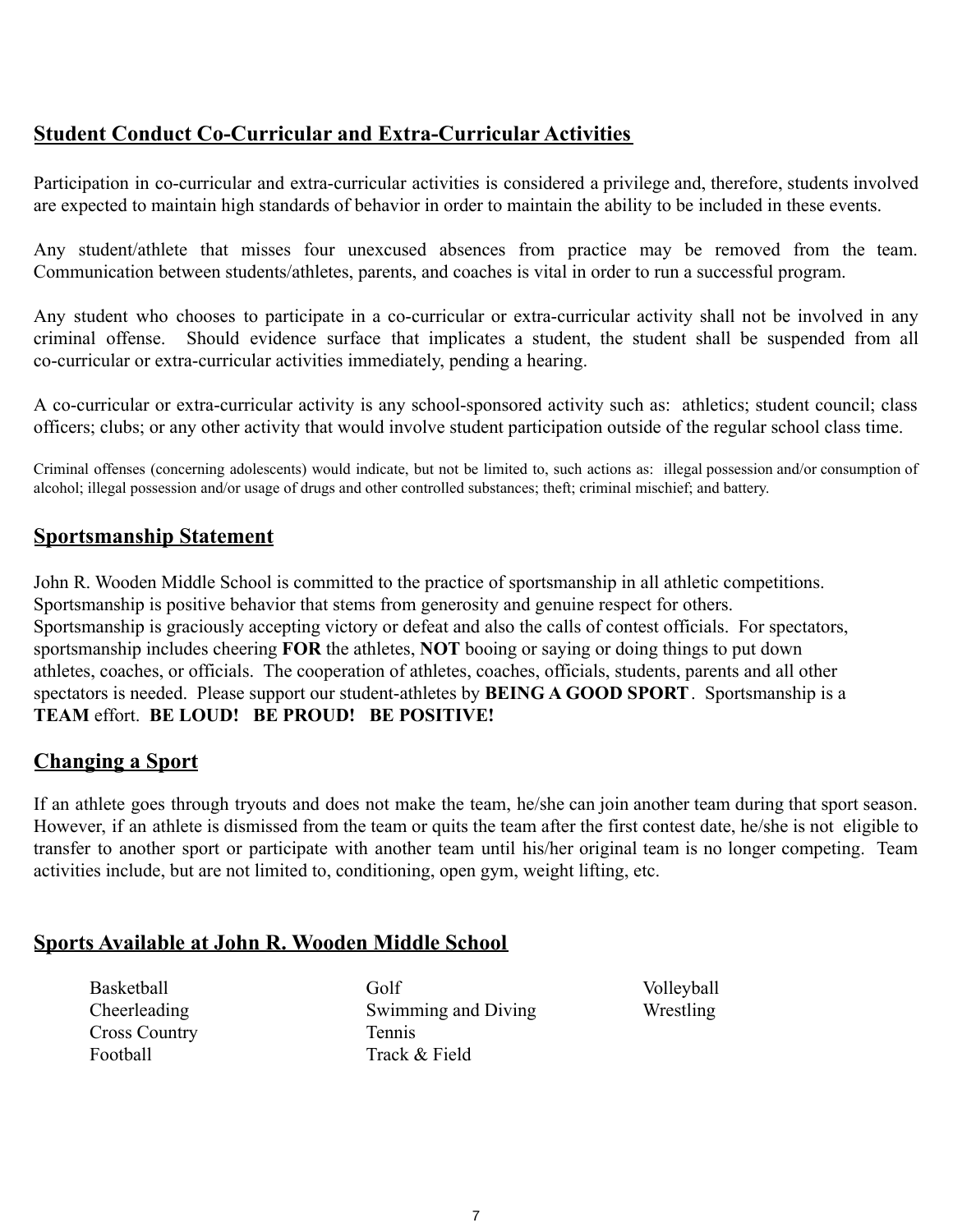**Intramurals**: To supplement the extra-curricular program, there is a place in the intramural program for students who wish to participate in vigorous physical activity. This program is varied to include the interests of the students. Information will be provided during the year to inform students of these activities. Programs are offered based on student interest.

# **JOHN R. WOODEN MIDDLE SCHOOL HOME PAGE**

<span id="page-7-0"></span>Please visit our home page <http://www.msdmartinsville.org/> and find us in the directory under schools. We are constantly updating our page and invite ideas and suggestions.

# **PARENTAL INVOLVEMENT**

# <span id="page-7-1"></span>**Parent Council**

If you are looking for a way to get involved with your child's education now that he/she is in middle school, we have an organization just for you. Just by virtue of your child being a student here, you are a member of Parent Council. The council conducts one annual meeting early in the fall of each school year. At that meeting, brief overviews of the coming year's events are highlighted and parents have the opportunity to ask questions or discuss any general matters on their minds. An executive board actually conducts the business of the Parent Council through monthly meetings with the principal. The board consists of the president, vice-president, secretary, treasurer, and the chairmen of the standing committees, which are concessions, social, variety show, and fundraising and teacher appreciation. The purpose of the Parent Council is to support and assist the professional staff at John R. Wooden in seeing that all students enrolled receive the maximum experience academically, emotionally and socially. To that end, the council either sponsors or aids in various programs at John R. Wooden.

http://msdofmartinsville.org/index.php/middle-schools/john-r-wooden-middle/pto

# <span id="page-7-2"></span>**JOHN R. WOODEN MIDDLE SCHOOLATTENDANCE POLICY**

# **Absence**

Research has consistently proven that academic success and attendance are directly related. John R. Wooden Middle School strongly supports this belief. The following attendance guidelines are provided to meet the reasonable and customary needs of students and their families and to recognize the authority of the school to regulate the attendance of its students. The school acknowledges the right and responsibility of the parent/guardian to request and report absences but retains the legal authority to classify all absences in accordance with this policy.

**If your child is going to be absent from school please telephone the office at 342-6628, option 1, on the day of the absence**. If you are unable to make a phone call explaining the absence, you can send a note to the office the following school day. The school district's automated phone system automatically calls parents/guardians, starting at 9:45 A. M. daily. The calls are made only for those students who have unexplained absences. Tardies are not included in this process. Unexplained absences are considered unexcused absences or truancies.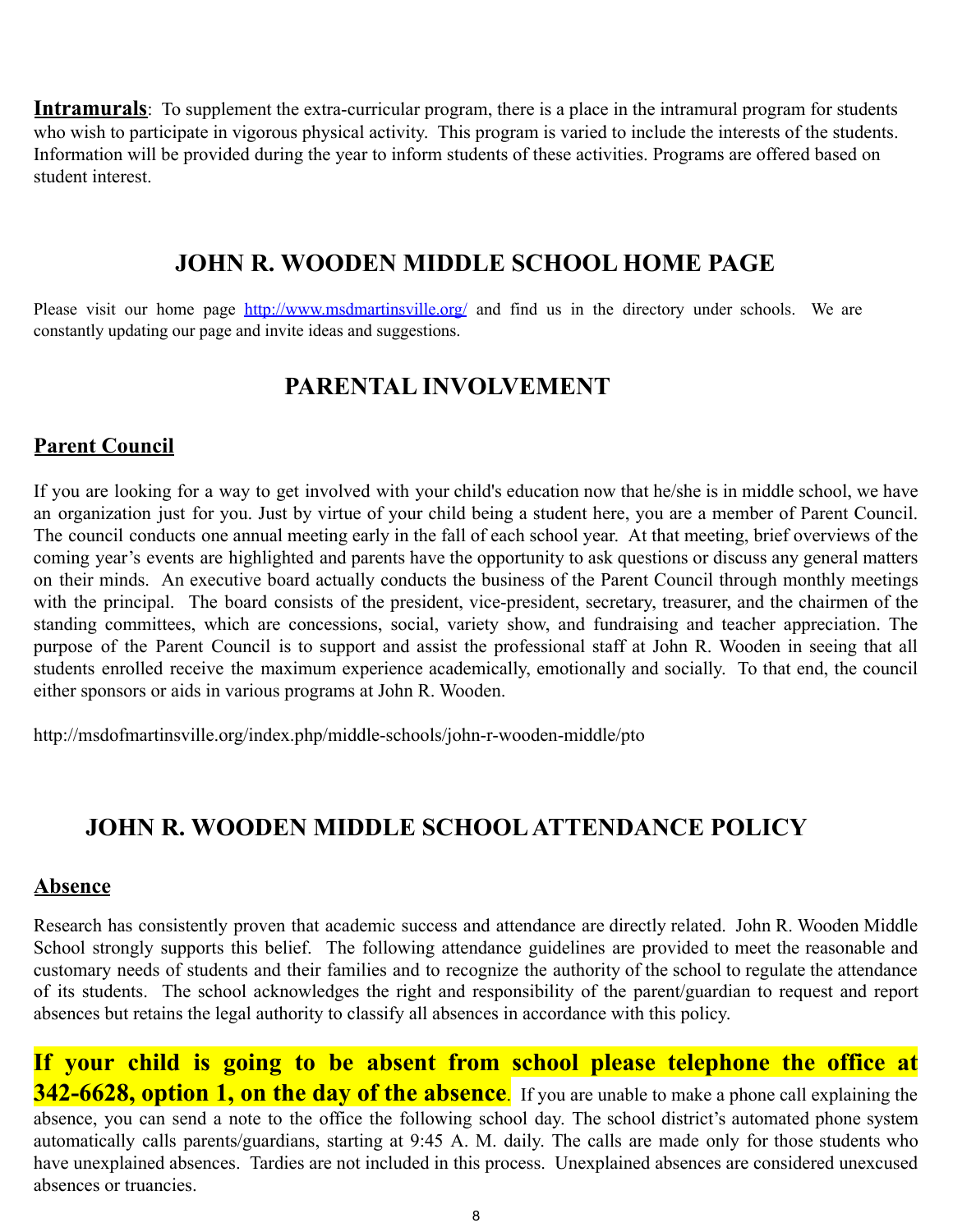### **Excused Absence**

An excused absence is an absence for reasons acceptable to the school. The following are examples of excused absences:

- Personal Illness
- Family Emergency
- Court Appearances
- Death in the Family
- Medical/Dental Appointments (half day only)
- Religious Holidays
- Family Vacations with Prior Approval of the "Family Leave Form" by the Principal (limited to 5 days per school year)

If it is necessary for students to leave during the school day, parents must contact the office before the student leaves. Parents should sign their student out in the office. Students returning from appointments must sign in at the office.

### **Unexcused Absence**

An unexcused absence is an absence for reasons not acceptable to school authorities. Such an absence may occur with or without the knowledge of the student's parent or guardian. The following are examples of unexcused absences:

- Oversleeping
- Skipping School or Class
- $\bullet$  Missing the School Bus
- Babysitting
- Failure to Provide a Doctor's Note After Twelve (12) Days of Absence
- Family Vacations Taken Without the Approval of the Principal

Students who are truant from school will be referred for disciplinary action and may lose credit for any class activity that took place in their absence. Parents will be informed about unexcused absences by mid-term report and report card. A student with several unexcused absences may also be referred for disciplinary action.

# **Change of Address**

It is the student's responsibility to inform the office if he/she has a change of address, phone number or e-mail in order to assist in mailings and in case of emergency.

# **Custody Orders/No Contact Orders**

It is your responsibility as a parent or guardian to provide the school with any updated information concerning the custody of your child. We must have the necessary information or changes signed by the judge. We will keep that information on file. We cannot use information that concerns custody of a child from an attorney or another party.

If a situation changes we must receive in writing an agreement by both parties. We can't accept that document unless it is in strict violation by the court order. Example: Father picks up the child on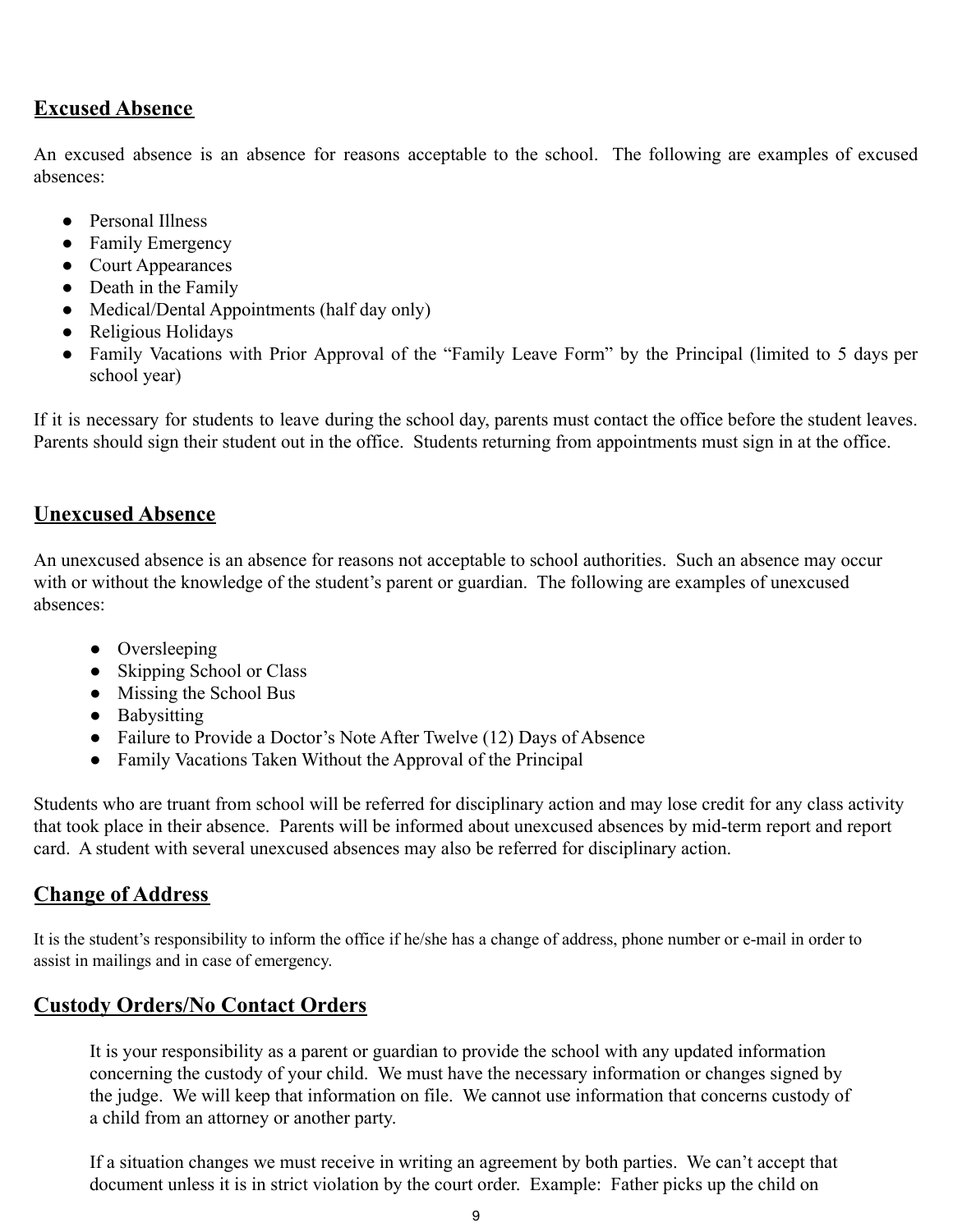Mondays from school but needs to change it to Tuesday. We do not need a judge's signature for change as long as both parties have agreed to the change, in writing. For example, if the mother says father cannot have contact with the child and the court order designates joint custody, then we are obligated to follow the court order. Both parents always have access to the child's teacher and any educational information unless the judge has stated otherwise. Our philosophy is to have both parents involved in their child's education. If a parent does not live nearby, the parent can provide the school with self-addressed stamped envelopes and we will mail the specific information the parent would like to receive.

Custody situations can become uncomfortable for children. Please help us avoid a situation for your child. Just remember to provide us with the most current documents, and we will follow them. If parents make an agreeable change, please do not call in but provide a note signed by both parties. If you have given us a copy of your order, we still have it on file. A current copy of a no contact order should also be on file in the school office.

### **Family Access**

Some questions and concerns may be handled through our Family Access internet program, provided you have a computer with internet capabilities. Parents must show their photo ID as proof of being the parent or guardian and complete a form to obtain a username and password. The permission form, for us, may be obtained at the MSD of Martinsville's Administrative Office located at 389 E. Jackson Street in Martinsville. Once you have a username and password, you will be able to view your child's school information as it is contained in the corporation's database.

#### **Late Arrivals to School/Tardies**

When a student arrives after the start of the school day, he/she must report to the office for a pass. Late arrivals will be considered excused or unexcused. Students with chronic late arrivals will be referred for disciplinary action.

# **Tardy (to School) Policy**

4<sup>th</sup> tardy: After School Detention 8th tardy: After School Detention  $9<sup>th</sup> +$  tardy: Discipline determined by Principal

# **Emergency School Closing**

Every attempt will be made to keep school open in accordance with the adopted school corporation calendar. But due to weather, road conditions, power failures, etc., closing school may become necessary. In some cases, students may be sent home early after school has begun. It is very important that each child knows where he/she is to go and what he/she is to do. When available, a mass phone calling system is used to inform students, parents, and staff of school delays, closings, early releases, etc. The primary source of information is WCBK (radio station FM 102.3). The announcement of school closing will be made by 7:00 A.M. If you have not heard any announcement by 7:00 A.M., you can expect school to be open. You are requested not to call school, teachers, principals, bus drivers, etc. when weather becomes threatening but rely on the call system and WCBK for the necessary information. If you missed a school alert, you can call **765-343-7001** to hear the information again.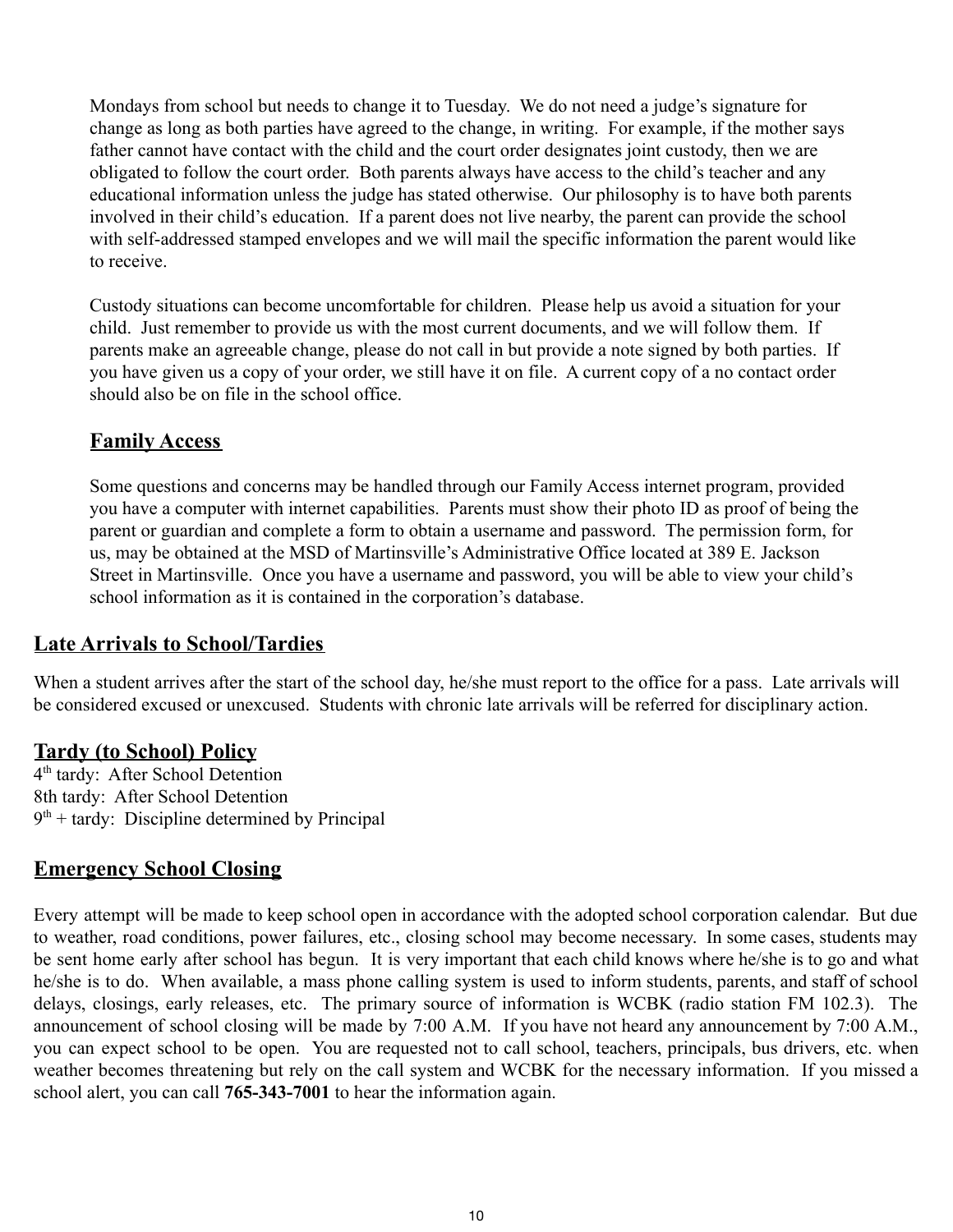# **Withdrawal from School**

On the morning that a student is withdrawing from school, he/she should report to the office and obtain a withdrawal form. This form will be taken to all teachers during the student's last full day of school. When at all possible, a parent or guardian should officially notify the school of the withdrawal.

# **Make-up Homework Policy**

Parents can request homework after the student has been absent for at least two days. It is necessary that the office be contacted before 9:00 A.M. on the day the homework is needed to allow the guidance secretary and faculty adequate time to complete the request. Every attempt will be made to honor the request for homework. During flu and cold season, homework requests may be suspended due to the large number of absences. The students will be allowed to make up homework in a reasonable amount of time when they return to school. Reasonable time is defined as one day to make up work for each day of excused absence.

# JOHN R. WOODEN MIDDLE SCHOOL GENERAL INFORMATION

# <span id="page-10-0"></span>**Aiphone Security System**

For the safety of both students and staff, the Aiphone Security System is used in all schools of the MSD of Martinsville. Visitors to John R. Wooden Middle School are "buzzed in" by the secretaries and must check into the office upon arrival.

# <span id="page-10-2"></span>**Grading System**

Report cards are issued every nine weeks. Midterm report cards issued to every student with grades in every course after four and one half weeks, the middle of each grading period. If a midterm grade is low, there should still be time before the end of the grading period to bring up the grade. The system of grades is based upon both achievement and effort. The principals, counselors, and the entire faculty stand ready at all times to lend assistance to help prevent failure on the part of the student. However, effort on the part of the student is the main factor in learning and achieving success. The achievement marking is as follows:

A – Superior; B – Above Average; C – Satisfactory – Average; D – Unsatisfactory – Below Average; F - Failing

#### <span id="page-10-1"></span>**Plagiarism**

Avoiding plagiarism is important. When you properly acknowledge the contributions made by other people, you are showing respect for their work, and you are giving credit where credit is due. You are not falsely misleading the reader to believe that the work you present is solely your own. Basically, your work needs to be your own. Using someone else's ideas or words and representing those ideas or words as your own, either on purpose or through carelessness, is a serious offense known as plagiarism.

Plagiarism includes, but is not limited to, the following:

● quotes of another person's actual words, either oral or written;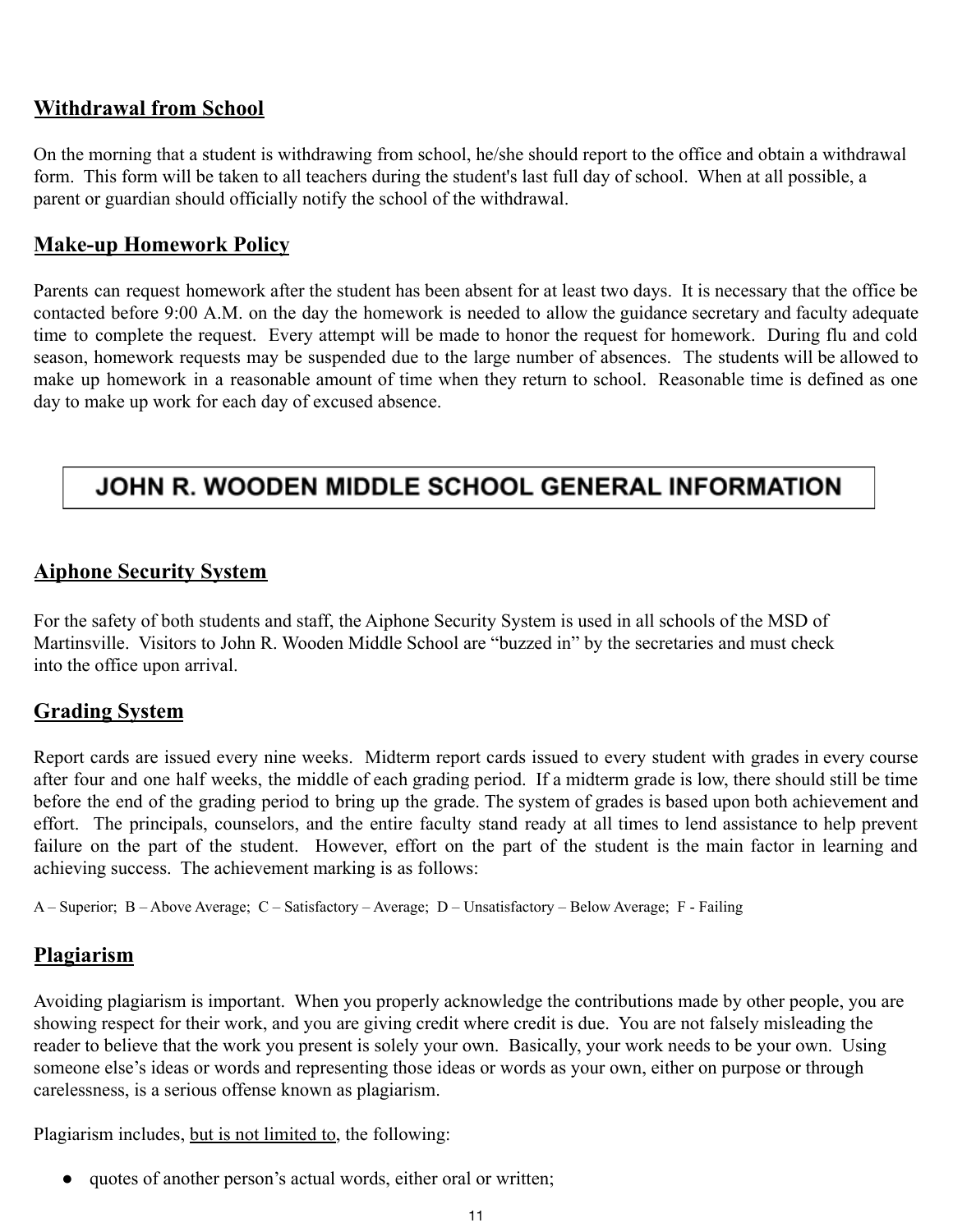- paraphrases of another person's words, either oral or written;
- another person's ideas, opinions, or theories, borrowed facts, statistics, charts, graphs, tables, or other illustrative material, unless the information is common knowledge;
- part of all of a written or spoken assignment copied from another person's work;
- part or all of an assignment copied or paraphrased from a source, such as a book, magazine, pamphlet, web site, or a "library" of already-written papers;

You are an accomplice to plagiarism and are equally guilty if,

- you allow your paper, in outline or finished form, to be copied and submitted as the work of another student;
- you prepare a written assignment for another student and allow it to be submitted as the other student's work;

The penalty for plagiarism will be determined by the teacher of the class involved. This could involve failure for the paper, failure for the entire class, or an office referral. Ignorance of the rules about plagiarism is no excuse, and carelessness is just as bad as purposeful violation. At the very least, however, students who plagiarize have cheated themselves out of the experience of being responsible members of the academic community and have cheated their classmates by pretending to contribute something original which is, in fact, a cheap copy.

# <span id="page-11-3"></span>**Honor Roll**

In determining which students will be on the honor roll, trimester grades in all subjects will be considered to determine a student's GPA. A student must have a GPA of 4.0 for the "A" Honor Roll, 3.5 for the "A/B" Honor Roll, and 3.0 for the "B" Honor Roll.

# <span id="page-11-0"></span>**General Fees**

| Book Rental (Annual) Call the school |        |         |  |  |  |  |
|--------------------------------------|--------|---------|--|--|--|--|
| or check the school website          |        |         |  |  |  |  |
| Gym Suits (Boys $\&$ Girls)          |        | \$12.00 |  |  |  |  |
| School Yearbook                      |        | \$36.00 |  |  |  |  |
| <b>School Mixers (Dances)</b>        | \$4.00 |         |  |  |  |  |

Athletic Events \$5.00 Damaged or Lost Textbooks Fine or Cost of Book Lost Library Book Cost of Book

#### **\*Fees are subject to change**

# <span id="page-11-1"></span>**Gym Suits**

All students must be in uniform during physical education classes. Appropriate suits can be purchased in physical education classes at prices that will be a savings to the students. All equipment and uniforms must be marked with the student's name.

# <span id="page-11-2"></span>**Honor Program**

The 7th and 8<sup>th</sup> graders will be recognized in separate honors programs during the last week of school. Awards will be presented for the following accomplishments: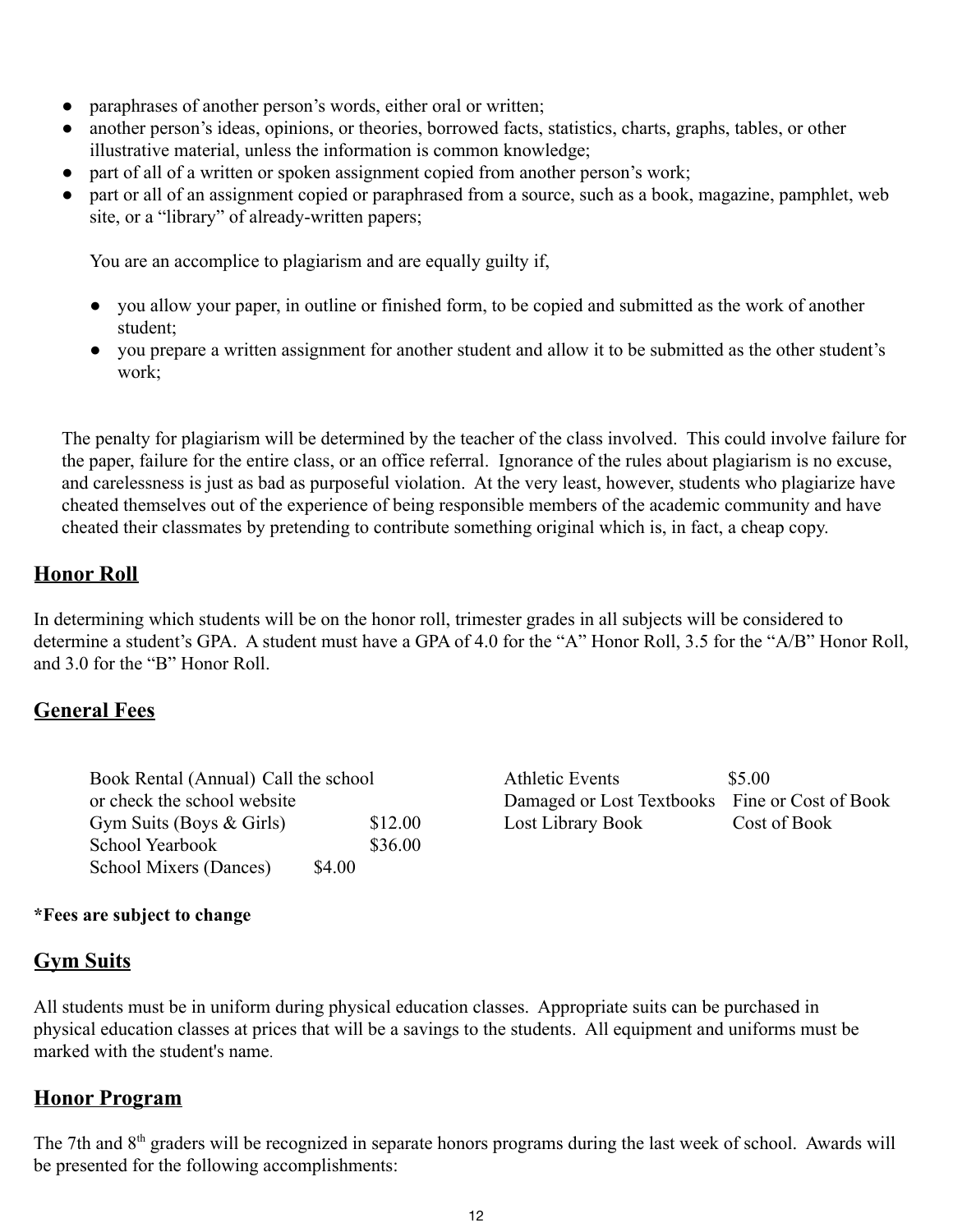Jerry Sichting Athletic Award\* American Legion Award (Outstanding Boy and Girl)\* D.A.R. Citizenship Award\* Music Awards

John R. Wooden Principal's Award\* Ryan Fritsche "Give It All" Award\* Straight "A" Award (s)\* Glenn Curtis Sportmanship Award\* Student Council

\*8th Grade Only

# <span id="page-12-0"></span>**Book Rental**

All textbooks are issued on a rental basis at the beginning of each year. Rented books enable students to have books at a great savings. The rental price is generally one-fourth of the retail price of the book. The student is held responsible for any undue wear and tear on the textbooks that are issued to him/her. If the books are damaged, he/she may expect to pay a fine at the end of the trimester or at the end of the year. If the book is lost, he/ she will be expected to pay for the replacement of that book.

### <span id="page-12-1"></span>**Library**

Students can check out two library books at a time and keep them for two weeks. Books can be renewed and kept for two more weeks. Teachers can reserve library time for class use by contacting the librarian ahead of time. Teachers can write passes for students to visit the library during study hall or lunch. The student must be working on a specific assignment for the teacher who writes the pass. (Special library passes can be obtained from the library.)

#### <span id="page-12-2"></span>**National Junior Honor Society**

The National Junior Honor Society honors outstanding students and provides activities to continue developing leadership and character in the middle school grades. To become a member, one must exceed normal expectations in five areas: Scholarship, Leadership, Character, Citizenship and Service. Membership is decided by a selection committee made up of teachers and is based upon the areas mentioned above. Selection to NJHS is considered a privilege and not an inherent right of the students.

Seventh and eighth graders with a least a 3.8 GPA will receive an invitation and Candidate's Form to complete during 4th term. Students will have to receive at least 14 points from the following categories:

| Scholarship (minimum of 3.5 GPA) | 3.5 point minimum                                                                                    |
|----------------------------------|------------------------------------------------------------------------------------------------------|
| Teacher survey average minimum:  | 3.5 point minimum                                                                                    |
|                                  | (If the student receives two "Not Recommended" from the teacher survey, the student is disqualified) |
| Activities                       | 4.0 point minimum                                                                                    |
| Leadership                       | 2.0 point minimum                                                                                    |
| <b>Honors</b>                    | 1.0 point minimum                                                                                    |

Newly inducted members are required to complete at least two hours of volunteer service per month. Members must also maintain their 3.5 GPA and be an active participant in NJHS service projects.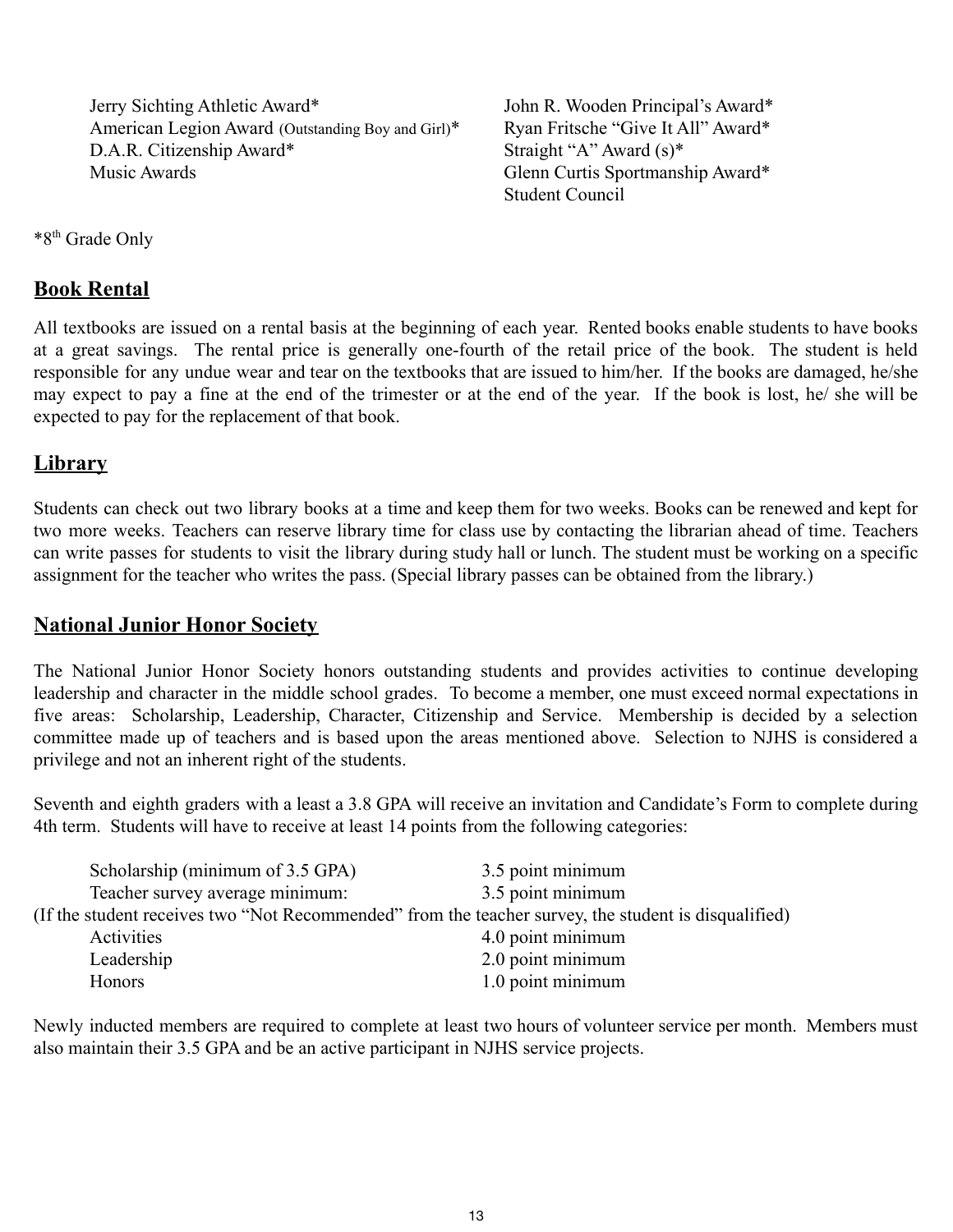### <span id="page-13-2"></span>**Student Government**

Student Council is composed of ten  $8<sup>th</sup>$  graders and eight  $7<sup>th</sup>$  graders. It meets regularly and serves as an active voice of the student body. Other functions are to promote positive student and faculty relationships and to sponsor special activities for the school. Officers are selected by the newly-chosen Student Council members.

### <span id="page-13-0"></span>**Closed Campus and Closed Lunch Periods**

According to the policy by the MSD of Martinsville Board of Education, students are required to remain on the school grounds from the time of their arrival until the time of their departure at the scheduled dismissal time. Parents can bring lunch for their child, but lunches cannot be delivered for groups of students. **Please Note**: To avoid classroom disruptions, deliveries of flowers, balloons, and birthday cakes/treats are prohibited at school.

# <span id="page-13-4"></span>**Visitors**

Any visitor to the school must report to the office to obtain a pass that will entitle him/her to visit any part of the school. Parents are always welcome at school. *Student visitors are discouraged.*

# **Drop/Add Policy for Band, Orchestra, and Choir**

- <span id="page-13-1"></span>1. Specific deadlines for dropping/adding band, orchestra or choir are sent home with students at the beginning of each school year.
- 2. Up until the end of the first full week of school students can **add** or **drop** band, orchestra or choir with permission from the director and parents.
- 3. After the first full week of school, students can **drop** band, orchestra or choir ONLY at the end of the term with permission from the director and parents.
- 4. After the first full week of school, students can **add** band, orchestra or choir ONLY at the beginning of the next term with permission from the director. (Exceptions would be new students moving in with prior experience.)

#### <span id="page-13-3"></span>**Telephones**

Students are allowed to use the office telephones to call home in case of an emergency or as determined by the office staff. Students with cell phones can come to the office and ask permission to use the cell phone while in the office. Students can also only use cell phones to **text** during passing periods and lunches. Cell Phones are banned from use in the restrooms and locker rooms at all times.

# **STUDENT SERVICES**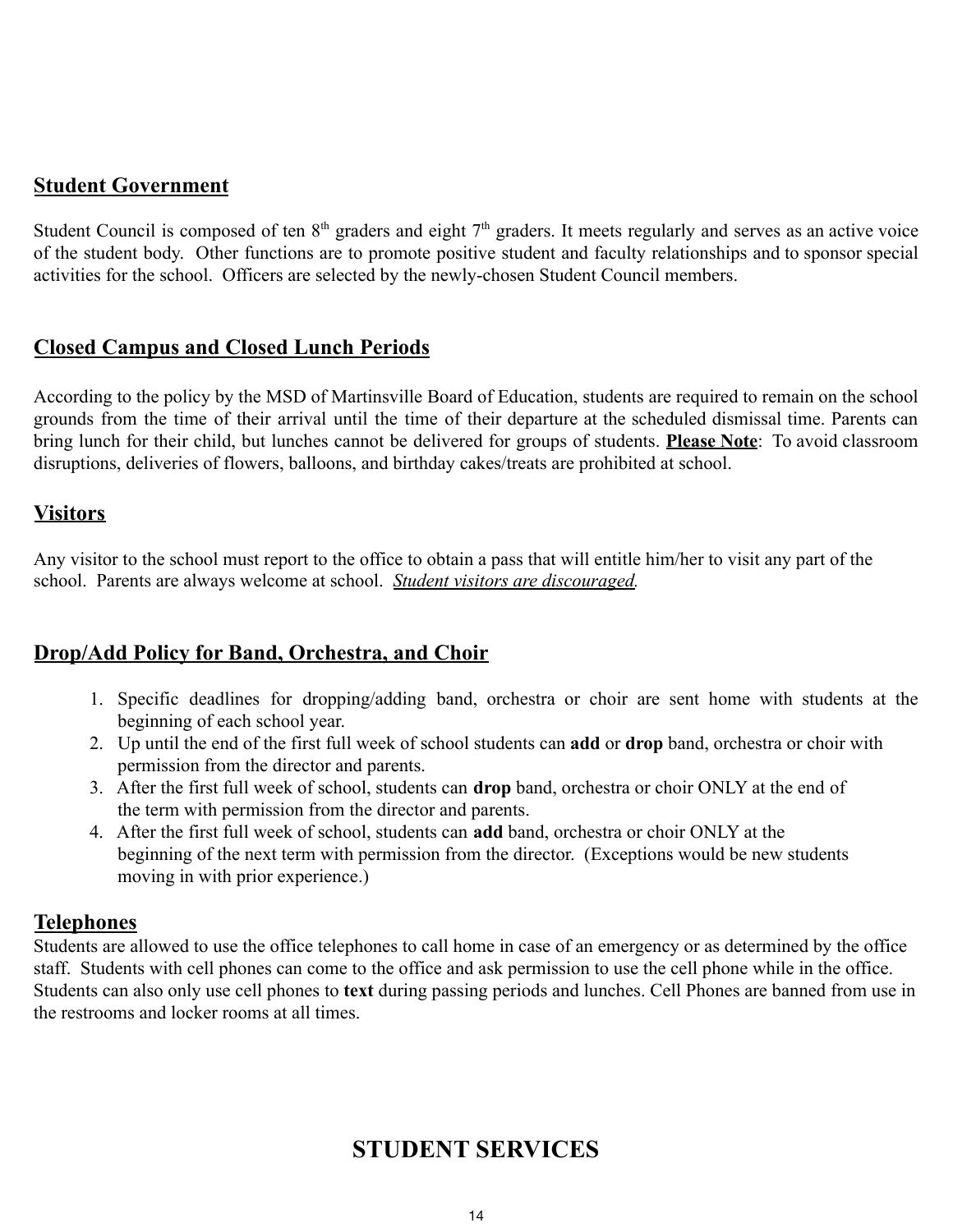# <span id="page-14-0"></span>**School Health Services (The Clinic)**

The clinic is staffed part of the time by a registered nurse and all of the time by a full-time aide. The nurse meets the qualifications of both the State Board of Education and State Nurses' Association as a public health nurse. The aide is trained in first aid and CPR. If a student is ill, he/she must go to the clinic. Someone in the clinic will notify the parent. Students are **NOT** to use a cell phone to call parents to come and get them if they are ill. Students can come to the clinic before or after school, during their lunch period, or during class with a pass from their teacher. Nursing services include vision screenings; compliance with immunization and other state laws; health instruction; counseling with students; families and staff; and handling emergencies.

#### *Proof of immunizations; 1 dose of Tdap, 1 dose of MCV4, 2nd dose of Varicella or written statement by parent/physician of disease history and date of illness are required by law before starting 6<sup>th</sup> grade.*

ALL MEDICATIONS MUST BE BROUGHT TO THE CLINIC BEFORE FIRST PERIOD IN THE ORIGINAL CONTAINER WITH A NOTE FROM THE PARENT OR GUARDIAN WITH COMPLETE AND SPECIFIC INSTRUCTIONS FOR ADMINISTERING THE MEDICATION. FAILURE TO COMPLY WITH THIS RULE CONSTITUTES A VIOLATION OF THE DRUG AND ALCOHOL ABUSE POLICY. **MEDICATIONS CAN BE TAKEN HOME BY THE STUDENT AT THE END OF THE SCHOOL YEAR IF THE MEDICATION RELEASE FORM (Section 4.1C 20-34-3-18) IS SIGNED BY PARENT/GUARDIAN AND RETURNED TO THE SCHOOL.**

#### **Meningococcal Disease**

Meningococcal disease is a dangerous disease that can strike children and youth. The disease can progress rapidly and within hours of the first symptoms, may result in death or permanent disability including loss of hearing, brain damage, and limb amputations. Symptoms of meningococcal disease often resemble the flu and can include a fever, headache, nausea, and stiff neck, making the disease difficult to diagnose. The bacteria that cause meningococcal disease are transmitted through air droplets and by direct contact with an infected person. Fortunately, there is an immunization available and the US Center for Disease Control and Prevention recommends routine meningococcal immunizations at 11 to 12 years old. For teenagers, immunization is recommended at high school entry and incoming college freshman. Please talk with your child's healthcare provider about meningococcal disease and vaccination.

# <span id="page-14-1"></span>**Guidance and Counseling Program**

Guidance services seek to help students and those who work with students in every possible way. Counselors are concerned with a student's present work and future life career plans.

Specifically, the JWMS Guidance Department will help students with problems such as

- Developing work habits and attitudes that will help students in school and later on the job
- Developing friendships
- Developing good study habits, goal setting, and time management
- Developing an understanding of themselves and their interests and abilities
- Developing good communication skills with family and friends
- Developing decision-making abilities
- Developing a sense of direction toward life career choices
- Student conflict resolutions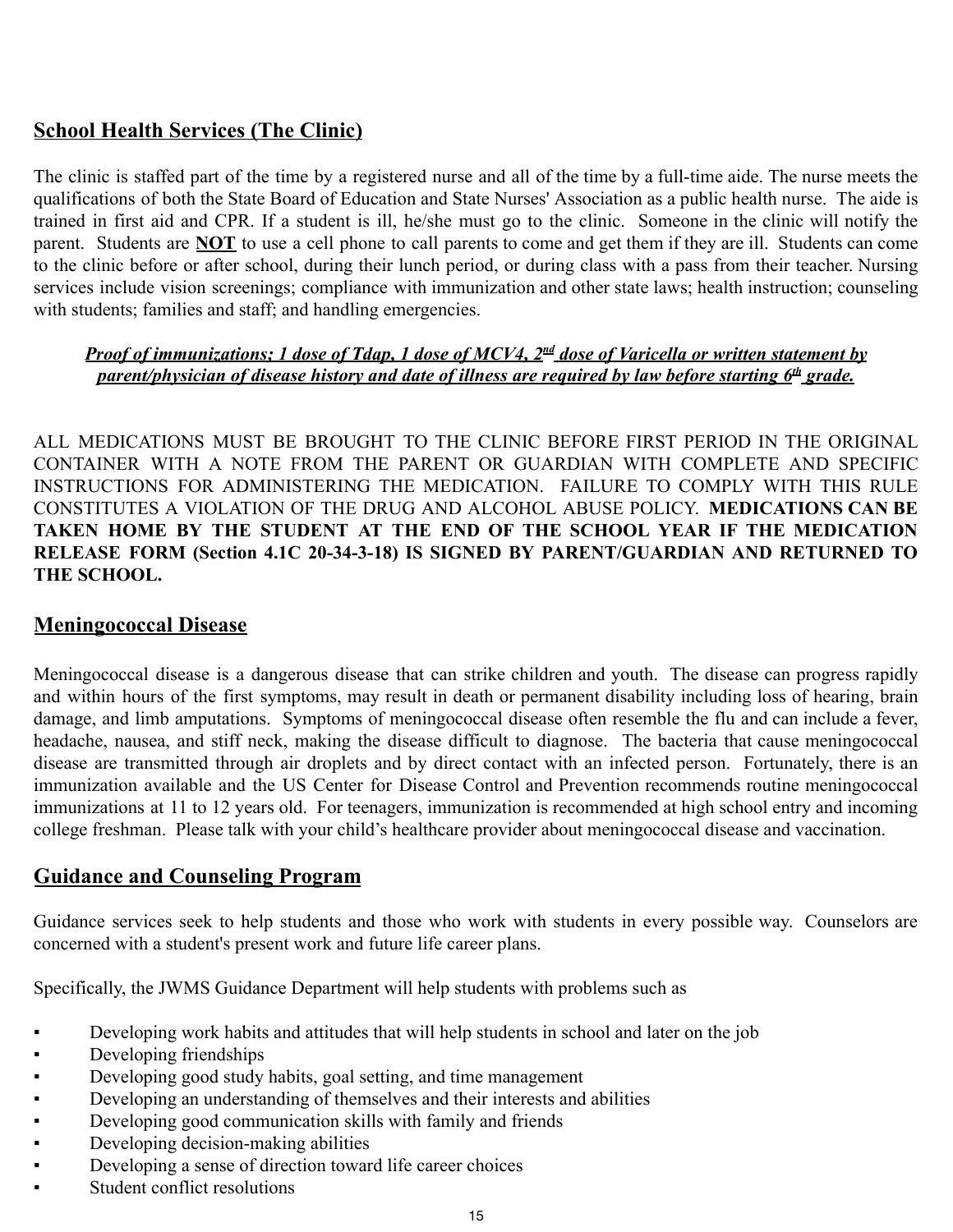Any student recognizing a problem with which he/she needs to deal can see a counselor. Parents and teachers who are concerned about a student can also refer a student for counseling or request a conference by contacting the guidance office. The two counselors are available any time during the school day and serve a school population of nearly 700. Their offices are located in the main office.

MSD of Martinsville Schools include School Psychologists on their building level problem solving teams. School psychologists serve students by providing collaborative feedback to teaching teams, designing behavior plans, assisting teachers and students with interventions (social/emotional and academic), and facilitating small groups. A school psychologist working as a member of the problem solving team may meet briefly with a student individually for up to three times to assist the student with social/emotional, academic, or behavioral challenges. Should a student need to meet with a school psychologist for intervention purposes outside the normal interaction, parent permission will be sought and obtained before services with the school psychologist continue.

#### <span id="page-15-0"></span>**Sexual Harassment**

Pursuant to Title VII of the Civil Rights Act of 1964 and Title IX of the Education Amendments of 1972, "sexual hara ssment" is defined as:

Unwelcome sexual advances, requests for sexual favors, and other verbal or physical conduct of a sexual nature, when:

A.Submission to such conduct is made either implicitly or explicitly a term or condition of an individual's status in a class, educational program, or activity.

B.Submission or rejection of such conduct by an individual is used as the basis for educational decisions affecting suc h individual.

C. Such conduct has the purpose or effect of interfering with the individual's educational performance; of creating an intimidating, hostile, or offensive learning environment; or of interfering with one's ability to participate in or benefit from a class or an educational program or activity.

Sexual harassment may involve the behavior of a person of either gender against a person of the same or opposite gen der.

Prohibited acts that constitute sexual harassment may take a variety of forms. Examples of the kinds of conduct that m ay constitute sexual harassment include, but are not limited to:

A. unwelcome sexual propositions, invitations, solicitations, and flirtations;

B. physical and/or sexual assault;

C.threats or insinuations that a person's academic grade, promotion, classroom work or assignments, academic status participation in athletics or

D.extracurricular programs or events, or other conditions of education may be adversely affected by not submitting to sexual advances;

E. unwelcome verbal expressions of a sexual nature, including graphic sexual commentaries about a person's body, dress, appearance, or sexual activities; the unwelcome use of sexually degrading language, jokes or innuendoes; unwelcome suggestive or insulting sounds or whistles; obscene telephone calls;

F. sexually suggestive objects, pictures, videotapes, audio recordings or literature, placed in the educational environment, which may embarrass or offend individuals;

G. unwelcome and inappropriate touching, patting, or pinching; obscene gestures;

H. a pattern of conduct, which can be subtle in nature, that has sexual overtones and is intended to create or has the effect of creating discomfort and/or humiliation to another;

I.remarks speculating about a person's sexual activities or sexual history, or remarks about one's own sexual activities or sexual history;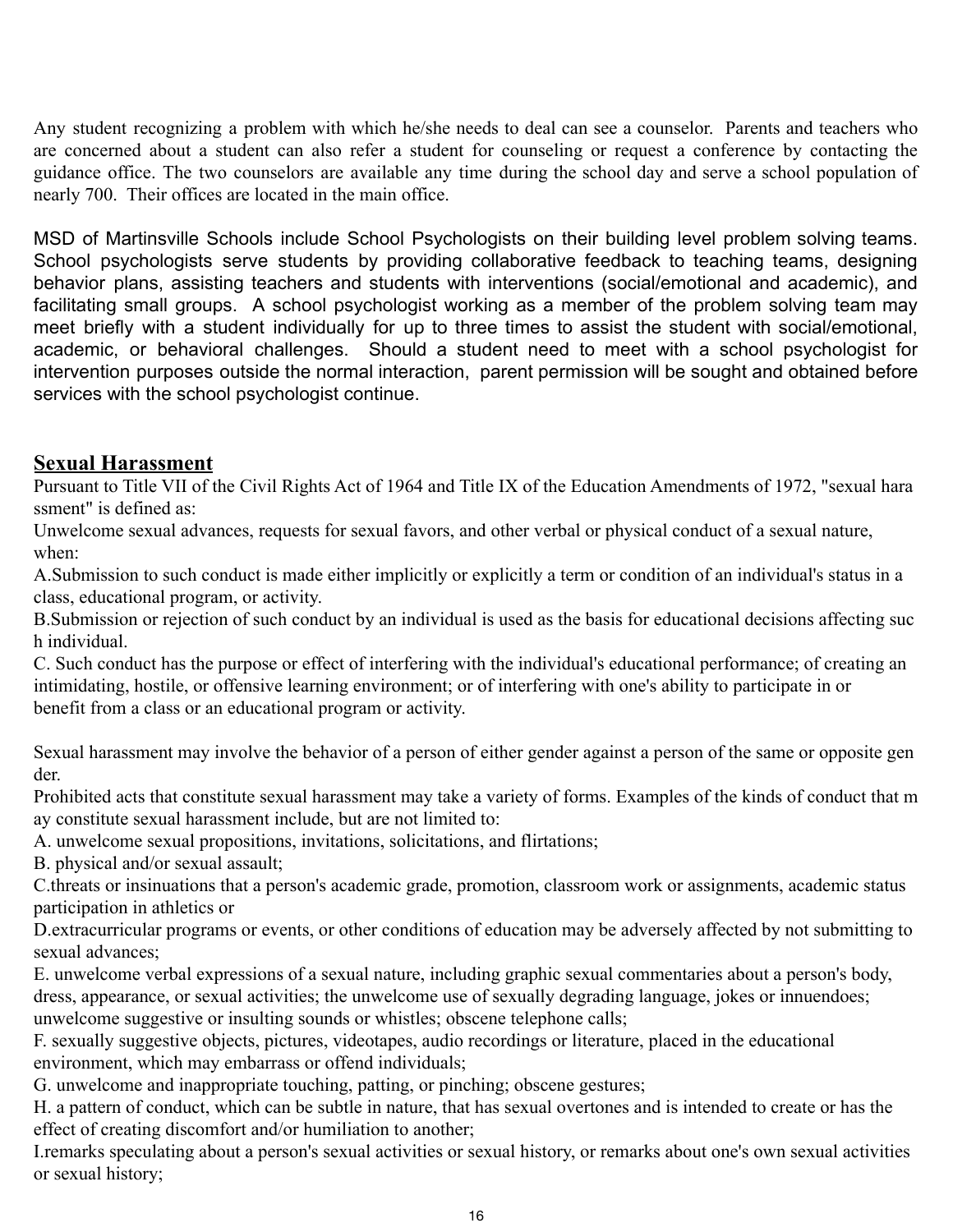J. inappropriate boundary invasions by a Corporation employee or other adult member of the School Corporation community into a student's personal space and personal life;

K. verbal, nonverbal or physical aggression, intimidation, or hostility based on sex or sexstereotyping that does not involve conduct of a sexual nature;

L. in the context of employees, consensual sexual relationships where such relationship leads to favoritism of a subordinate employee with whom the superior is sexually involved and where such favoritism adversely affects other employees or otherwise creates a hostile work environment.

Not all behavior with sexual connotations constitutes unlawful sexual harassment. Sexbased or genderbased conduct must

be sufficiently severe, pervasive, and persistent such that it adversely affects, limits, or denies an individual's employ ment or education, or such that it creates a hostile or abusive employment or educational environment. NOTE: Sexual conduct/relationships with students by a Corporation employee or any other adult member of the School Corporation community is prohibited, and any teacher, administrator, coach or other school authority, or staffs member who engages in certain sexual conduct with a student may be disciplined up to and including termination and may also be guilty of the criminal charge of "sexual battery" as set forth in Indiana Code 354248. In the case of a child under fourteen (14) years of age, the person may also be guilty of "child molesting" under Indiana Code 354243. In the case of a child between the ages of fourteen (14) and sixteen (16), the person may also be guilty of "sexual misconduct with a minor" under Indiana Code 354249. The issue of consent is irrelevant in regard to the latter two (2) criminal charges. Any employee accused of sexual relations with a student may be placed on leave until school administrative proceedings are completed. Proven sexual relationships with a student regardless of the age of the student will initiate the termination process for the employee.

# **Race/Color Harassment**

Prohibited racial harassment occurs when unwelcome physical, verbal, or nonverbal conduct is based upon an individual's race or color when the conduce has the purpose or effect of interfering with the individual's educational performance; of creating an intimidating, hostile, or offensive learning environment; or of interfering with one's ability to participate in or benefit from a class or an educational program or activity. Such harassment may occur where conduce is directed at the characteristics of a person's race or color, such as racial slurs, nicknames implying stereotypes, epithets, and/or negative references relative to racial customs.

# **Cafeteria**

The cafeteria is operated by our Food Service Department to promote the health of school children through nutritionally appealing meals at the most reasonable cost to the student. Breakfast is served every morning FREE of charge to all students. A Type A lunch is served each day and is currently \$2.70 per student. Both of these prices are subject to change before or during the school year. The menu is posted in the cafeteria, Food Service Website and also on the daily bulletin. Students can purchase additional milk for \$.60 to supplement either a purchased lunch or one that was prepared at home. Students can also purchase a variety of a′ la carte items (e.g. Granola Bars, Gatorade) with prices ranging from \$.50 to \$1.50. **BIRTHDAY PARTIES OR OTHER LARGE GROUP ACTIVITIES ARE NOT PERMITTED DURING THE LUNCH HOUR NOR MAY ANY FOOD BE CATERED IN TO STUDENTS.** After students finish eating, they have time for recreation, either inside the gym or outside (weather permitting). Any questions concerning the operation of the lunchroom can be answered by Food Services at 349-4452 or by email at kurt.bodell@msdmartinsville.org

# **Pre-Paid Meal Account Procedure**

The MSD of Martinsville Food Service Department is a self-supported entity operating under USDA regulations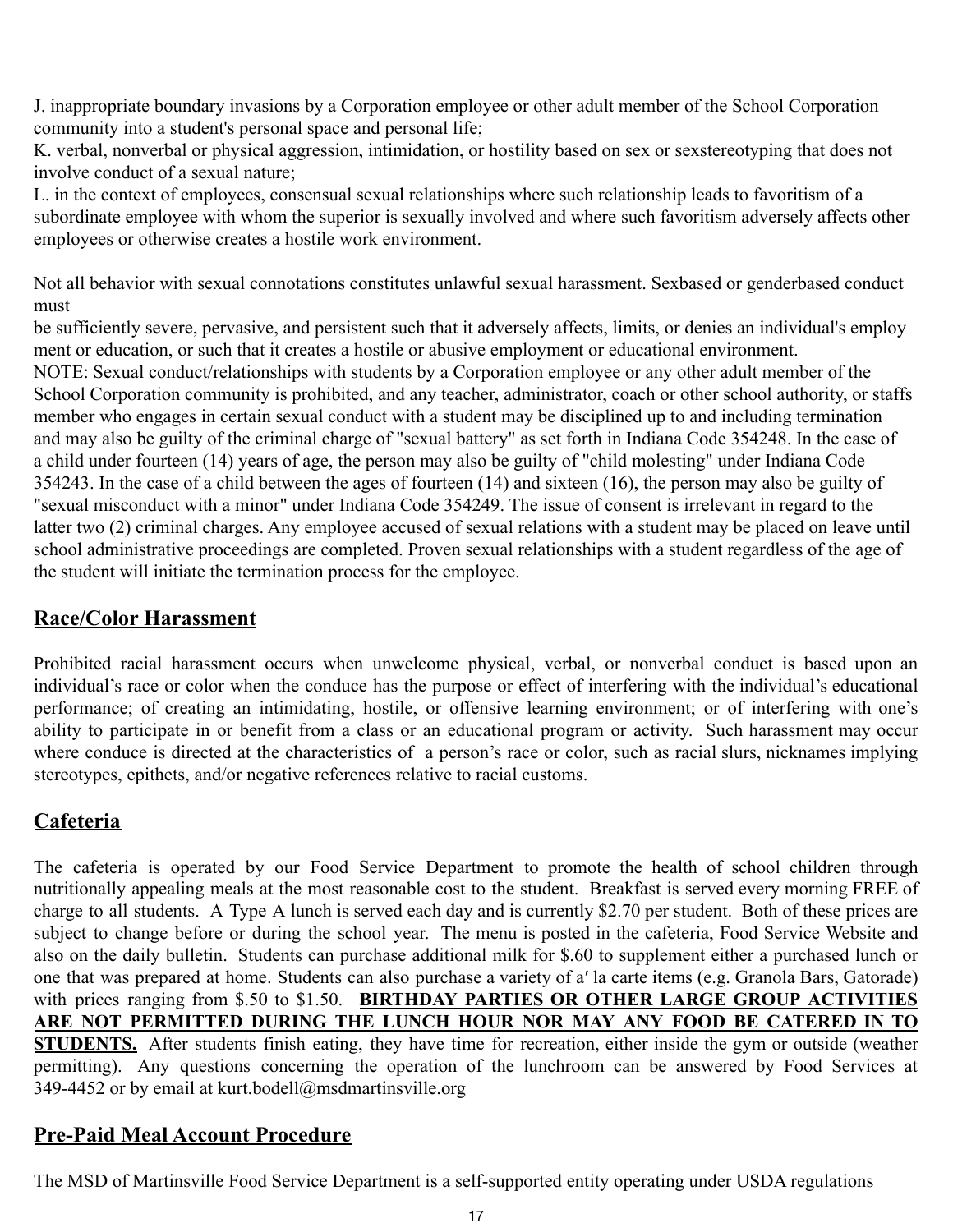to provide daily cost-effective meals to students and staff. Students and adults are expected to pay cash daily or in advance for all food purchases. It is the responsibility of the family to keep their family meal account up to date.

The Food Service Department recognizes that occasionally students may forget their lunch money. Since the District is dedicated to providing students with a positive learning environment, we have developed the following procedures to accommodate students who forget their lunch money, but also promote responsible student behavior and minimize the fiscal burden to all families. We understand that charging can be embarrassing and encourage parents/guardians to use Family Access or contact Food Services to monitor meal account activities.

Pre-Paid Meal Account Withdrawals/Refunds- Cash refunds cannot be given. A primary parent/guardian must submit a claim in writing for a refund for unused monies in their child's account within 90 days of a student's withdrawal from school. Any unclaimed funds less than \$10 will be received into the Food Service Operating Fund. Forms are available on our website at artiescafe.org. An inactive lunch account that has an account balance not in excess of -\$20.00 may be offset by the positive balances when the account is dormant in excess of 90 days. In addition, provided that a parent request and can document entitlement to the positive balance in the account, the parent is entitled to a refund of that amount.

Emergency Lunch Charge-

5th – 8th Grade Students

- Each student will be allowed to accumulate up to three lunch charges
- After two charges a school principal and/or counselor may be contacted
- After a student has accumulated three charges an alternate lunch will be offered
- Students with unpaid lunch charges will not be allowed to purchase ala carte
- Charging will not be allowed during the last week of school.

All Students

- No charging allowed for breakfast
- No charging allowed for ala carte items
- No charging allowed for adult meals or ala carte items
- No student will be allowed to purchase ala carte and proceed to charge a meal
- The Food Service Department will communicate account balances using automated calls and paper

# **Bookstore**

A variety of items are available in the bookstore at very reasonable prices for the convenience of our students. Such items include pocket folders, paper, pencils, pens, assignment books, rulers, poster board, pencil lead, and graph paper. Please call the school for prices. The bookstore is located in the JWMS Library and is open throughout the school day.

# **SPECIAL SERVICES**

- <span id="page-17-0"></span>1. Learning disabilities program
- 2. Emotional disabilities program
- 3. Remedial reading program for students whose reading ability is below grade level.
- 4. Speech and hearing program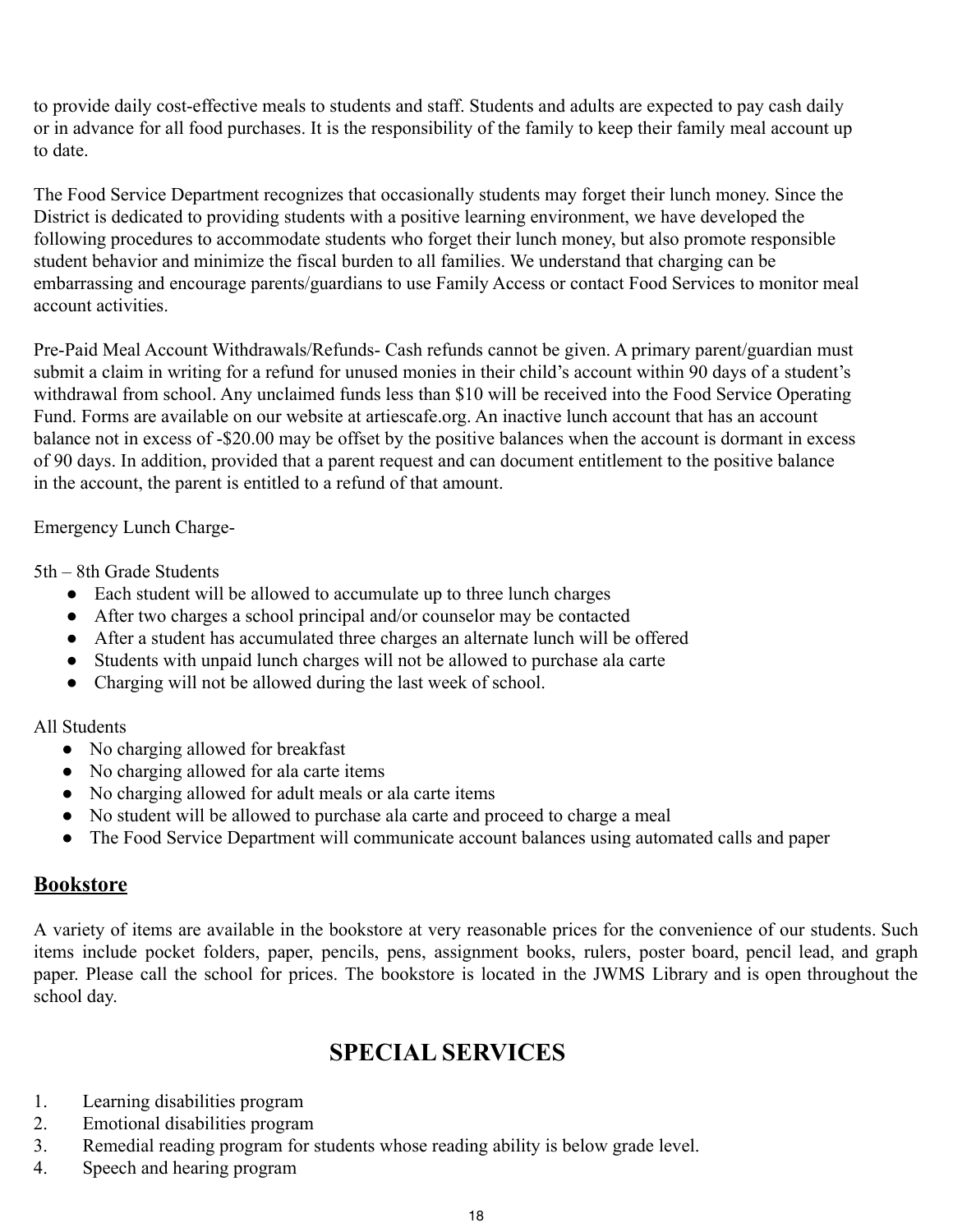- 5. Vision screening is done in grade 8 and in other grades as requested by a parent, teacher or student.
- 6. Educational and psychological comprehensive testing
- 7. Hearing screening In order to identify students with hearing losses, hearing tests will be given to all students in grade 7, but testing is available for any student upon request of teacher and/or parent.

# <span id="page-18-1"></span>**STUDENT BEHAVIOR AND DISCIPLINE POLICY**

In order to provide a safe and orderly school so that students may learn, we have established the following code. The intent of this code is to fit the district discipline code, which is included in this section. **IT IS ESSENTIAL THAT YOU AND YOUR PARENTS READ AND UNDERSTAND THE CONDUCT CODE FOR THE MSD OF MARTINSVILLE**.

Our goal is to have a conduct code that rewards good behavior, provides consequences for poor behavior, and establishes equal justice for all of our students. We publish it so that parents, students, teachers, and administrators all understand clearly the benefits of correct behavior and the consequences of disruptive behavior. Those students who do not have office referrals will be allowed to be involved in extracurricular activities, such as sports, music performances, clubs, or other special activities arranged to reward good behavior and achievement. Student mixers are specifically provided to reward good behavior. Therefore, if a student gets an office or bus referral, he/she could be denied participation in school mixers, athletics, or other school activities. Continued poor behavior could result in detentions, suspensions (in or out of school), corporal punishment, and in extreme cases, expulsion. In general, our discipline code calls for responsible behavior.

#### In general, the most important rule is to respect others and the property of others. Each student, staff, and *faculty member has this right and responsibility.*

# **Classroom/Hallway Behavior**

- 1. Student behavior must conform to teacher rules. Disruption of the educational process will not be tolerated. Disrespect for teachers will not be tolerated.
- 2. Students are expected to enter the classroom quietly, take their seats, and be ready to begin work when the bell rings.
- 3. **CHEWING GUM IS NOT ALLOWED**. Eating of candy or other snacks outside the cafeteria is not allowed. Snack and soft drink machines are available to students AFTER SCHOOL ONLY. Food or drink in the classrooms and hallways is prohibited during school hours.
- 4. Running, pushing, or loud boisterous behavior is not acceptable in the hallways. **ANY TEACHER OR STAFF MEMBER CAN CORRECT BEHAVIOR OF ANY STUDENT WHETHER OR NOT HE/SHE HAS THAT STUDENT IN CLASS.**
- 5. **NO BULLYING**: Bullying is defined by Senate Enrolled Act 285 as "overt, repeated acts or gestures, including verbal or written communications transmitted; physical act committed; or any other behaviors committed by student or group of students against another student with the **intent** to harass, ridicule, humiliate, intimidate, or harm the other student."

# <span id="page-18-0"></span>**Lockers and Backpacks**

Each student is assigned his/her own private locker for storage of books and other personal items. If there are mechanical problems, the office should be notified, and a custodian will repair it. General locker rules would include:

# 1. **DO NOT SHARE LOCKERS OR GIVE OUT COMBINATIONS**!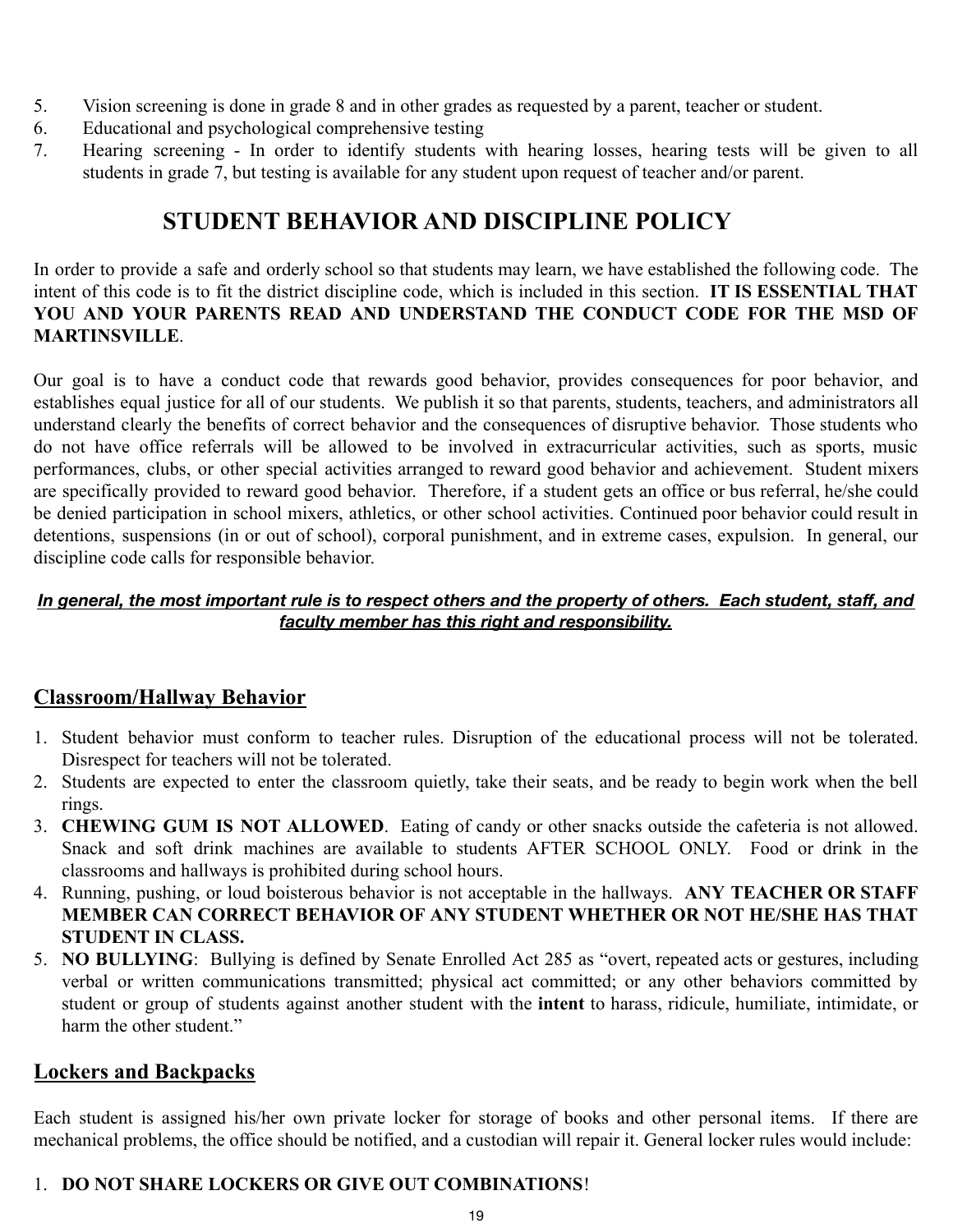#### 2. **DO NOT IN ANY WAY TAMPER WITH OR BOTHER ANY LOCKER!** 3. **DO NOT STORE OPEN DRINKS IN LOCKERS!**

Breaking any of these rules is a violation of the student conduct code and may cause you to lose the privilege of having a locker.

**Backpacks are NOT allowed in the classroom**. They are to be kept in student lockers.

# <span id="page-19-0"></span>**Random K-9 Sniffs**

K-9 sniffs may take place randomly throughout the school year.

# <span id="page-19-1"></span>**School Mixers**

The school will sponsor mixers (when possible) to which all members of the student body are invited. Those students who have office referrals may not be allowed to come to the mixer. Identification cards or some form of identification may be checked at mixers to verify that you are a John R. Wooden Middle School student. STUDENTS CANNOT LEAVE THE BUILDING AND RETURN TO THE MIXER. If the mixer is scheduled for an evening time, students can, of course, leave after school and return for the mixer.

# <span id="page-19-2"></span>**Internet Use and Picture Release Forms**

Students and their parents must read, agree to, and sign a school corporation acceptable use policy before students can access the Internet at school. The signed form is kept on file in the library. Rules have been established for the students' safety and to assure that students access only sites that contain appropriate content. Violations of the agreement may result in students' Internet access being revoked. Every student who attends John R. Wooden Middle School is required to have a signed form in the Media Center (Library) regarding proper computer and Internet usage.

Our web pages are about our schools, students and staff. Students/parents should get the appropriate form from the guidance office if they do not want the child's photo images (including group photos) displayed on our web site. Student's names will not be used to identify photos. You are encouraged to visit our web sites or school to view any of our web site contents.

#### **MSD Martinsville CHROMEBOOK USE AGREEMENT**

<span id="page-19-3"></span>This agreement is made effective upon receipt of a School Provided Chromebook (further referred to as Chromebook), between The Metropolitan School District of Martinsville ("MSD Martinsville"), the student receiving a Chromebook ("Student"), and his/her parent(s) or legal guardian ("Parent"). The Student and Parent(s), in consideration of being provided with a Chromebook, software, and related materials for use while a student at MSD Martinsville, hereby agree as follows:

1. Equipment:

a. Ownership: MSD Martinsville retains sole right of possession of the Chromebook and grants permission to the Student to use the Chromebook according to the guidelines set forth in this document. Moreover, MSD Martinsville administrative staff retains the right to collect and/or inspect the Chromebook at any time, including via electronic remote access; and to alter, add or delete installed software or hardware.

b. Equipment Provided: Efforts are made to keep all Chromebook configurations the same

within each school. All systems will have wireless network capability. MSD Martinsville will retain records of the serial numbers of provided equipment.

c. Substitution of Equipment: In the event the Chromebook is inoperable, if MSD Martinsville has a spare device for use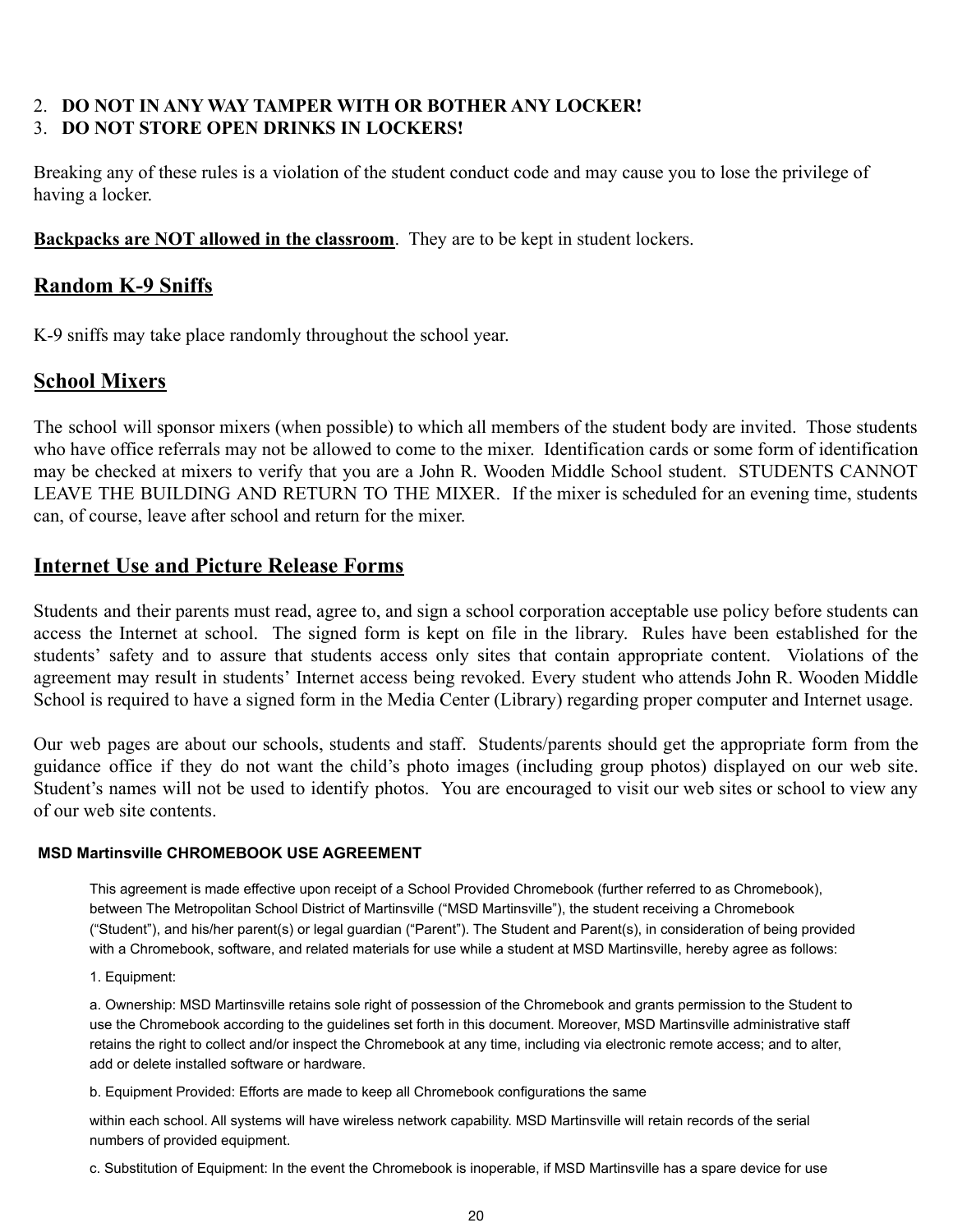while the Chromebook is repaired or replaced, this agreement remains in effect for such a substitute.

d. Responsibility for Electronic Data: It is the sole responsibility of the Student to backup

data/student work as necessary following classroom instruction utilizing cloud storage. MSD Martinsville does not provide a means for backup and MSD Martinsville does not accept responsibility for any lost files or software.

e. Responsibility for Installed Software: The Student may not install or uninstall any software or

Apps to the Chromebook without prior approval from the Technology Staff. Operating System and Application updates will be run from a central location.

2. Damage or Loss of Equipment:

a. Repair Costs for Loss or Damage:

b. Responsibility for Damage: The Student is responsible for maintaining a 100% working Chromebook at all times. The Student shall use reasonable care to ensure that the Chromebook is not damaged. Refer to the Standards for Proper Care document which is fully incorporated below, for a description of expected care. In the event of damage (other than normal and reasonable wear and tear), as solely determined by MSD Martinsville), the Student and Parent will be billed, and shall promptly pay, up to full cost of repair or replacement of the damaged device.

c. MSD Martinsville does provide an optional program for Chromebook repair and replacement. (Information can be found online and will be provided at the student device hand-out sessions.)

Optional insurance can also be purchased from, but is not limited to, these companies:

- 1. Worth Ave. <http://www.worthavegroup.com/product/chromebook-insurance/>
- 2. GoCare <https://www.gocare.com/>

*\* MSD Martinsville may charge the Student and Parent the full cost for repair or replacement when damage occurs due to negligence.*

Examples of gross negligence include, but are not limited to:

• Leaving equipment unattended and unlocked. This includes damage or loss resulting from an unattended and unlocked Chromebook while at school.

• Lending equipment to others other than one's parents/guardians.

- Using equipment in an unsafe environment.
- Using the equipment in an unsafe manner.

• Removing, altering, or puncturing or changing the physical structure of the Chromebook or removing any identification labels. The device's warranty will be void and student will be charged full amount of device.

*(See the Standards for Proper Care section for more information on proper use).*

d. Responsibility for Loss: In the event the Chromebook is lost or stolen, the Student and

Parent will be billed the full cost of replacement.

e. Actions Required in the Event of Damage or Loss: The Student and/or Parent(s) must promptly report any damage or loss to the Student's teacher or the designated building administrator. If the Chromebook is stolen or vandalized while not at MSD Martinsville or at an MSD Martinsville sponsored event, the Parent may file a police report. MSD Martinsville also may file a police report in the event that a Chromebook is stolen or vandalized at any time or in any manner.

f. Technical Support and Repair: MSD Martinsville will provide technical support, maintenance and repair. Any attempt to repair outside of MSD Martinsville may result in the Student and Parent being charged the full replacement cost.

3. Legal and Ethical Use Policies:

a. Monitoring: MSD Martinsville will monitor Chromebook use by using a variety of methods

including electronic remote access – to assure compliance with MSD Martinsville's Legal and Ethical Use Policies. The Student and Parent(s) shall have no reasonable expectation of privacy while using the Chromebook.

b. Legal and Ethical Use: All aspects of MSD Martinsville's Acceptable Use Policy remain in

effect. MSD Martinsville will provide content filtering within the MSD Martinsville network. However, MSD Martinsville does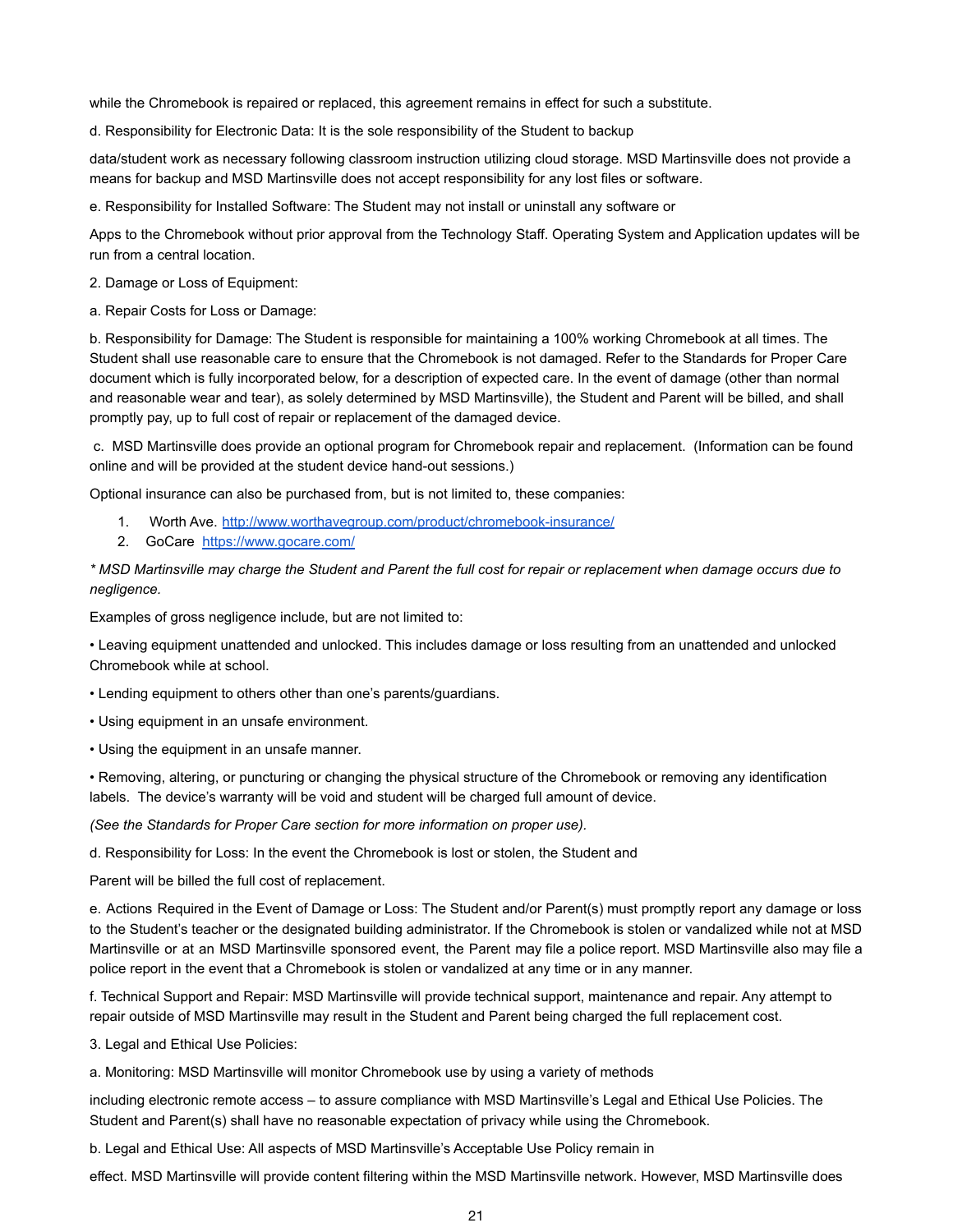not have full control of the information on the Internet or incoming email from a non-MSD Martinsville email provider.

c. Probationary Student Privileges: This probationary period and consequence will be determined by building administration based upon the student and incident.

d. Peer to Peer File-sharing (P2P)/FTP Programs: The installation and/or use of any

Internet-based peer to peer/FTP file-sharing tools are explicitly prohibited. Filesharing programs and protocols like such as BitTorrent, Limewire, Kazaa, Acquisition and others may not be used to facilitate the illegal sharing of copyrighted material (music, video and images). Individuals with legitimate, school- related needs to use these tools may seek prior approval from the Technology Department.

e. Allowable Customizations: The Student may be permitted to alter or customize the user interface of their assigned Chromebook to their own working styles including, but not limited to legally obtained music. However, MSD Martinsville reserves the right to insure all customizations follow the Acceptable Use Guidelines and may periodically conduct maintenance that may configure the Chromebook back to the originally installed state.

4. Returning your Chromebook if leaving the school and/or District

- a. . Students leaving the school and/or District must return District-owned chromebooks to the library, media center, or the proper place for returns on or before his/her last day at school.
- b. Any Chomebook not returned will be considered stolen property and law enforcement agencies will be notified. Additionally, MSD Martinsville may charge Student/Parent(s) for the replacement value of the Chromebook.

#### **B. STANDARDS FOR PROPER CHROMEBOOK CARE**

This document is an important addendum to the *Student Chromebook Program Acknowledgement Form.* Read it carefully prior to signing. You are expected to follow all the specific guidelines listed in this document and take any additional common sense precautions to protect your assigned Chromebook. Loss or damage resulting in failure to abide by the details below may result in full- financial responsibility.

Following the standards below will lead to a Chromebook that will run smoothly and serve as a reliable, useful and enjoyable 21st Century Learning tool.

#### **Responsibilities**

- Treat this equipment with as much care as if it were your own property.
- Bring the fully charged Chromebook to school each day.

● Keep the Chromebook either locked (i.e., locked in your school locker, home or other secure place where others do not have access) or attended (with you or within your sight) at all times. For example, during athletic events, games, practices and trips, store the Chromebook in your school locker and arrange to return to school to retrieve it after the activity. Chromebooks left in bags and backpacks, or in unattended classrooms are considered "unattended" and will be confiscated by school personnel as a protection against theft.

● Avoid use in situations that are conducive to loss or damage. For example, never leave the Chromebook in school vans, in the gym, in a locker room, on playing fields or in other areas where it could be damaged or stolen. Avoid storing the Chromebook in a car/locked trunk during extreme heat or extreme cold.

• Do not let anyone use the Chromebook other than your parents or guardians

● Adhere to MSDPT's School's Chromebook Use Policy at all times and in all locations. When in doubt about acceptable use, ask school personnel.

● Back up your student created documents using cloud storage. You are encouraged to save your files in more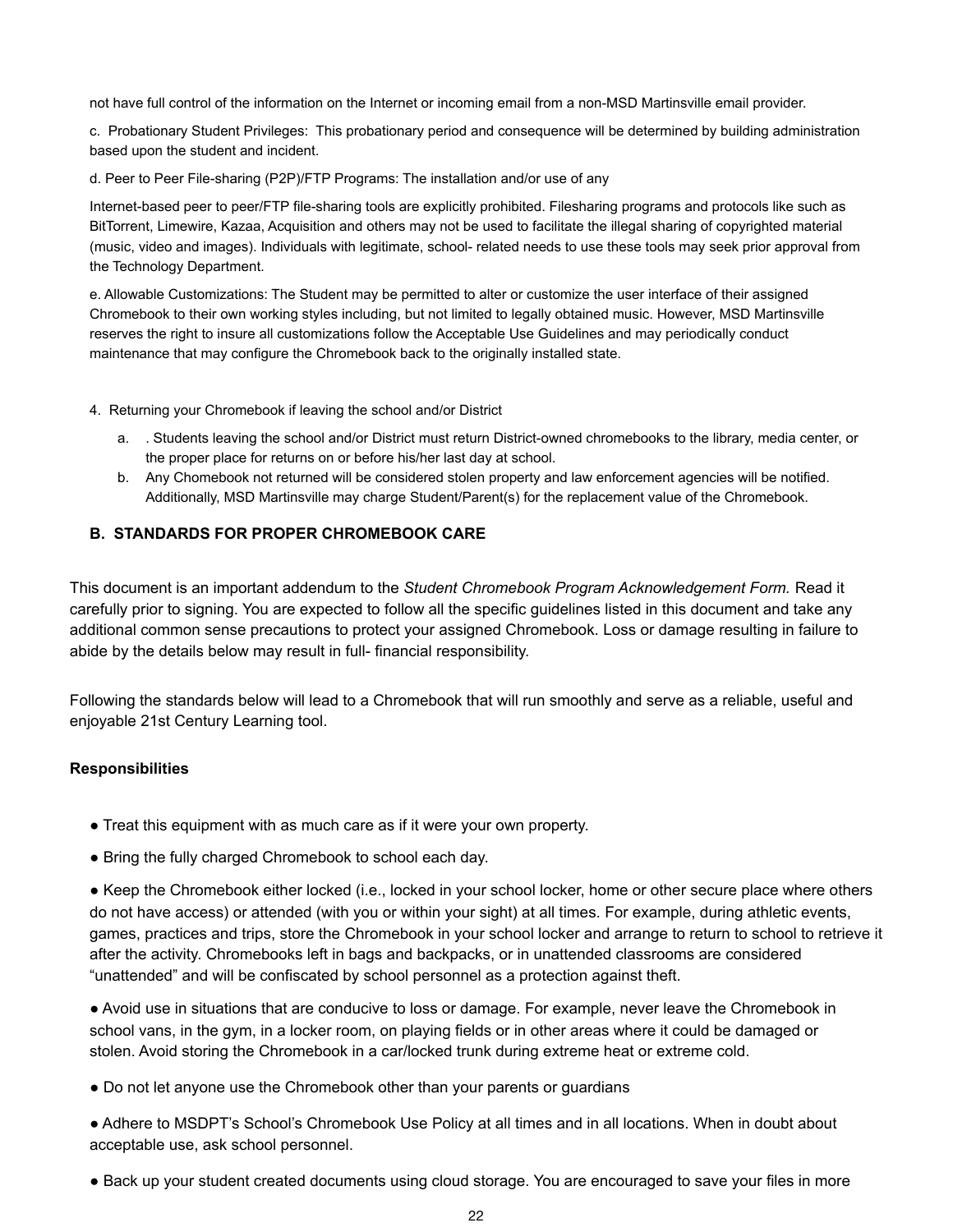than one location. MSDPT is not responsible for any lost files.

- Read and follow general maintenance alerts from school technology personnel.
- Promptly report any problems to the teacher or building administrator.
- Do not force anything that does not fit (e.g., connections, popped-off keys,). Seek help instead.
- When in doubt, ask for help.
- Do not go outside of MSDPT for repairs.

#### **General Care**

● Do not attempt to remove or change the physical structure of the Chromebook including the keys, screen, or plastic casing. Doing so will void the warranty

- Do not remove or interfere with the serial number or any identification label placed on the Chromebook.
- Do not do anything to the Chromebook that will permanently alter it in any way, including writing on it for identification purposes, etc.
- Keep the equipment clean.
- Be careful when holding or carrying the Chromebook so as not to damage the screen or other components.

#### **Screen Care**

- The Chromebook screen can be easily damaged if proper care is not taken. Broken screens are NOT covered by warranty and are very expensive to replace. Screens are particularly sensitive to damage from excessive pressure.
- Do not clean the Chromebook screen with anything other than approved screen cleaners.
- Clean the screen with a soft, dry anti-static cloth or with a screen cleaner designed specifically for LCD type screens only.

#### **Battery Life and Charging**

- **Arrive to school each day with a fully charged battery.** You are encouraged to establish a routine at home to charge your Chromebook overnight.
- Avoid using the charger in any situation where you or another is likely to trip over the cord.
- When not in use, place the Chromebook in sleep mode in order to save battery life.

#### **Personal Health and Safety**

● Avoid extended use of the Chromebook resting directly on your lap. The bottom of the Chromebook can generate significant heat and therefore cause temporary or permanent injury. Use a barrier—such as a book or devices made specifically for this purpose—when working on your lap. Also, avoid lap-based computing while connected to the power adapter as this will significantly increase heat production.

● Avoid lengthy use involving repetitive tasks (such as typing and use of the track pad). Take frequent breaks as well as alter your physical position (typing while standing, sitting, leaning, etc.) to minimize discomfort.

● Read the safety warnings included in the Chromebook's user guide (posted online).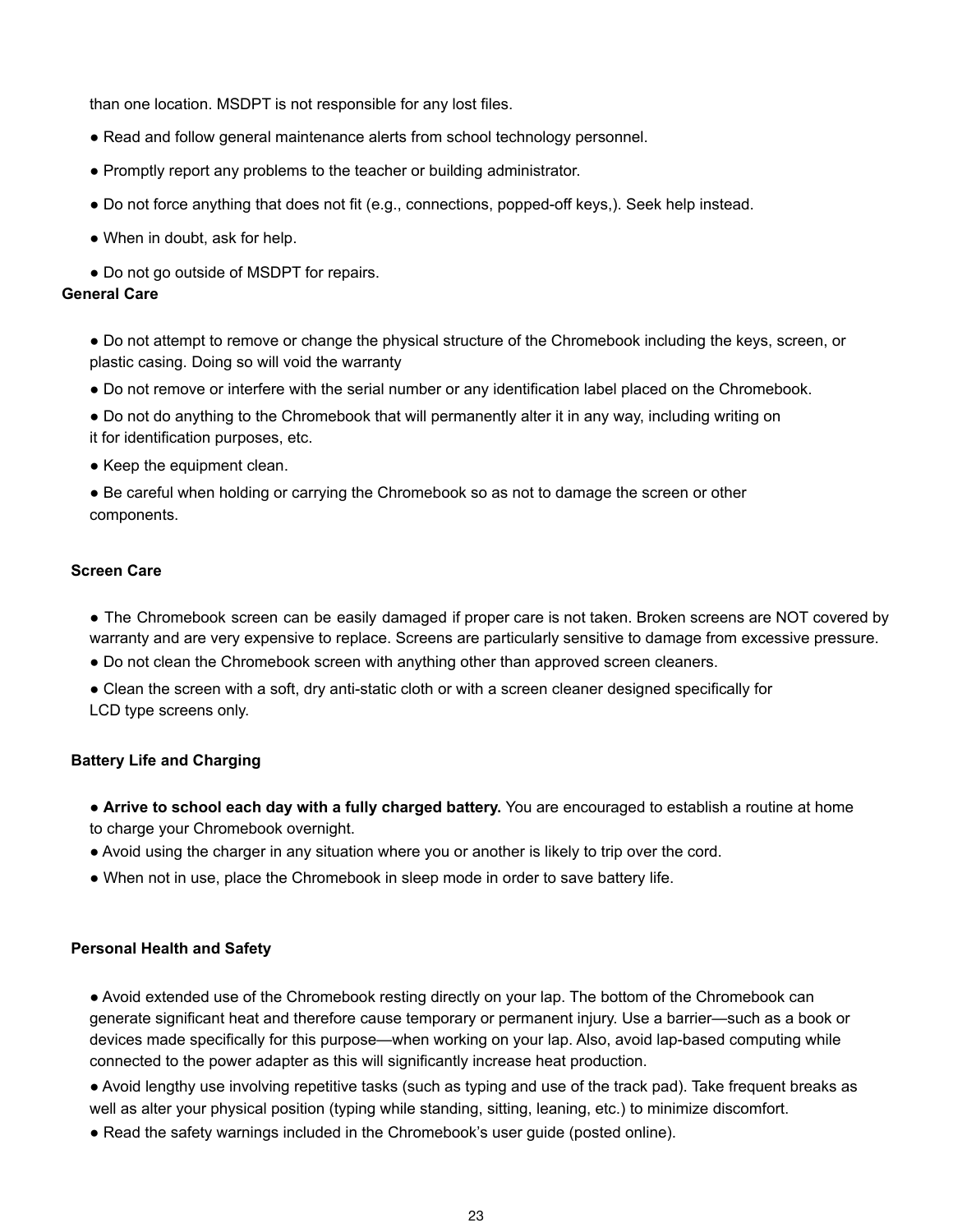#### **C. MSD OF MARTINSVILLE CHROMEBOOK PROTECTION PLAN**

Taking effect starting July  $1<sup>st</sup>$  2019 MSD of Martinsville will no longer be offering the purchase of the "Technology Protection Plan". We will be offering the plan free of charge and will be automatically provided to all students with a 1:1 device.

The new pricing structure is as follows. Please keep in mind this only applies to devices that were not broken intentionally or due to negligence; this is outlined in the "Chromebook/iPad Agreement" found in your school's handbook. These Charges will reset each school year.

- First Breakage- Cost of repair/replacement is free of charge
- $\bullet$  Second Breakage Up to \$50.00 of the total cost of the repair or replacement
- Third Breakage The total cost of repair or replacement

**D. MSD OF MARTINSVILLE'S INTERNET, PERSONAL DEVICE, AND OTHER TECHNOLOGY ACCEPTABLE USE POLICY**

#### **STUDENT TECHNOLOGY ACCEPTABLE USE AND SAFETY (A.U.P)**

Technology has fundamentally altered the ways in which information is accessed, communicated, and transferred in society. As a result, educators are continually adapting their means and methods of instruction, and the way they approach student learning, to incorporate the vast, diverse, and unique resources available through the Internet. The School Board provides Technology Resources (as defined in Bylaw 0100) to support the educational and professional needs of its students and staff. With respect to students, District Technology Resources afford them the opportunity to acquire the skills and knowledge to learn effectively and live productively in a digital world. The Board provides students with access to the Internet for limited educational purposes only and utilizes online educational services/ apps to enhance the instruction delivered to its students. The District 's computer network and Internet system do not serve as a public access service or a public forum, and the Board imposes reasonable restrictions on its use consistent with its limited educational purpose.

The Board regulates the use of District Technology Resources by principles consistent with applicable local, State, and Federal laws, the District 's educational mission, and articulated expectations of student conduct as delineated in the Student Code of Conduct. This policy, its related administrative guidelines and the Student Code of Conduct govern students' use of District Technology Resources and students' personal communication devices when they are connected to the District computer network, Internet connection, and/ or online educational services/ apps, or when used while the student is on District owned property or at a District sponsored activity (see Policy 5 136)

Users are prohibited from engaging in actions that are illegal (such as libel, slander, vandalism, harassment, theft, plagiarism, inappropriate access, and the like) or unkind (such as personal attacks, invasion of privacy, injurious comment, and the like) when using District Technology Resources. Because its Technology Resources are not unlimited, the Board also has instituted restrictions aimed at preserving these resources, such as placing limits on use of bandwidth, storage space, and printers.

Users have no right or expectation to privacy when using District Technology Resources (including, but not limited to, privacy in the content of their personal files, e-mails, and records of their online activity when using the District 's computer network and/ or Internet connection).

First, the District may not be able to limit access technologically, through its Technology Resources to only those services and resources that have been authorized for the purpose of instruction, study and research related to the curriculum. Unlike in the past, when educators and community members had the opportunity to review and screen materials to assess their appropriateness for supporting and enriching the curriculum according to adopted guidelines and reasonable selection criteria (taking into account the varied instructional needs , learning styles, abilities, and developmental levels of the students who would be exposed to them), access to the Internet, because it serves as a gateway to any publicly available file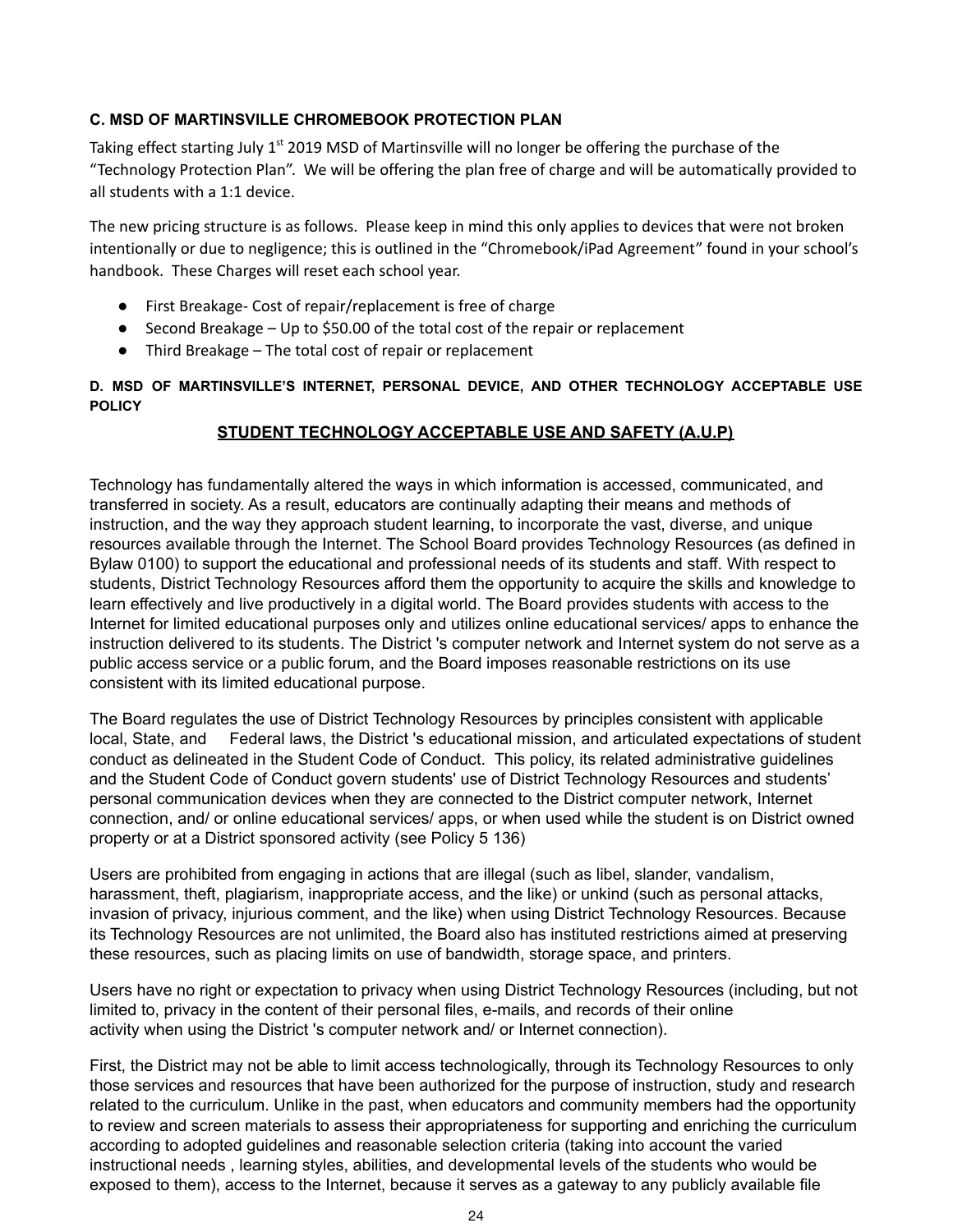server in the world, opens classrooms and students to electronic information resources that may not have been screened by educators for use by students of various ages.

Pursuant to Federal law, the Board has implemented technology protection measures that protect against (e.g., filter or block) access to visual displays/depictions/materials that are obscene, constitute child pornography, and/or are harmful to minors, as defined by the Children 's Internet Protection Act. At the discretion of the Board or the Superintendent, the technology protection measures may be configured to protect against access to other material considered inappropriate for students to access. The Board also utilizes software and/ or hardware to monitor online activity of students to restrict access to child pornography and other material that is obscene, objectionable, inappropriate and/or harmful to minors. The technology protection measures may not be disabled at any time that students may be using the District Technology Resources if such disabling will cease to protect against access to materials that are prohibited under the Children's Internet Protection Act. Any student who attempts to disable the technology protection measures will be subject to discipline.

The Superintendent or Director of e-Learning may temporarily or permanently unblock access to websites or online education services/ apps containing appropriate material, if access to such sites has been blocked inappropriately by the technology protection measures. The determination of whether material is appropriate or inappropriate shall be based on the content of the material and the intended use of the material, not on the protection actions of the technology protection measures.

Pursuant to Federal law, students shall receive education about the following:

- Safety and security while using e-mail, chat rooms, social media, and other forms of direct electronic communications
- The dangers inherent with the online disclosure of personally
- The consequences of unauthorized access (e.g.,"hacking", "harvesting", "digital piracy", "data mining", etc.), cyberbullying, and other unlawful or inappropriate activities by students online
- Unauthorized disclosure, use, and dissemination of personally identifiable information regarding minors

Staff members shall provide instruction for their students regarding the appropriate use of technology and online safety and security as specified above. Furthermore, staff members will monitor the online activities of students while at school.

Monitoring may include, but is not necessarily limited to, visual observations of online activities during class sessions or use of specific monitoring tools to review browser history and network, server, and computer logs.

Building principals are responsible for providing training so that Ed-Tech users under their supervision are knowledgeable about this policy and its accompanying guidelines. The Board expects that staff members will provide guidance and instruction to students in the appropriate use of District Technology Resources. Such training shall include, but not be limited to, education concerning appropriate online behavior, including interacting with other individuals on social media and in chat rooms, and cyberbullying awareness and response. Users of District Technology Resources (and their parents if they are minors) are required to sign a written agreement to abide by the terms and conditions of this policy and its accompanying guidelines.

1. Students will be assigned a school email account that they are required to utilize for all school-related electronic communications, including those to staff members, peers, and individuals and/ or organizations outside the District with whom they are communicating for school-related projects and assignments.

2. Further, as directed and authorized by their teachers, they shall use their school-assigned email account when signing up/registering for access to various online educational services, including mobile applications/apps that will be utilized by the student for educational purposes.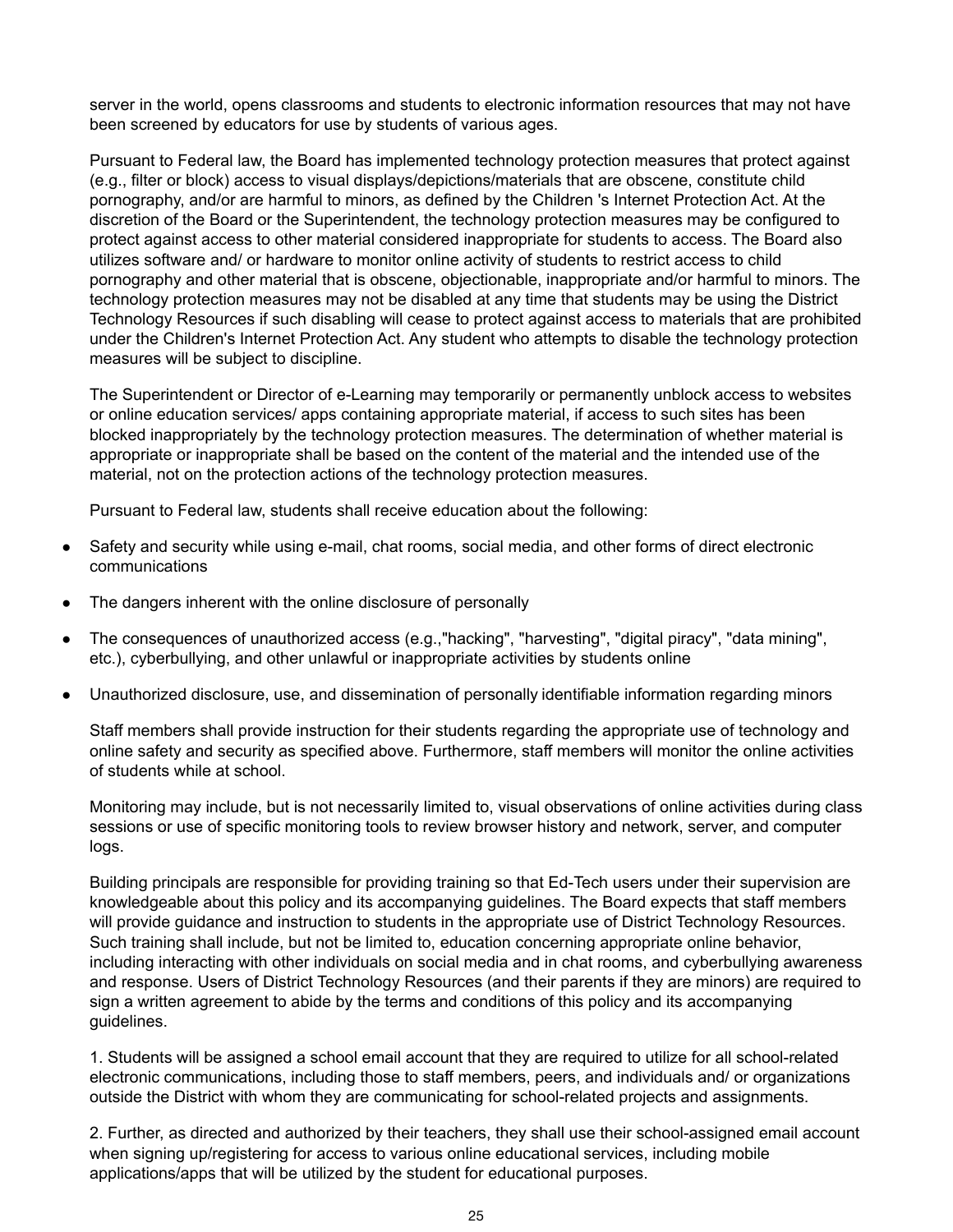Students are responsible for good behavior when using District Technology Resources- i.e., behavior comparable to that expected of students when they are in classrooms, in school hallways, on other school premises and at school sponsored events. Communications on Education Technology are often public in nature. General school rules for behavior and communication apply. The District does not approve any use of its Technology Resources that is not authorized by or conducted strictly in compliance with this policy and its accompanying guidelines.

Users who disregard this policy and its -accompanying guidelines may have their use privileges suspended or revoked, and disciplinary action taken against them. Users are personally responsible and liable both civilly and criminally, for uses of Technology Resources that are not authorized by this Policy and its accompanying guidelines.

The Board designates the Superintendent and Director of e-Learning as the administrator(s) responsible for initiating, implementing, and enforcing this Policy and its accompanying guidelines as they apply to students' use of District Technology Resources.

Students are encouraged to use the District's INTERNET/NETWORK for educational purposes. Use of such resources is a privilege, not a right. Students must conduct themselves in a responsible, efficient, ethical, and legal manner. Unauthorized or inappropriate use, including any violation of these guidelines, may result in cancellation of the privilege disciplinary action consistent with the Student Handbook, and/or civil or criminal liability. Prior to accessing the Internet at school, students must sign the Student Network and Internet Acceptable Use and Safety Agreement. Parent permission is required for minors. Smooth operation of the District's Network relies upon users adhering to the following guidelines.

#### **The guidelines outlined below are provided so that users are aware of their responsibilities.**

A. Students are responsible for their behavior and communication on the Internet.

B. Students may only access the Internet by using an assigned account. Use of another person's account/address/password is prohibited. Students may not allow other users to utilize their passwords.

C. Students may not intentionally seek information on, obtain copies of, or modify files, data or passwords belonging to other users, or misrepresent other users on the network.

D. Students may not use the Internet to engage in "hacking" or other unlawful activities.

E. Transmission of any material in violation of any State or Federal law or regulation, or Board policy is prohibited.

F. Any use of the Internet for commercial purposes, advertising, or political lobbying is prohibited.

#### **Students are expected to abide by the following generally accepted rules of network etiquette:**

A. Be polite, courteous, and respectful in your messages to others. Use language appropriate to school situations in any communications made through the District's computers/network. Do not use obscene, profane, vulgar, sexually explicit, defamatory, or abusive language in your messages.

B. Never reveal names, addresses, phone numbers, or passwords of yourself or other students, family members, teachers, administrators, or other staff members while communicating on the Internet.

C.Do not transmit pictures or other information that could be used to establish your identity without prior approval of a teacher.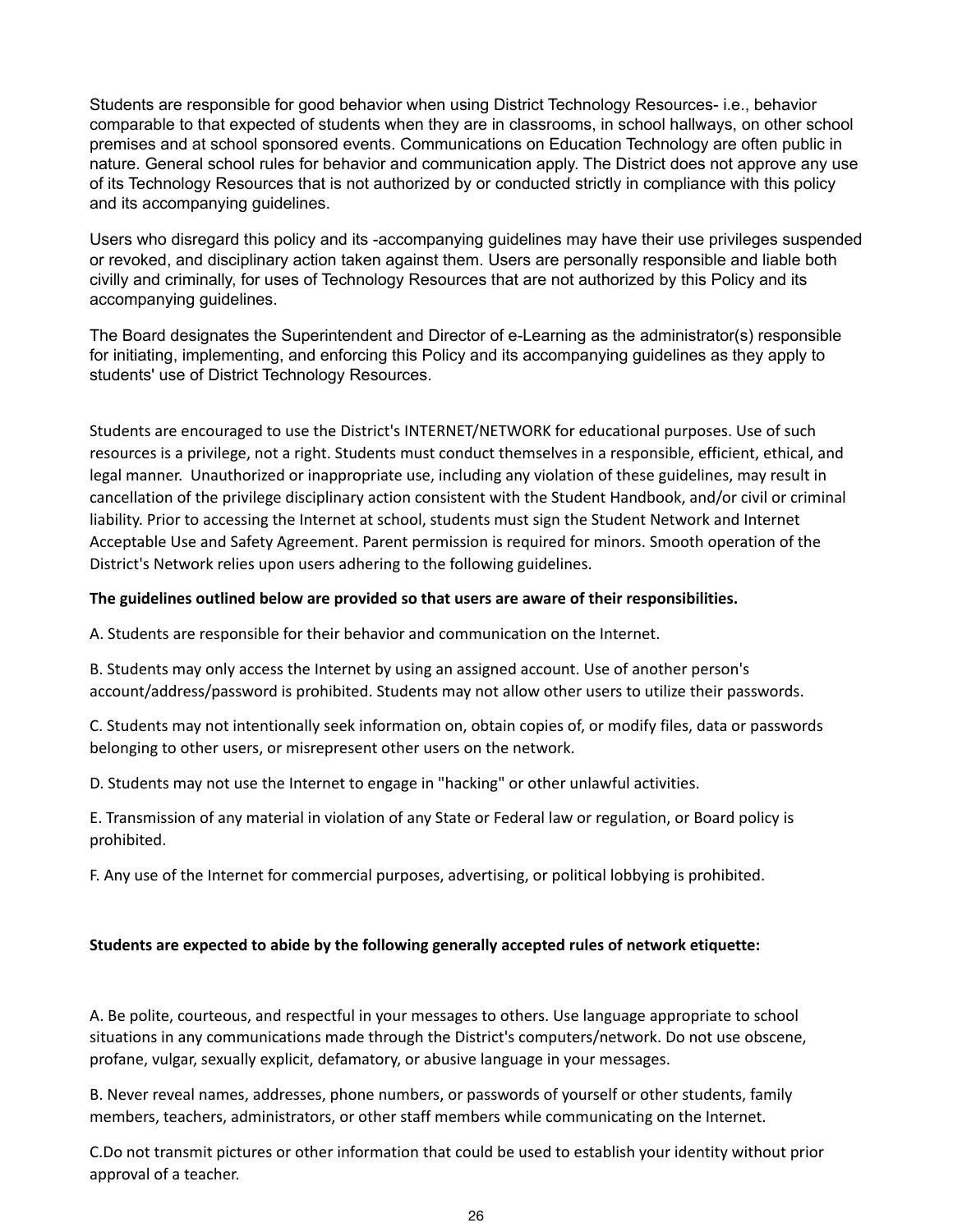D. Never agree to get together with someone you "meet" on¬ line without prior parent approval.

E. Diligently delete old mail on a regular basis from the personal mail directory to avoid excessive use of the electronic mail disk space.

F. Use of Internet to access, process, distribute, display or print child pornography and other material that is obscene, objectionable, inappropriate and/or harmful to minors is prohibited. As such, the following material is prohibited material that appeals to a prurient interest in nudity, sex, and excretion; material that depicts, describes or represents in a patently offensive way with respect to what is suitable for minors an actual or simulated sexual act or sexual contact, actual or stimulated normal or perverted sexual acts, or a lewd exhibition of the genitals ; and material that lacks serious literary, artistic , political or scientific value as to minors . Offensive messages and pictures, inappropriate text files, or files dangerous to the integrity of the District's computers/network ( e.g., viruses ) are also prohibited.

G. Malicious use of the District's computers/network to develop programs that harass other users or infiltrate a computer or computer system and/or damage the software components of a computer or computing system is prohibited. Students may not use the District's computers/network in such a way that would disrupt their use by others. Students must avoid intentionally wasting limited resources.

H. All communications and information accessible via the Internet should be assumed to be private property (i.e. copyrighted and/or trademarked). All copyright issues regarding software, information, and attributions of authorship must be respected.

I. Downloading of information onto the District's hard drives is prohibited. If a student transfers files from information services and electronic bulletin board services, the student must check the file with a virus-detection program before opening the file for use. If a student transfers a file or software program that infects the Network with a virus and causes damage, the student will be liable for any and all repair costs to make the Network once again fully operational.

J. Students must secure prior approval from a teacher or the principal before joining a Listserv (electronic mailing lists) and should not post personal messages on bulletin boards or "Listservs."

K. Students are prohibited from accessing or participating in online "chat rooms" or other forms of direct electronic communication without prior approval from a teacher or the principal. All such authorized communications must comply with these guidelines.

L. Privacy in communication over the Internet and the Network is not guaranteed. To ensure compliance with these guidelines, the District reserves the right to monitor, review, and inspect any directories, files and/or messages residing on or sent using the District's computers/network. Messages relating to or in support of illegal activities will be reported to the appropriate authorities.

M. Use of the Internet and any information procured from the Internet is at the student's own risk. The District is not responsible for any damage a user suffers, including loss of data resulting from delays, non¬deliveries, mis-deliveries, or service interruptions. The District is not responsible for the accuracy or quality of information obtained through its services. Information (including text, graphics, audio, video, etc.) from Internet sources used in student papers, reports, and projects should be cited the same as references to printed materials.

N. Disclosure, use and/or dissemination of personal identification information of minors via the Internet is prohibited, except as expressly authorized by the minor student's parent/guardian on the "Student Network and Internet Acceptable Use and Safety Agreement Form."

O. Proprietary rights in the design of web sites hosted on the District's servers remains at all times with the District.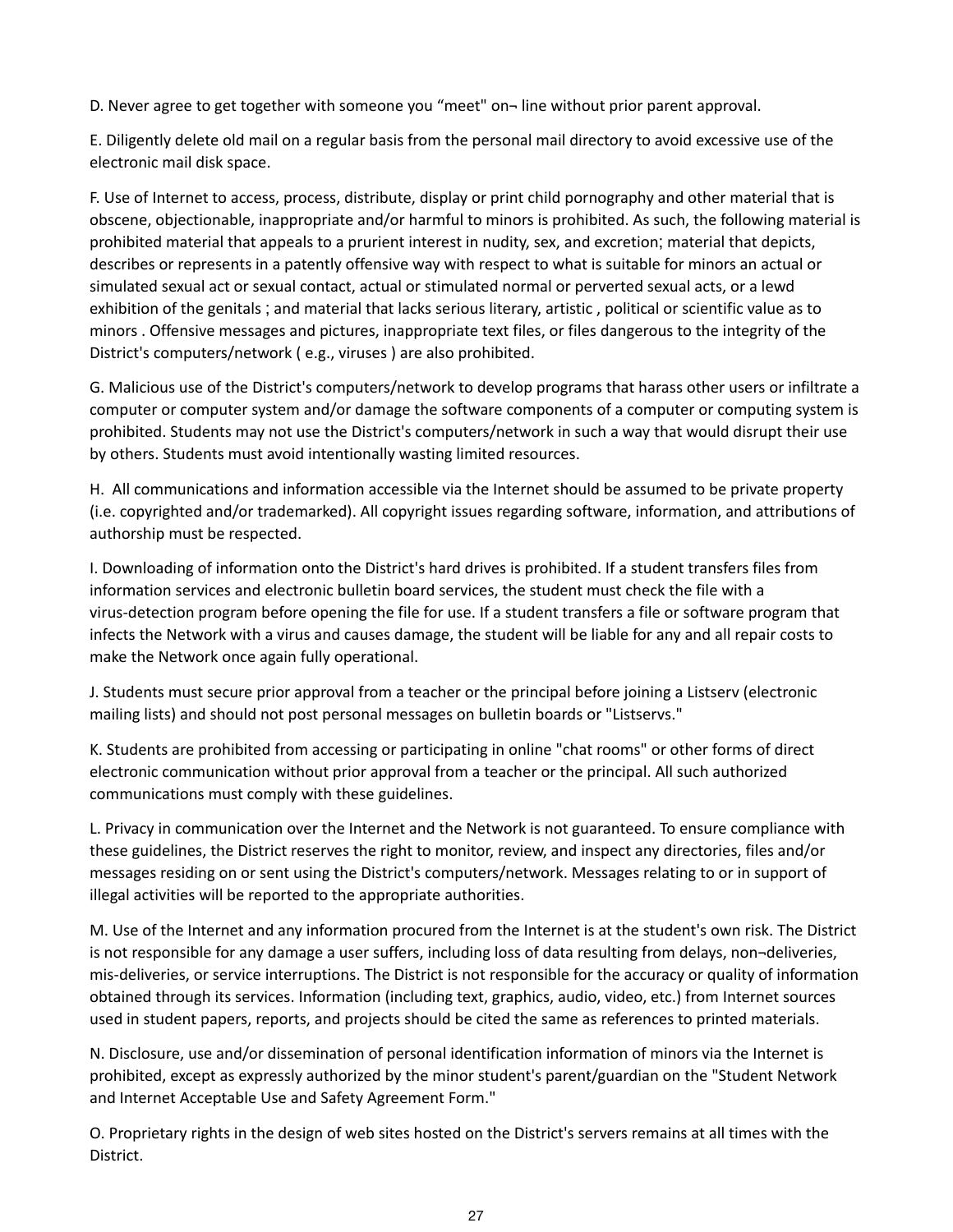#### **CHROMEBOOK/iPAD AGREEMENT**

This agreement is made effective upon receipt of a School Provided Chromebook/iPAD, between The Metropolitan School District of Martinsville ("MSD Martinsville"), the student receiving a Chromebook ("Student"), and his/her parent(s) or legal guardian ("Parent"). The Student and Parent(s), in consideration of being provided with a Chromebook/iPAD, software, and related materials for use while a student at MSD Martinsville, hereby agree as follows:

#### **1. Equipment:**

**a. Ownership**: MSD Martinsville retains sole right of possession of the Technology Device and grants permission to the Student to use the Chromebook/iPAD according to the guidelines set forth in this document. Moreover, MSD Martinsville administrative staff retains the right to collect and/or inspect the Chromebook/iPAD at any time, including via electronic remote access; and to alter, add or delete installed software or hardware.

**b. Equipment Provided**: Efforts are made to keep all Technology Device configurations the same within each school. All systems will have wireless network capability. MSD Martinsville will retain records of the serial numbers of provided equipment.

**c. Substitution of Equipment**: In the event the Chromebook/iPAD is inoperable, if MSD Martinsville has a spare device for use while the Chromebook/iPAD is repaired or replaced, this agreement remains in effect for such a substitute.

**d. Responsibility for Electronic Data**: It is the sole responsibility of the Student to backup data/student work as necessary following classroom instruction utilizing cloud storage. MSD Martinsville does not provide a means for backup and MSD Martinsville does not accept responsibility for any lost files or software.

**e. Responsibility for Installed Software**: The Student may not install or uninstall any software or Apps to the Chromebook/iPAD without prior approval from the Technology Staff. Operating System and Application updates will be run from a central location.

#### **2. Damage or Loss of Equipment:**

**a. Responsibility for Damage:** The Student is responsible for maintaining a 100% working Technology Device at all times. The Student shall use reasonable care to ensure that the Chromebook/iPAD is not damaged. Refer to the Standards for Proper Care document (posted online and available upon request), which is fully incorporated herein, for a description of expected care. In the event of damage (other than normal and reasonable wear and tear, as solely determined by MSD Martinsville), the Student and Parent will be billed, and shall promptly pay, up to full cost of repair or replacement of the damaged device.

\*All unpaid device fees will be sent to collections and a \$5.00 charge will be added for processing.

**b**. \* MSD Martinsville may charge the Student and Parent the full cost for repair or replacement when damage occurs due to negligence.

Examples of gross negligence include, but are not limited to:

- Leaving equipment unattended and unlocked. This includes damage or loss resulting from an unattended and unlocked Chromebook/iPAD while at school.
- Lending equipment to others other than one's parents/guardians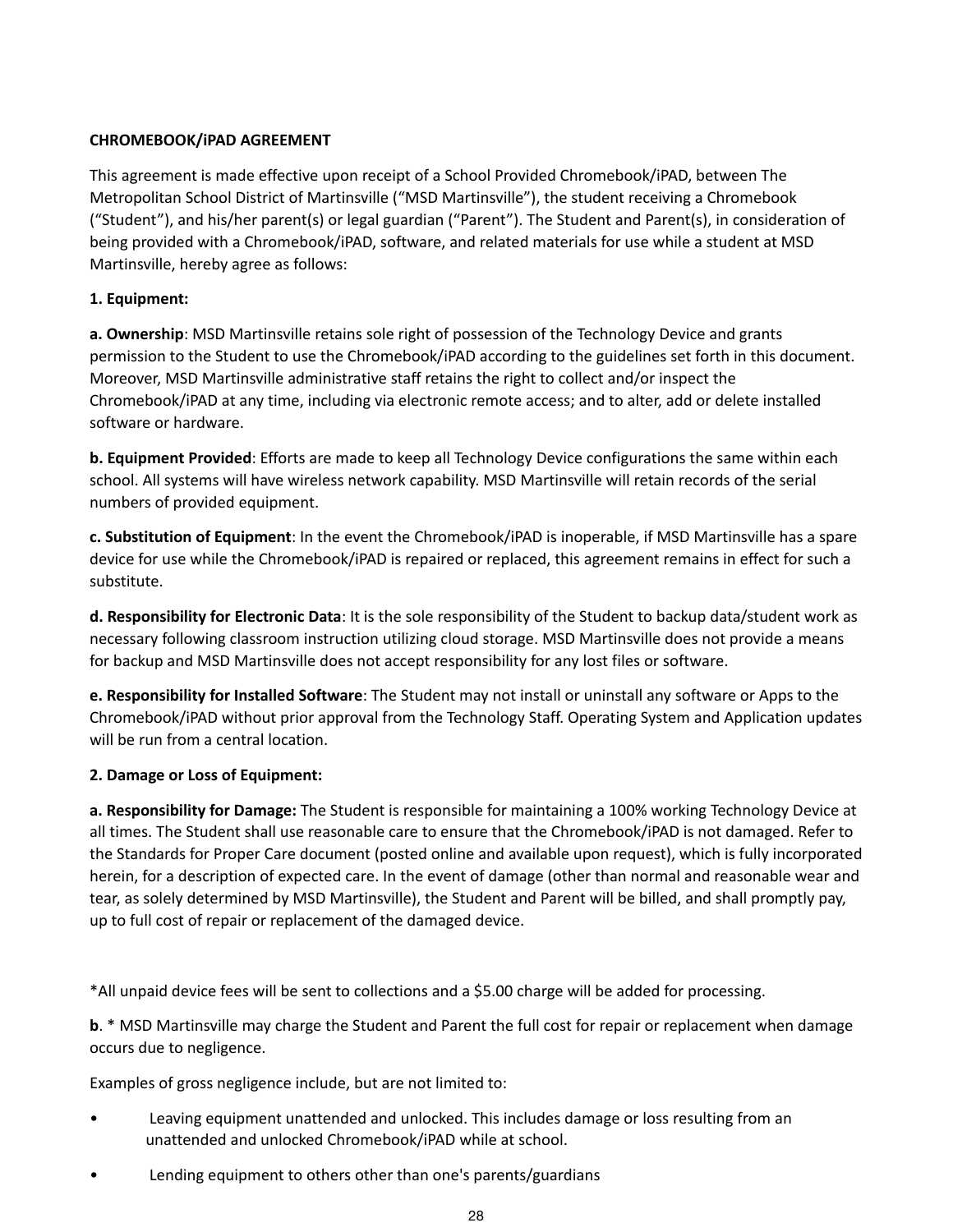- Using equipment in an unsafe environment.
- Using the equipment in an unsafe manner.
- Removing, altering, or puncturing or changing the physical structure of the Chromebook/iPAD or removing any identification labels. The device's warranty will be void and student will be charged full amount of device.
- (See the Standards for Proper Care document for more information on proper use).

**c. Responsibility for Loss**: In the event the Technology Device is lost or stolen, the Student and Parent will be billed the full cost of replacement.

**d. Actions Required in the Event of Damage or Loss**: The Student and/or Parent(s) must promptly report any damage or loss to the Student's teacher or the designated building administrator. If the Chromebook/iPAD is stolen or vandalized while not at MSD Martinsville or at an MSD Martinsville sponsored event, the Parent may file a police report. MSD Martinsville also may file a police report in the event that a Chromebook/iPAD is stolen or vandalized at any time or in any manner.

**e. Technical Support and Repair**: MSD Martinsville will provide technical support, maintenance and repair. Any attempt to repair outside of MSD Martinsville may result in the Student and Parent being charged the full replacement cost.

#### **3. Legal and Ethical Use Policies:**

a. Monitoring: MSD Martinsville will monitor Chromebook/iPAD use by using a variety of methods including electronic remote access – to assure compliance with MSD Martinsville's Legal and Ethical Use Policies. The Student and Parent(s) shall have no reasonable expectation of privacy while using the Chromebook/iPAD.

b. Legal and Ethical Use: All aspects of MSD of Martinsville's Network Acceptable Use Policy remain in effect. MSD Martinsville will provide content filtering within the MSD Martinsville network. However, MSD Martinsville does not have full control of the information on the Internet or incoming email from a non-MSD Martinsville email provider.

c. Probationary Student Privileges: This probationary period and consequence will be determined by building administration based upon the student and incident.

d. Peer to Peer File-sharing (P2P)/FTP Programs: The installation and/or use of any Internet-based peer to peer/FTP file-sharing tools are explicitly prohibited. Filesharing programs and protocols like such as BitTorrent, Limewire, Kazaa, Acquisition and others may not be used to facilitate the illegal sharing of copyrighted material (music, video and images). Individuals with legitimate, school- related needs to use these tools may seek prior approval from the Technology Department.

e. Allowable Customizations: The Student may be permitted to alter or customize the user interface of their assigned Technology Device to their own working styles including, but not limited to legally obtained music. However, MSD Martinsville reserves the right to insure all customizations follow the Acceptable Use Guidelines and may periodically conduct maintenance that may configure the Chromebook/iPAD back to the originally installed state.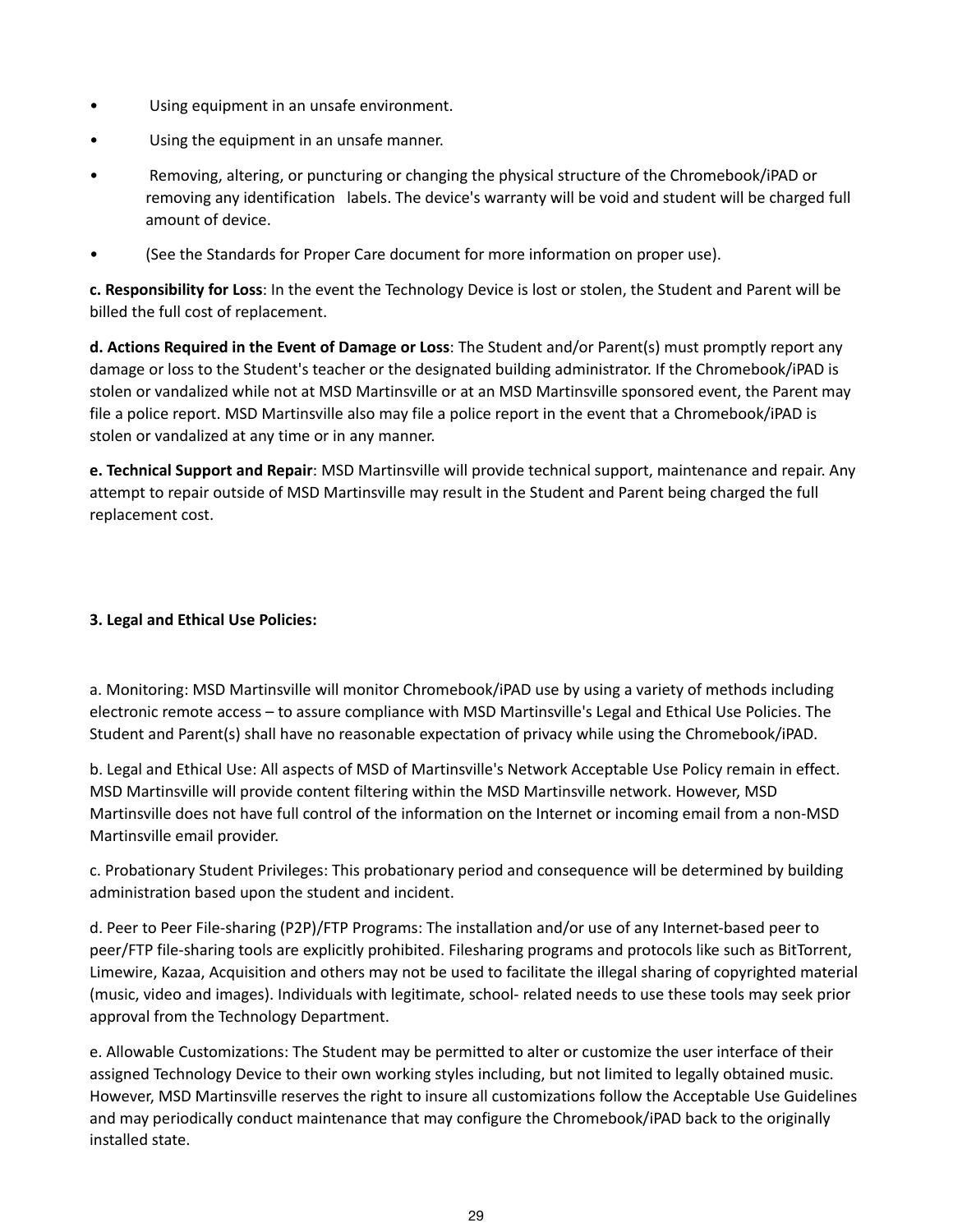#### **4. Returning your Technology Device if leaving the school and/or District**

a. Students leaving the school and/or District must return District-owned Chromebook/iPAD to the library, media center, or the proper place for returns on or before his/her last day at school.

b. Any Technology Device not returned will be considered stolen property and law enforcement agencies will be notified. Additionally, MSD Martinsville may charge Student/Parent(s) for the replacement value of the Technology Device.

#### **Student Technology Device Program Acknowledgement Form**

Please have student review and sign below.

The following items reiterate some of the most important points covered in the Technology Use Agreement and the Standards for Proper Care addenda.

• I understand MSD Martinsville retains ownership and the sole right of possession of the Technology Device and has granted the student permission to use the device. The administration has the right to collect and/or inspect the device at any time.

• I understand that I am responsible for backing up my own files and that important files should always be stored in at least two locations (such as on the Chromebook/iPAD, cloud storage, flash drive).

• I acknowledge financial responsibility for the replacement cost of the Technology Device should it become lost, damaged, or stolen.

•I acknowledge financial responsibility for the full cost of the Technology Device if damage occurs due to my "negligence."

• I will not install or use peer to peer/ftp file-sharing programs to download music, video or other media.

• I will not duplicate nor distribute copyrighted materials other than a back-up copy of those items I legally own or have permission to use.

• I will transport the Chromebook/iPAD in a safe and secure manner.

• I will read and follow general maintenance alerts from school technology personnel.

• I will promptly report any problems with my Chromebook/iPAD to a teacher, administrator, or member of the tech support staff in a timely manner.

• I will not attempt to remove/alter or change the physical structure of the Chromebook/iPAD or remove any identification labels.

I have read the Chromebook/iPAD Use Agreement, Acceptable Use Policy, and the Standards for Proper Chromebook/iPAD Care Addendum (available online) and agree with their stated conditions.

As the parent/guardian of this student, I have read the Student Network and Internet Acceptable Use and Safety Policy and Guidelines located in the Student Handbook, and I have discussed them with my child. I understand that student access to the Internet is designed for educational purposes and that the MSD of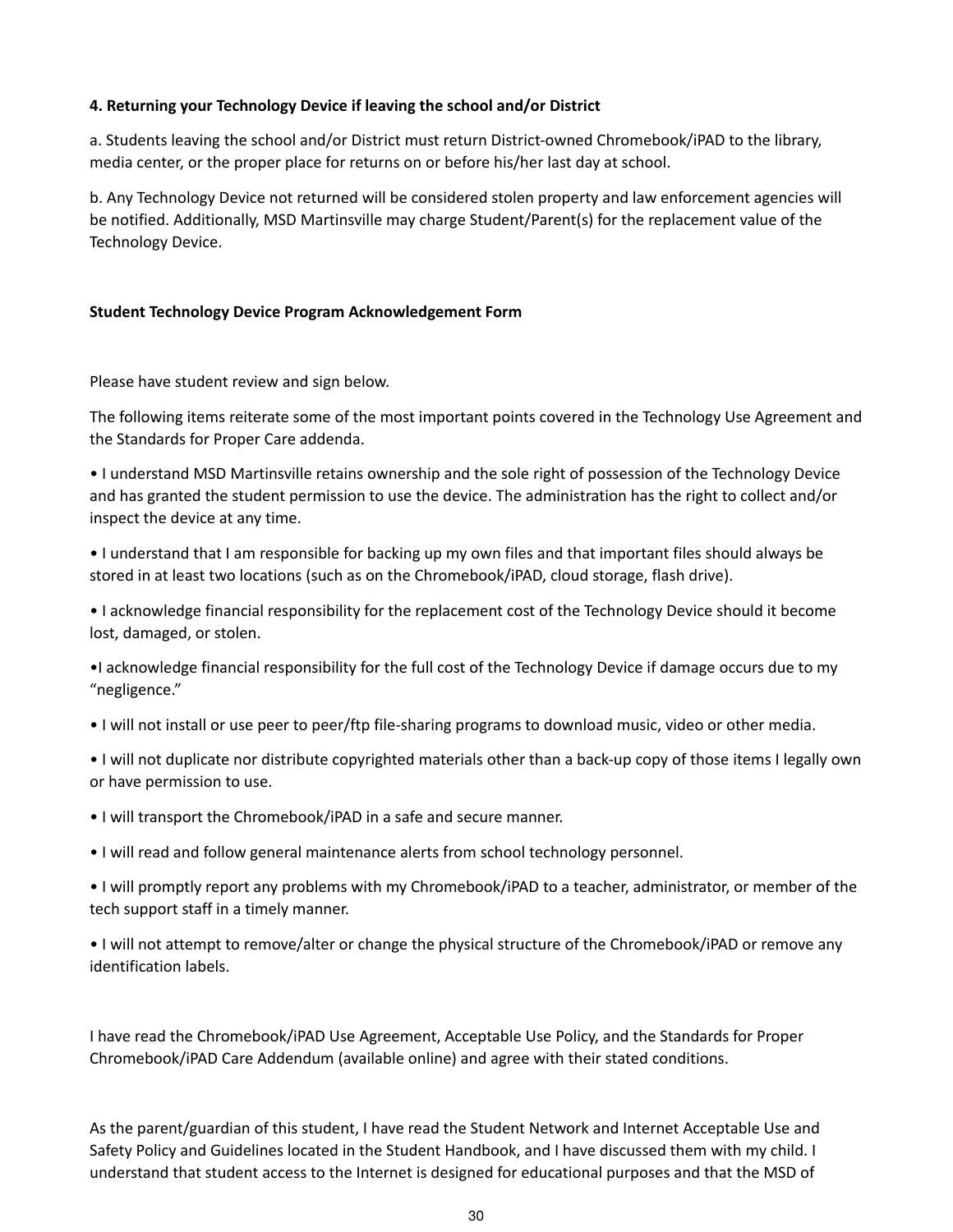Martinsville has taken available precautions to restrict and/or control student access to material on the Internet that is obscene, objectionable, inappropriate and/or harmful to minors. While the MSD of Martinsville employs filtering and other safety mechanisms, and attempts to ensure their proper function, it makes no guarantees as to their effectiveness. Students accessing the Internet through the school's computers assume personal responsibility and liability, both civil and criminal, for unauthorized or inappropriate use of the Internet. Additionally, I accept the responsibility for communicating to my child guidance concerning his/her acceptable use of the Internet. All student enrolled in the MSD of Martinsville will be permitted to use the technology resources of the MSD of Martinsville. If a parent/guardian does not want their student to have access to any or all of these resources they must notify the building principal in writing. The parent/guardian and student signed AUP is filed for each student prior to accessing the Internet.

#### <span id="page-30-0"></span>**Chromebook Discipline Procedure**

1st Violation: Warning 2nd Violation: Referral/Call home by teacher 3rd Violation: Lunch Detention 4th Violation: Lunch Detention 5th Violation: After School Detention 6th Violation: After School Detention 7th Violation: Friday School 8th + Violation: TBD By Principal

### <span id="page-30-1"></span>**Google Suite for Education Online Resource Opt Out Form Google Suite for Education Online Resource Opt Out Form**

#### Dear Parents/Guardians,

In order for schools within the MSD of Martinsville School District to continue to be able to provide your student(s) with the most effective web-based tools and applications for learning, our district utilizes several computer software applications and web-based services, operated not by this district, but by third parties that use information from Google Suite for Education and related apps. As with any educational undertaking, a strong partnership with families is essential to a successful experience. In order for our students to use these programs and services, certain personal identifying information -- generally the student's name and email address -- must be provided to the web site operator.

Under federal law entitled the Children's Online Privacy Protection Act (COPPA) these websites must provide parental notification and obtain parental consent before collecting personal information from children under the age of 13. The law permits school districts such as ours to consent to the collection of personal information on behalf of all of its students, thereby eliminating the need for individual parental consent given directly to the web site operator.

Using these online tools, students collaboratively create, edit and share files and websites for school related projects and communicate via email with other students and teachers. These services are entirely online and available 24/7 from any Internet-connected computer. Examples of student use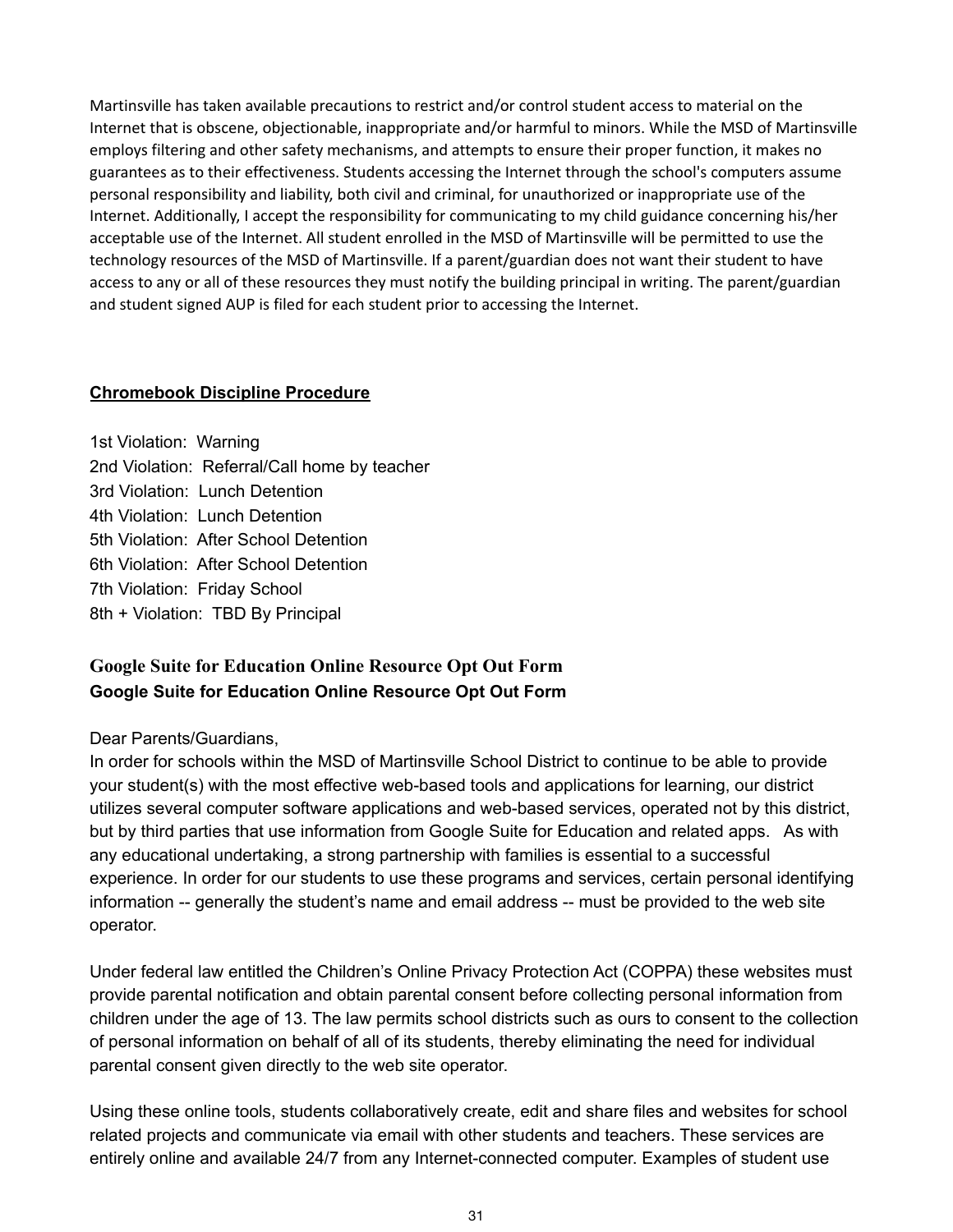include showcasing class projects, building an electronic portfolio of school learning experiences, and working in small groups on presentations to share with others.

Below are some links to the sites that govern the districts privacy measures as they pertain to your child's information:

#### **Child Internet Protection Act (CIPA)**

The school is required by CIPA to have technology measures and policies in place that protect students from harmful materials including those that are obscene and pornographic. CIPA <http://fcc.gov/cgb/consumerfacts/cipa.html>

#### **Children's Online Privacy Protection Act (COPPA)**

COPPA applies to commercial companies and limits their ability to collect personal information from children under 13. By default, advertising is turned off for MSD of martinsville school District's presence in Google Suite for Education. No personal student information is collected for commercial purposes. The school's use of student information is solely for education purposes. --COPPA – <http://www.ftc.gov/privacy/coppafaqs.shtm>

#### **Family Educational Rights and Privacy Act (FERPA)**

FERPA protects the privacy of student education records and gives parents the rights to review student records. Under FERPA, schools may disclose directory information but parents may request the school not disclose this information. Parents are provided the opportunity annually to opt out of disclosing their student's directory information on the District's Enrollment Form. --FERPA – <http://www.ed.gov/policy/gen/guid/fpco/ferpa>

#### **Guidelines for the responsible use of Google Suite for Education and other online resources by students:**

1. **Prohibited Conduct**: Please refer to the MSD of Martinsville Acceptable Use Policy for your Student/s

2. **Access Restriction**: Access to and use of student email is considered a privilege accorded at the discretion of the MSD of martinsville School District. The District maintains the right to immediately withdraw the access and use of these services including email when there is reason to believe that violations of law or District policies have occurred. In such cases, the alleged violation will be referred to a building or District Administrator for further investigation and disciplinary action.

3. **Security**: The School District cannot and does not guarantee the security of electronic files located on Google systems. Although Google does have a powerful content filter in place for email, the District cannot assure that users will not be exposed to unsolicited information.

4. **Privacy**: The general right of privacy will be extended to the extent possible in the electronic environment. MSD of Martinsville School District and all electronic users should treat electronically stored information in individuals' files as confidential and private. However, users of student email are strictly prohibited from accessing files and information other than their own. The District reserves the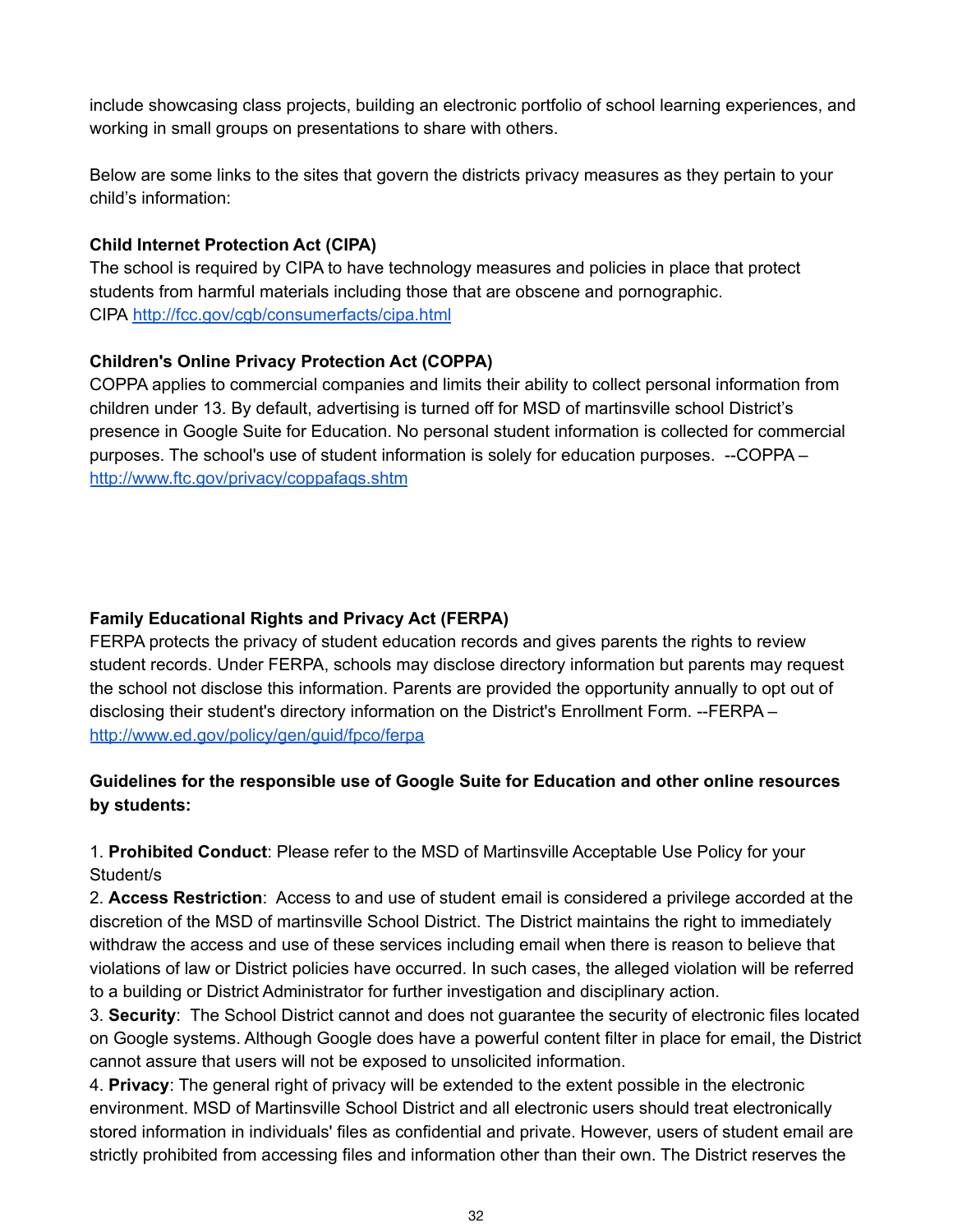right to access the Google systems, including current and archival files of user accounts when there is reasonable suspicion that unacceptable use has occurred.

I confirm that I have read and understand the following: If you DO NOT want your student to access Google Suite or any other third party online resources that utilize information from Google Suite for Education (name and email address), please complete, sign, and return this form to your child's school. If, at any time during the school year, you would like to rescind your decision and change your permission, you must let the school know in writing.

I DO NOT want my student to be allowed access to apps that use information provided from Google Suite for Education. Student Name: (Print) \_\_\_\_\_\_\_\_\_\_\_\_\_\_\_\_\_\_\_\_\_\_\_\_\_\_\_\_\_\_\_\_\_\_\_\_\_\_\_\_\_\_\_\_\_\_\_\_\_\_ Grade: Parent/Guardian Signature: \_\_\_\_\_\_\_\_\_\_\_\_\_\_\_\_\_\_\_\_\_\_\_\_\_\_\_\_\_\_\_\_\_\_\_\_\_\_\_\_\_\_\_\_\_\_\_\_\_\_\_\_ Date:

Please complete ONE form for EACH student in K- 12th grade you would like to OPT OUT of Google Apps or other online resource. Please return to your children(s) school with all other registration material.

#### <span id="page-32-1"></span>**Staying at School after Dismissal Time**

\_\_\_\_\_\_\_\_\_\_\_\_\_\_\_\_\_

Students are allowed to remain at school, in the building or on the grounds, after 2:30 P.M. **ONLY** if a teacher, coach, or club sponsor supervises them. Students are not permitted to stay at school "on their own" because an unsupervised environment is not appropriate for the well-being of our students. If a student has a problem related to going home before an evening athletic contest, music performance, etc., please go home with a friend or to a relative's house while waiting to go to the event. Students who MUST stay after school due to transportation problems MUST have a note signed by a parent or guardian stating the problem. Those students who remain under the supervision of a coach or teacher are expected to conduct themselves properly. Failure to do so may result in suspension from after- school activities.

#### <span id="page-32-0"></span>**Dress Code**

We expect all students to come to school clean and dressed in a manner that will promote their learning and the learning of others. Staff will send students to the office if their clothing is violates dress code in any way. Inappropriate clothing will be held in the clinic and a change of clothes will be provided. Students may be given the opportunity to contact their parent for a change of clothes. Repeated violations of the dress code could result in after-school detention or ISS and eventually suspension from school. In particular, we establish the following:

- 1. No clothing can be worn which promotes or advertises drugs, alcohol, or tobacco or is in any way suggestive of gangrelated clothing.
- 2. No clothing can be worn which has profane or indecent language or suggestive pictures.
- 3. No short shorts, short skirts, or indecent clothing can be worn. "SHORT" usually means not extending below finger tips with arms loosely at their side but inappropriate length is also at the discretion of the administrator.
- 4. All shirts, tops, or dresses MUST have sleeves and cover midriff at ALL times. No tank tops, strapless tops, net tops, or bare midriff tops.
- 5. No sunglasses, bandanas, distractive headbands or hats can be worn inside the building.
- 6. Coats and jackets are not permitted in classes and must be placed in lockers.
- 7. All pants and slacks must be worn at the waist. No undone belts will be allowed or undergarments revealed (while standing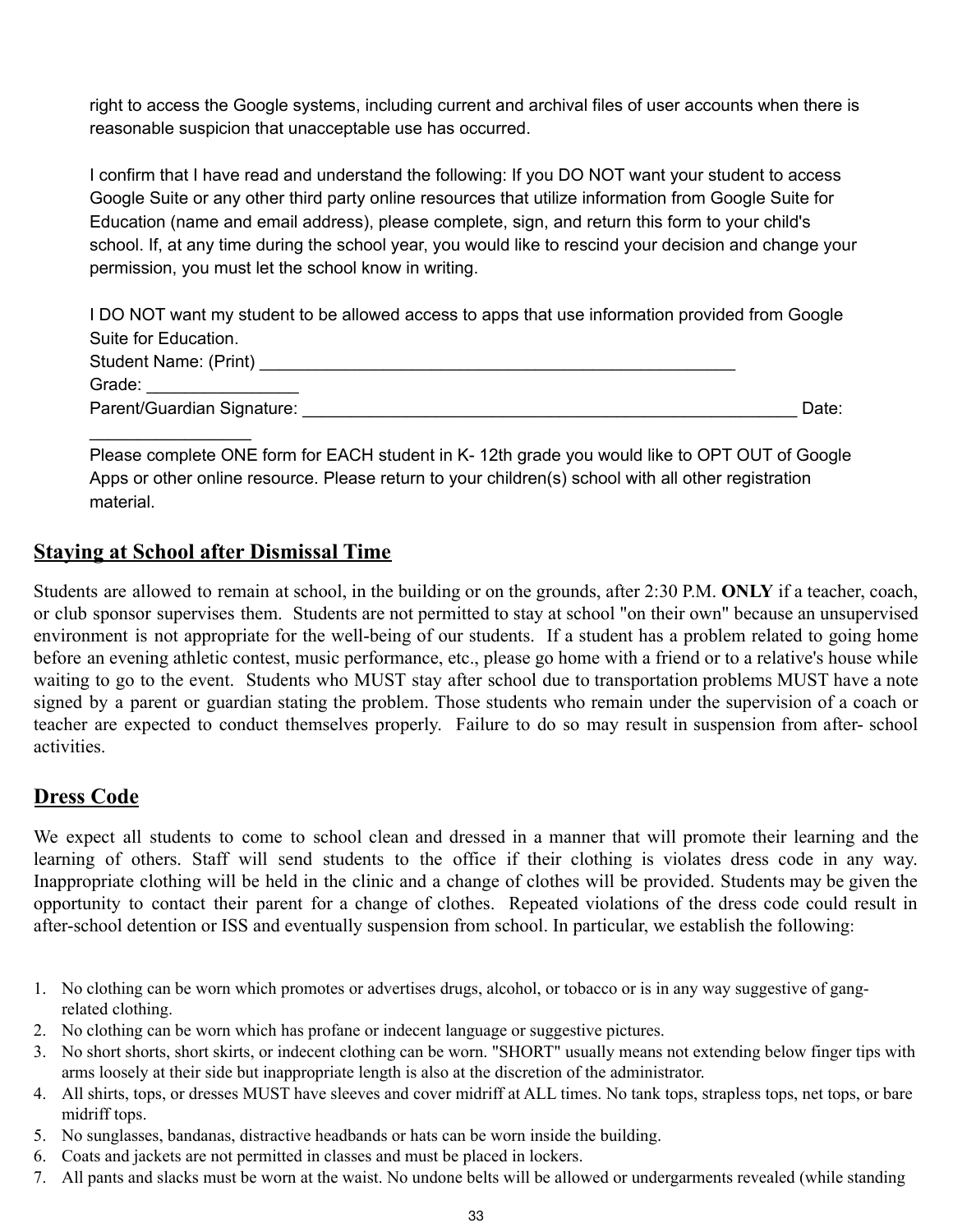or sitting).

- 8. Torn/Tattered Jeans are permitted with the following exceptions: All distressing must be below where fingertips meet the leg.
- 9. Shoes must be worn at all times.
- 10. For reasons of safety, students are not to wear jewelry in physical education class or while participating in athletic activities.
- 11. Attire that may damage school property or cause personal injury to others (such as chains or studded items) is not to be worn.
- 12. Any other attire or mode of dress that is determined to be a distraction or disruption to the school process is prohibited. Examples might be some forms of body and/or facial piercing, writing or drawing on parts of the body, Confederate flag, swastika, sexual orientation/description etc.
- 13. No pajama pants or house slippers.
- 14. No undergarments should be visible at any time for any reason.
- 15. Displaying of gang paraphernalia (symbols, types of clothing, signs, colors, etc.).

#### **The school reserves the right to determine appropriate dress for school purposes. The school dress code is to be followed at all school and school-related functions unless special permission is granted by the principal.**

# <span id="page-33-0"></span>**Cellular/Electronic Devices**

\*Policy is subject to change\*

Students are allowed to bring (at their own risk of damage or lost/stolen) and use cell phones and electronic devices at JWMS during non-instructional times. These times are before school begins, passing periods, and their lunch time and can only be used to text (no phone calls). Cell Phones are banned from use in the restrooms and locker rooms at all times.There may be times when students are allowed to use their devices in class for research, or class activities at the discretion of the teacher.

Headphones and earbuds may be worn during non-instructional times with only one earbud in place (They must be able to hear announcements and directions during non-instructional time).

# **Social Media**

Using social networking sites can be an important part of a young person's life and education; however, students need to make good choices and take precautions when using social network sites. Any posting or communication via social networking websites and/or technology that disrupts either the educations or athletic environments or which advocates the violation of any school or team policy is unacceptable. Inappropriate postings include but are not limited to:

- The possession/consumption of alcohol, tobacco, or drugs
- inappropriate sexually oriented material
- activities involving bullying, hazing, or harassment
- inappropriate negative criticism of coach, teammate, or school officials

Students in violation of the above guidelines will be subject to discipline including suspension and/or dismissal from team, activities, and/or school

#### **Cell Phone Discipline Policy**

1<sup>st</sup> violation: Lunch Detention and turn phone into the office: Student can pick-up phone at the end of the day 2<sup>nd</sup> violation: After School Detention and turn phone into the office: Student can pick-up phone at the end of the day  $3<sup>rd</sup>$  + violation: Friday School and turn phone into the office: Student can pick-up phone at the end of the day 4th + violation: ISS/OSS and turn phone into the office: Student can pick-up phone at the end of the day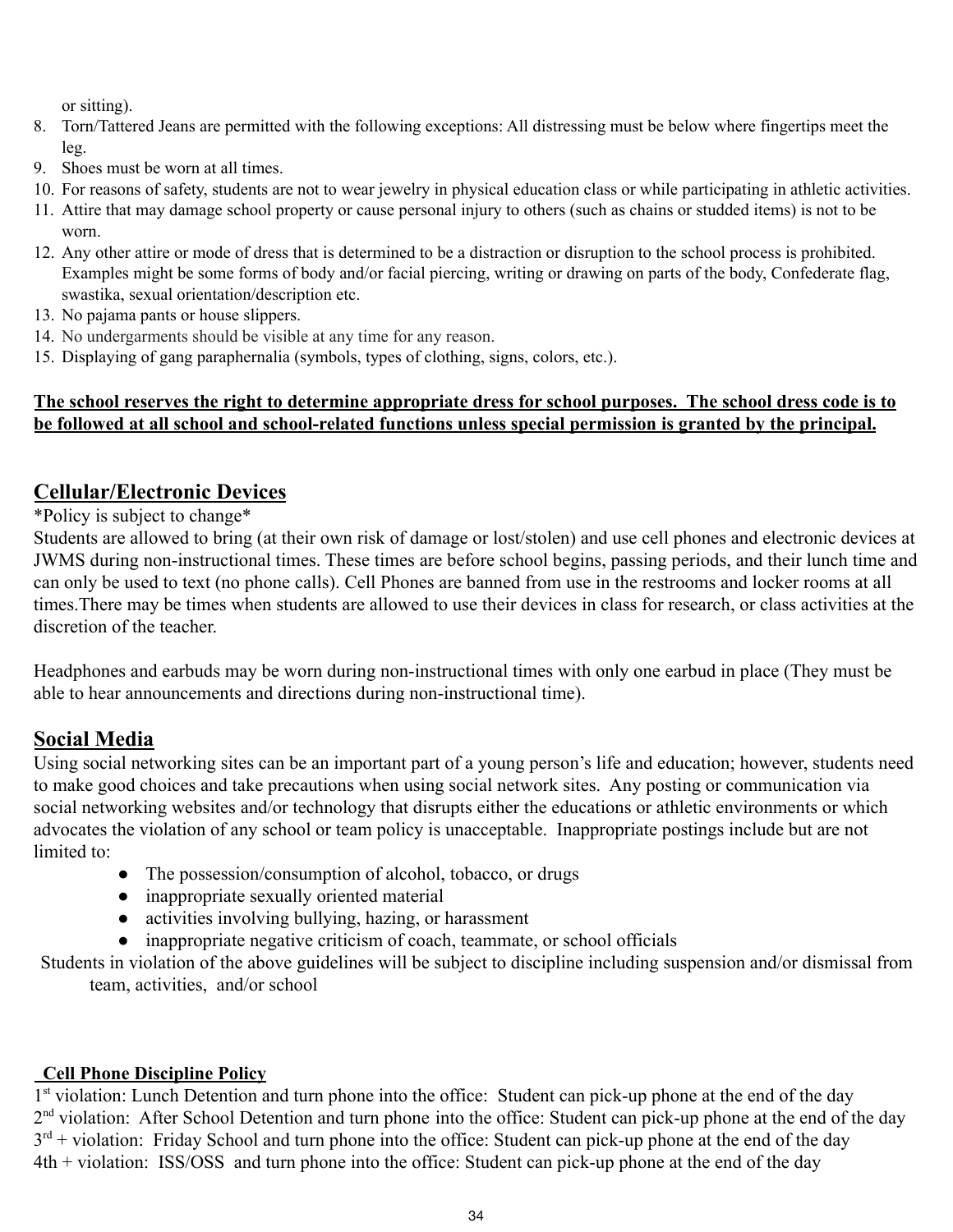### **Tobacco:**

Possession, using, distributing, purchasing or selling tobacco or nicotine-containing products of any kind or in any form. These products include e-cigarettes, any type of look-alike products or other related products associated with tobacco or nicotine use.

- a) First offense 3 days ISS and ticket (see Alternative Tobacco/Electronic Cigarette Program)
- b) Second offense 5 days OSS and ticket
- c) All others 5 days OSS and ticket, and possible recommendation for expulsion

#### ALTERNATIVE TOBACCO PROGRAM (ATP) FOR 1ST OFFENSE OF POSSESSION OR USE OF TOBACCO AND/OR ELECTRONIC CIGARETTE:

A positive alternative to suspension may be offered to students for their first violation of the tobacco and/or electronic cigarette smoking device policy. In lieu of a school suspension and fine, first-time offenders will attend three (3) sessions of tobacco and/or electronic cigarette smoking device cessation program taught after school.

Students will sign a contract along with their parents and the Assistant Principal before they participate in this program. Students who miss a session will be assigned the original school penalty and fine. They will no longer be able to participate in the alternative program

#### **Notes on Discipline Procedures**

*Privileges*: Participation in athletics, after-school music, school mixers, and other activities is a privilege which may be taken away for a short period of time (one week to one month) or a longer period of time for repeated or flagrant misbehavior (one month to a school year).

*Detentions***:** Detentions will be given sparingly and only when other forms of intervention have failed. After-school detentions will be served in an area supervised by a school employee, where students will be expected to study quietly. Parents will be given one-day advance notice so that they can plan appropriate transportation. If you miss your scheduled detention, you will be assigned additional consequences.

#### <span id="page-34-1"></span>**In-School or Out-of-School Suspension**

Students may be suspended **in school (ISS)** from one to five days. This type of suspension has the advantage of keeping the child in school and keeping his/her assignments up to date. A child may also be suspended **out of school (OSS)** from one to ten days. In either case, parents will be notified and may be asked to come in for a conference in accordance with the district policy. The student has the right to hear all the charges against him/her and has the right to respond to those charges prior to the suspension.

# <span id="page-34-2"></span>**Expulsion**

<span id="page-34-0"></span>Expulsion is used only in extreme cases. If the principal asks for expulsion, the student and parents will be given the opportunity to have a hearing according to district policy. They will be notified of these rights in all cases

#### **DISCIPLINE GUIDELINES**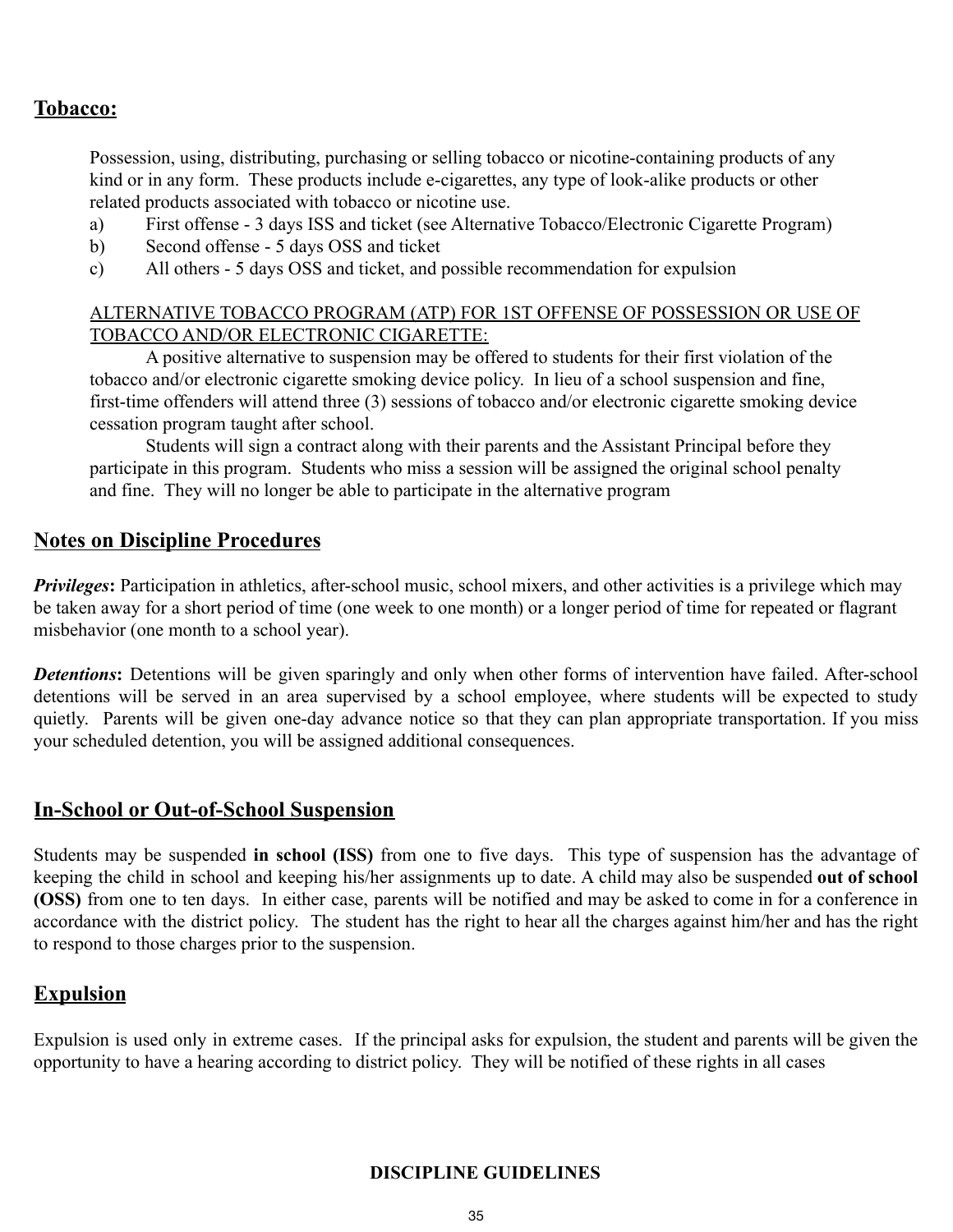| <b>VIOLATION</b>                                                                                                                                  | 1st                                                      | 2nd                                                         | 3rd                                                        | 4th                       |
|---------------------------------------------------------------------------------------------------------------------------------------------------|----------------------------------------------------------|-------------------------------------------------------------|------------------------------------------------------------|---------------------------|
| Obscene/profane/inappropriate or derogatory<br>remarks/gestures toward student, staff, the school,<br>or flag                                     | OSS (1-3 days)                                           | OSS (5 days)                                                | Rec. Expulsion                                             |                           |
| <b>Dress Code Violation</b>                                                                                                                       | Warning                                                  | Lunch Detention(s) Detention(s)                             |                                                            | ISS/OSS                   |
| Tardy to Class (after 3rd tardy)                                                                                                                  | Lunch Det. (4th/5th) After School Det.                   | (6th/7th)                                                   | Friday School<br>(8th/9th)                                 | ISS(10th)                 |
| Loud talking, arguing, profanity, obscenity,<br>insubordination, cheating, failure to follow<br>instructions, defiant attitude, disrupting class. | Detention(s)<br><b>ISS</b>                               | Detention(s)<br>$ISS(1-3 days)$                             | $OSS$ (3-5 days)                                           | Rec. Expulsion            |
| Scuffling, pushing, kicking, bullying, throwing or<br>shooting objects, or harassment (verbal, written,.<br>or electronic) of a student.          | Detention(s)<br>$ISS(1-3 days)$<br>Severe-OSS (3-5 days) | $ISS$ $(1-3 \text{ days})$<br>OSS (1-3 days)                | $OSS(2-5 days)$                                            | Rec. Expulsion            |
| Fighting/provocation to fight, hitting, striking,<br>inappropriate touching, racial/sexual harassment.                                            | OSS (1-5 days)                                           | OSS (5 days)Possible Rec. Expulsion<br>Rec. Expulsion       |                                                            |                           |
| Student's failure to serve detention<br>or to complete an alternative.                                                                            | Reassign/ISS                                             | <b>ISS</b>                                                  | $OSS$ (3-5 days)                                           | Rec. Expulsion            |
| Truancy - an absence from school or<br>class without the knowledge and/or<br>permission of the parent or the school.                              | ISS 1 day<br>No make-up<br>work allowed                  | ISS 2 days<br>No make-up<br>work allowed<br>Court contacted | OSS (1-3 days)<br>Court referral                           | Rec. Expulsion            |
| Possession or use of Tobacco. (include e-cigarettes<br>and accessories) ** (Every tobacco incident<br>receives police fine)                       | ISS (3 days) &<br><b>Tobacco Class</b>                   | OSS (5 days)<br>& Ticket                                    | OSS (5 days)<br>& Ticket                                   | Rec. Expulsion            |
| Possession, threat, hit list, or use of a weapon or<br>explosive.                                                                                 | Rec. Expulsion                                           |                                                             |                                                            |                           |
| Vandalism - Law enforcement may be notified                                                                                                       | Restitution &<br>$OSS$ (3-5 days)<br>Severe: Rec. Exp    | Restitution &<br>Recommend<br>Expulsion                     |                                                            |                           |
| Theft (Law enforcement may be notified)                                                                                                           | ISS/OSS                                                  | OSS/Rec. Expulsion                                          | OSS/Rec. Expulsion Rec. Expulsion                          |                           |
| Horseplay – goofing around, messing about                                                                                                         | Principal's Discretion                                   | Principal's Discretion Principal's                          | Discretion                                                 | Principal's<br>Discretion |
| Alcohol/Drugs/Paraphernalia use,<br>possession, under the influence<br>(Law enforcement will be notified.)                                        | Rec. Expulsion                                           |                                                             |                                                            |                           |
| Disruption on the bus                                                                                                                             | Warning/Bus Removal Bus Removal                          | $(1-5 \text{ Days})$                                        | Suspension (1 Day<br>Bus Removal-<br>Permanent<br>Removal) | Permanent Bus<br>Removal  |
| Cell Phone/Electronic Device                                                                                                                      | <b>Lunch Detention</b>                                   | Detention                                                   | Friday School                                              | ISS/OSS                   |
| Clinic Violation                                                                                                                                  | ISS/OSS                                                  | <b>OSS</b>                                                  | Rec. Expulsion                                             |                           |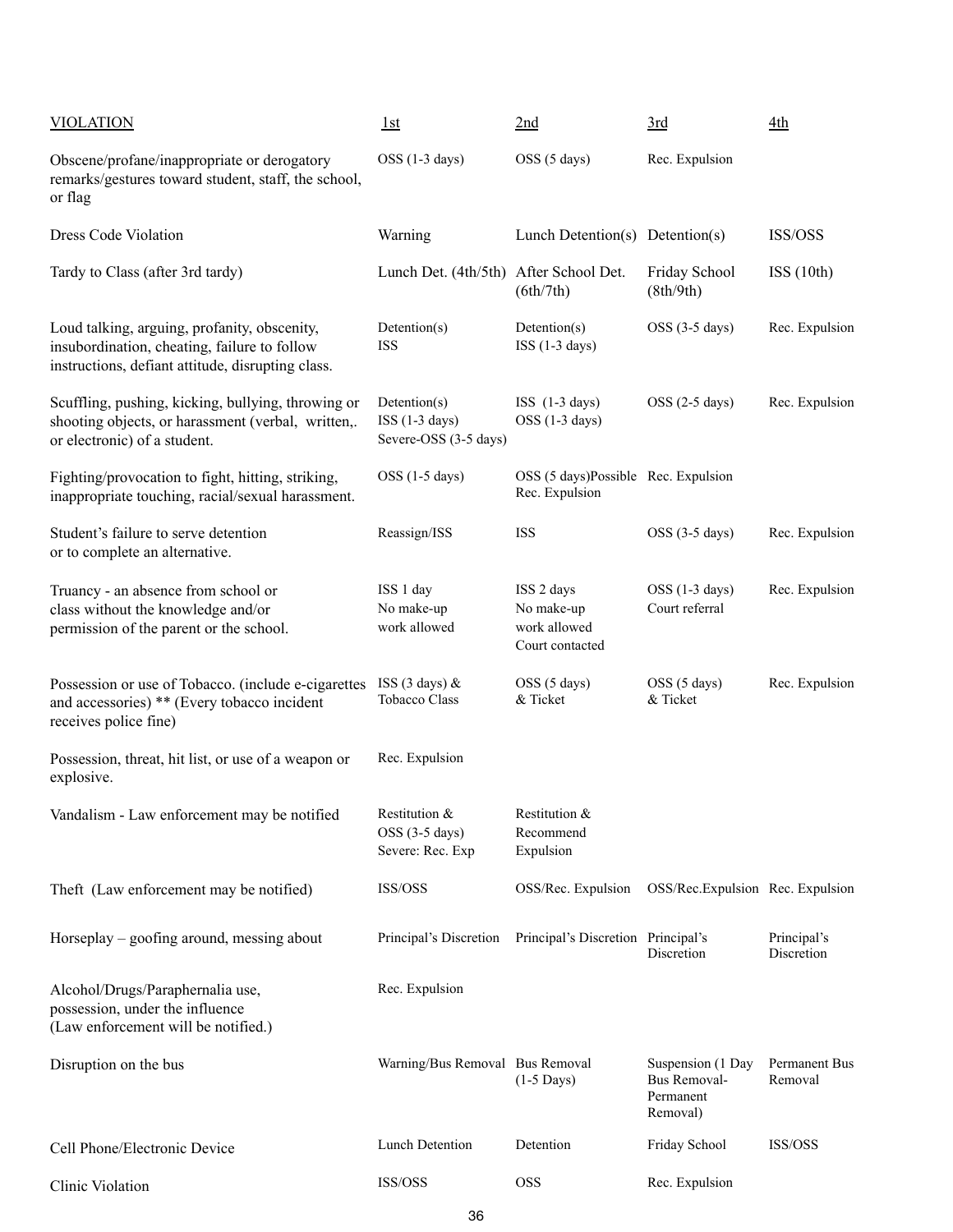# **DIRECTIONS TO OTHER SCHOOLS**

<span id="page-36-0"></span>**Avon Intermediate Schools East and West and Avon Middle School:** Take 67 North to State Road 39. Turn left onto 39 and go to Highway 36 (Danville). Turn right onto 36 and go approximately 10 miles. The intermediate schools (**174 and 176 S. SR 267**) will be just before the 267/36 intersection and the middle school (**7199 E. US Highway 36**) will be just past the 267/36 intersection. **Avon, IN 46123**

**Bedford Middle School** - Follow 37 south to Bedford, turn left on Highway 50 (second traffic light), go east through Bedford and follow Highway 50 about 3 to 4 miles east of Bedford to the school. Swim meets will be held at BNL High School, 595 North Stars Blvd., Bedford. **1501 N Street, Bedford, IN 47421**

**Brown County Junior High School, Nashville** - Follow 252 to Morgantown, turn right (South) at 4-way stop, follow highway 135 South to Nashville, go straight at the light in Nashville. The school is at the junction of 135 and 46. **95 S. Schoolhouse Lane, Brown County, IN 47448**

**Batchelor Middle School** – (Bloomington) Follow 37 South to Tapp Road, turn left (east) on Tapp Road, turn right at Rogers Street, go approximately 1 ½ miles, turn right on Gordon Pike. The school is on the right (900 Gordon Pike). Track meets will be held at Bloomington High School South. **900 Gordon Pike, Bloomington, IN 47401**

**Bloomington High School North** – Follow 37 South, turn left onto W. Acuff Road, turn left onto N. Kinser Pike, the school is on the right. **3901 N. Kinser Pike, Bloomington, IN 47404**

**Bloomington High School South** – Follow 37 South, merge onto the College Ave/N. Walnut St (IN 37 Business Route) exit, follow College Ave., merge onto S. Walnut, the school is on the left. **1965 S. Walnut St. Bloomington, IN 47401**

**Center Grove Central Middle School** - Go North on St. Rd 37, turn right on Stones Crossing Road (yellow flasher light), go to the second 4-way stop. Center Grove Middle School is on the left. The high school is on the right side. Volleyball and basketball enter through athletic entrance on north side of building. Track and football are at complex east of middle school. Swimming/Diving are at Center Grove High School, across the street from middle school. **4900 Stones Crossing Rd., Greenwood, IN 46142**

**Center Grove North Middle School** – Take 37 north to Smith Valley Road, turn right onto Smith Valley and go to Morgantown Road, turn left onto Morgantown Road. Go approximately  $\frac{1}{2}$  mile on Morgantown Road, and Center Grove North is next to Pleasant Grove Elementary. **202 N. Morgantown Rd, Greenwood, IN 46142**

**Columbus Central Middle School** – All football games are played at Columbus East High School. IN 252 to US-31 South for approximately 16 miles. Turn right onto 17th St. first left onto Marr Rd. **230 S. Marr Rd. Columbus, IN 47201-7267**

**Clark Pleasant Middle School** – (Whiteland) Take 37 north to Co Rd 900 N/Smith Valley Rd, turn right and proceed for about six miles to US-31 South, proceed approximately 1.4 miles, turn left onto Co Rd 750 N/ Worthville Rd. Swimming and Diving will take place at Whiteland Community High School. **1354 East Worthville Rd. Greenwood, IN 46143**

**Clark Pleasant Intermediate** – (Whiteland) Go north on 37 to Whiteland Road, turn right and go to US 31, and turn left (north), go to Worthville Road (500 North) (there is a big 84 Lumber sign there) and turn right. The school is on the corner of Worthville and Sheek Roads about 1 ½ miles after you turn off 31. **2111 Sheek Rd., Greenwood, IN**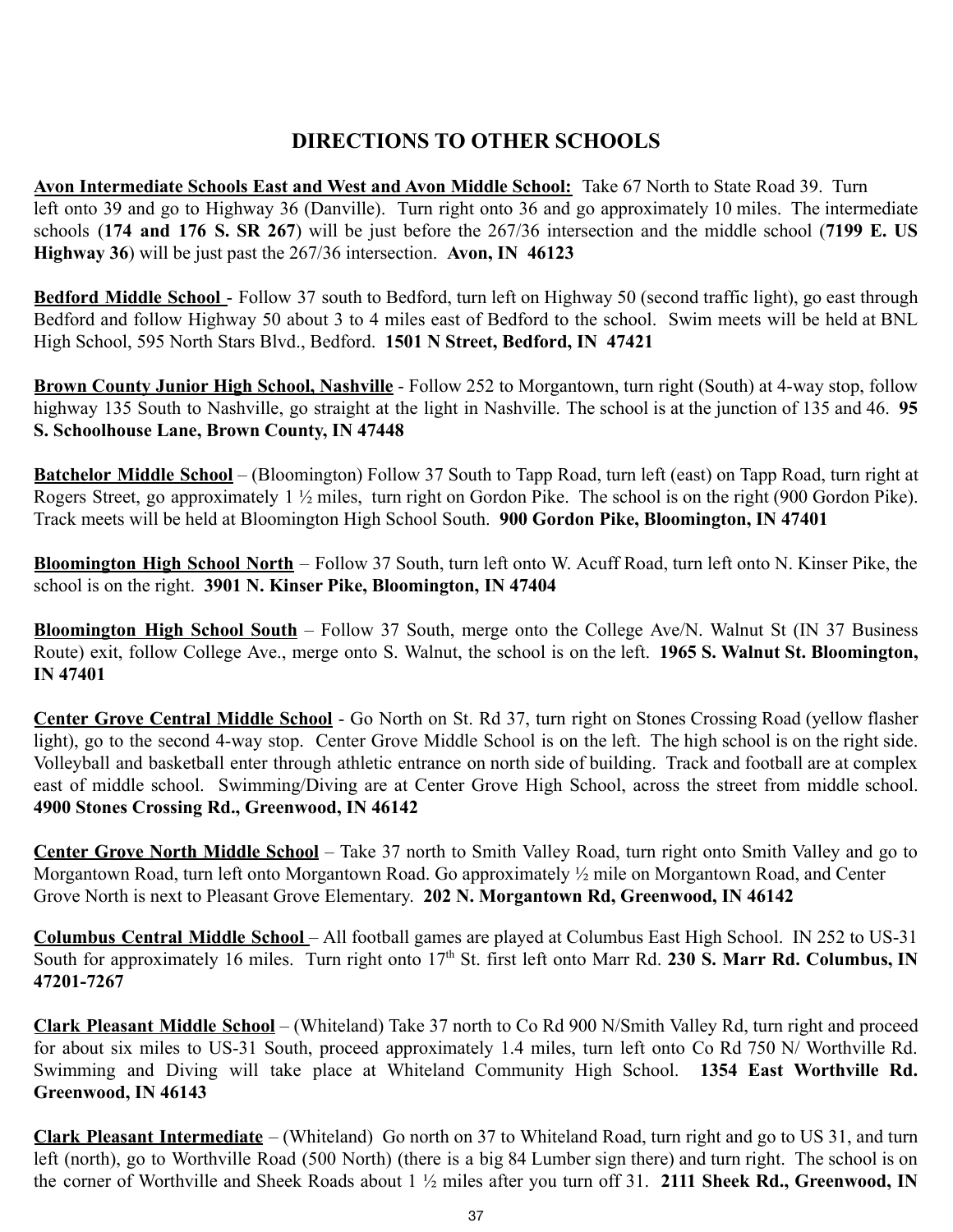#### **46143**

**Cloverdale Middle School:** (Cross Country is at Cloverdale High School.) Go south on 67 to 231 to Cloverdale. Turn right onto Market Street and proceed to high school. High school address is 205 East Market Street. **312 East Logan Street, Cloverdale, IN 46120**

**Custer Baker Intermediate School**: (Franklin) Take State Road 44 straight in to Franklin. **101 W. SR 44, Franklin, IN 46131**

**Decatur Middle School** - Go North on St. Rd. 67 to Decatur Central High School. *Basketball***:** Turn right at second entrance to Decatur High School. Middle school building will be just past high school building. Enter southwest door #4. *Tennis***:** Turn right at stop light for Decatur Central High School, keep right past football field. The tennis courts will be on the right. *Football***:** Turn right at stop light at Decatur Central High School and keep right. The football field will be on right. **5108 South High School Rd, Indianapolis, IN 46221**

**Edgewood Junior High School** – Follow 37 South to 46 Bypass, exit at 46 and turn left onto 46 West to Ellettsville, go to Sale Street (in center of town), turn left, go to 3–way stop. Sale Street becomes Reeves Road. Go straight through 3-way stop, and the school is approximately  $\frac{1}{2}$  mile on right. The track is located between the high school and the junior high school. Cross Country races begin behind superintendent's office located next to the high school. **851 W. Edgewood Rd, Elletsville, IN 47429**

**Eminence Jr./Sr. High** – Follow State Rd. 67 South, turn left onto IN-39, follow approximately 2 miles, turn left onto IN-142, follow 142 for approximately 10 miles, IN-142 becomes Walters Rd., turn right onto Back St. **6760 St. Rd. 142, Eminence, IN 46125**

**Franklin Central Middle School** – Go East on Southport Road to Franklin Road (4 way stop), turn left. The middle school is the third building on the left. **6019 South Franklin Rd, Indianapolis, IN 46259**

**Franklin Community High School** - Follow 37 North, turn onto IN-44, stay straight to onto Westview Drive, turn left onto Cumberland Drive, the school is on the left. **2600 Cumberland Drive, Franklin, IN 46131**

**Franklin Community Middle School**: Take State Road 44 to US 31. Turn left onto US 31 and go approximately 2 miles. The school will be on your right (625 Grizzly Cub Drive). (**Note**: What was Franklin Community High School is now the middle school.) (Note: 6<sup>th</sup> grade plays at Custer Baker Intermediate School. 625 Grizzly Cub **Drive, Franklin, IN 46131**

**Greenwood Middle School** - Go North on St. Rd. 37, turn right at Smith Valley Road, follow Smith Valley Road to Madison Avenue, turn left on Madison. The school is on the right side. **523 S. Madison Ave, Greenwood, IN 46142**

**Indian Creek** - Take St. Rd. 252 to Morgantown, continue on St. Rd. 252 North about 6 miles to Indian Creek Middle School which will be on the right side next to Indian Creek High School. The cross country start/finish line is west of the high school by the football field. **801 Indian Creek Dr, Trafalgar, IN 46181**

**Jackson Creek** – (Bloomington) Take St. Rd. 37 South to Tapp Road (south side of Bloomington), turn left and follow Tapp Road to Walnut Street, turn right on Walnut and go to Rhorer Road, turn left and follow through one stop sign. At the bottom of the large hill will be Sare Road. Turn left, and the school is on the left. Swimming/Diving and Track are at Bloomington South High School. **BHSS:** Take 37 South to College Exit, stay on College for two miles (you will go through town), College turns into Walnut (slight right), go one mile on Walnut, and the school will be on your left. **3980 S. Sare Road, Bloomington, IN 47401**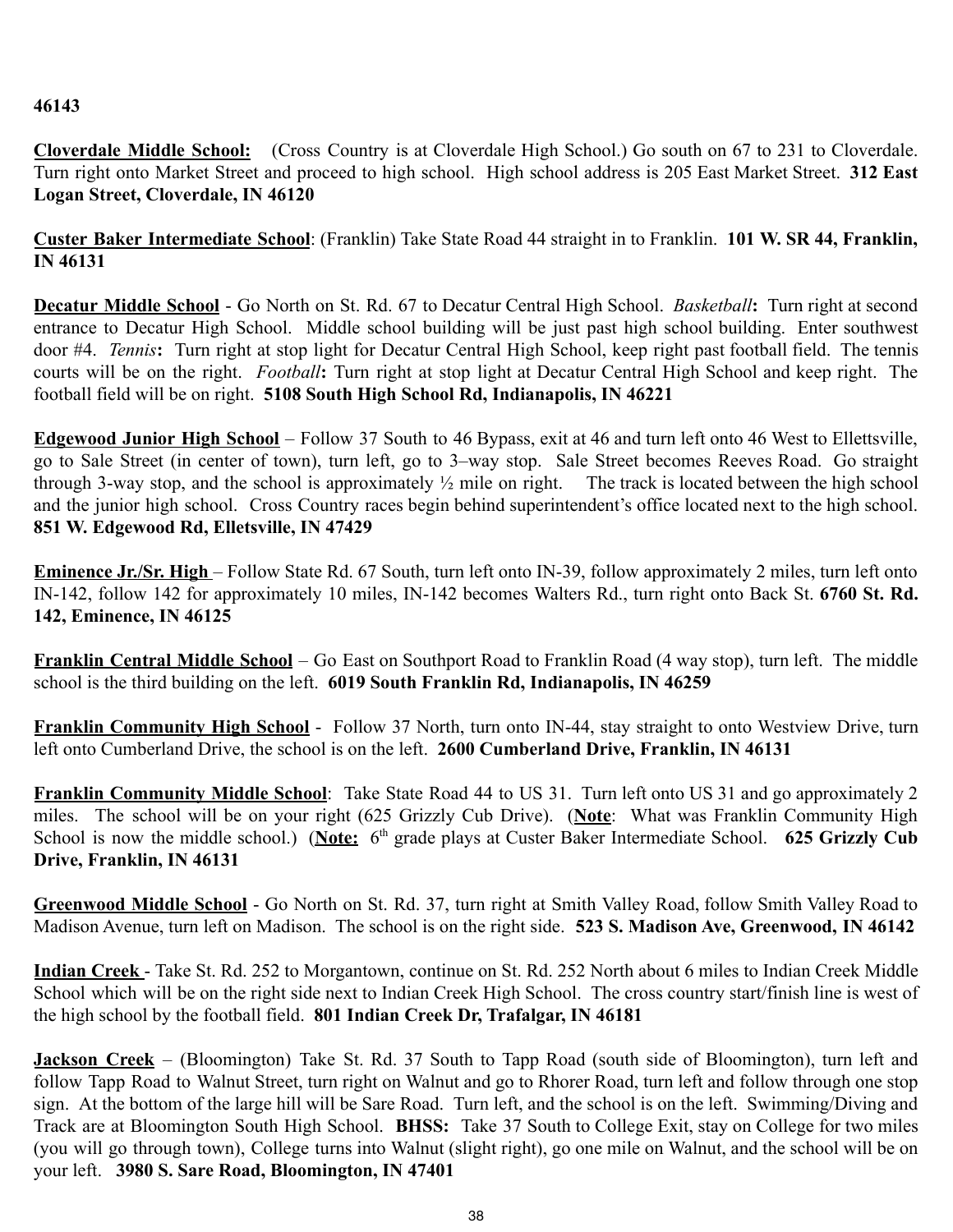**Monrovia Middle School -** Take St. Rd. 39 Bypass across the River Bridge to St. Rd. 67, go north on 67 to the Jct. of St. Rd. 39, turn left (west), and proceed to Monrovia (about six miles). Go south past the high school entrance, and follow 39 to the entrance of the new elementary school (Entrance 1). The large building on the north side is the middle school gym. **215 S. Chestnut Street, Monrovia, IN 46157**

**Mooresville Christian Academy** – Take 67 North to 144 stop light, turn right (east) onto 144, go through stoplight, and school is approximately ½ mile on the right. **4271 E. State Rd 144, Mooresville, IN 46158**

**North Clay Middle School** – Take 39 Bypass to highway 67 North, turn left on to St. Rd. 39, to 70 West, take the IN-59 exit toward Linton/Brazil, turn right onto IN-59, turn left onto W. White Rock Rd., turn right onto N. County Rd 200 West, take the 3<sup>rd</sup> left onto US-40 West, Turn right onto N. County Rd 300 West, turn left onto IN-340, school is just past N Kennedys' Crossing Rd. **3 West Knight Drive, Brazil, IN 47834**

**Owen Valley Middle School** – Take 39 Bypass to highway 67 South to 231, turn left at 3 way stop, take 231 South to junction of 231 and 46, go through Spencer to stop light at 46 West (toward Terre Haute), turn right. School will be on left approximately ½ mile. **622 W. State Highway 46, Spencer, IN 47460 \*\*All 6 th grade events are played at Spencer Elementary School 151 East Hillside Ave, Spencer, IN 47460**

**Paul Hadley Middle School** - (Mooresville) Go north on St. Rd. 67 to first exit to Mooresville (Indiana Street – Gray Brothers), go north on Indiana through town to Carlisle Street (4 way stop), turn left and the school will be on the right side past Mooresville High School. **200 West Carlisle St, Mooresville, IN 46158**

**Plainfield Community Middle School** – Take State Road 67 North to Mooresville (first stop light), turn left onto Indiana Street and follow it to new 267. Turn right onto 267 and go to the stoplight at Stafford Road (Village Pantry and Marsh). Turn left onto Stafford Road. The school will be approximately two miles on the left (709 Stafford Road). Cross country is held at Swinford Park located directly behind the school. **709 Stafford Rd, Plainfield, IN, 46168.** All swim events are held at the Plainfield High School Pool. The address for the high school is **1 Red Pride Drive, Plainfield, IN 46168**.

**Saint Charles** - (Bloomington) Follow 37 South to College Avenue, at 45/46 bypass turn left going around IU campus to 3rd Street, turn right and go 1/2 mile, and the school is on the left. **2224 East Third St, Bloomington, IN 47401**

**Southport Middle (Grades 7 and 8) and Southport Academy (Grade 6 )** - Take Highway 37 north to Edgewood Road (which is second road past Southport Road), turn right on Edgewood and follow until you reach Keystone, turn left (north) on Keystone and the schools will be on your right. The schools are attached – same address: **5715 South Keystone Avenue, Indianapolis, IN 46227**

**South Grove Intermediate School** (Beech Grove) – Follow 37 North to the 1-74 E/I-465 E exit, merge onto I-465 East, follow to Emerson Ave. exit (exit 52), keep left to take the ramp toward Beech Grove, merge onto S. Emerson Ave., turn left onto Grovewood Dr., take the 2<sup>nd</sup> right onto S. 9<sup>th</sup> Ave., the school is on the right. **851 South 9<sup>th</sup> Ave.**, **Beech Grove, IN 46107**

**Tri-North Middle School** - (Bloomington) **Dyer Gym** -Go into Bloomington at first exit, go past the Colorado Steak House and turn right at the stoplight at 17th Street. After the turn, the school is about 3/4 to 1 mile, at Monroe Street. (The school is on the left, stone school with a huge lawn.) Swimming/Diving, football and track are at Bloomington North High School. **BHSN:** 37 South - Stay on bypass to first road past sign for Bloomington North. Go to next stop sign and turn right. **1000 West 15th Street, Bloomington, IN 47404**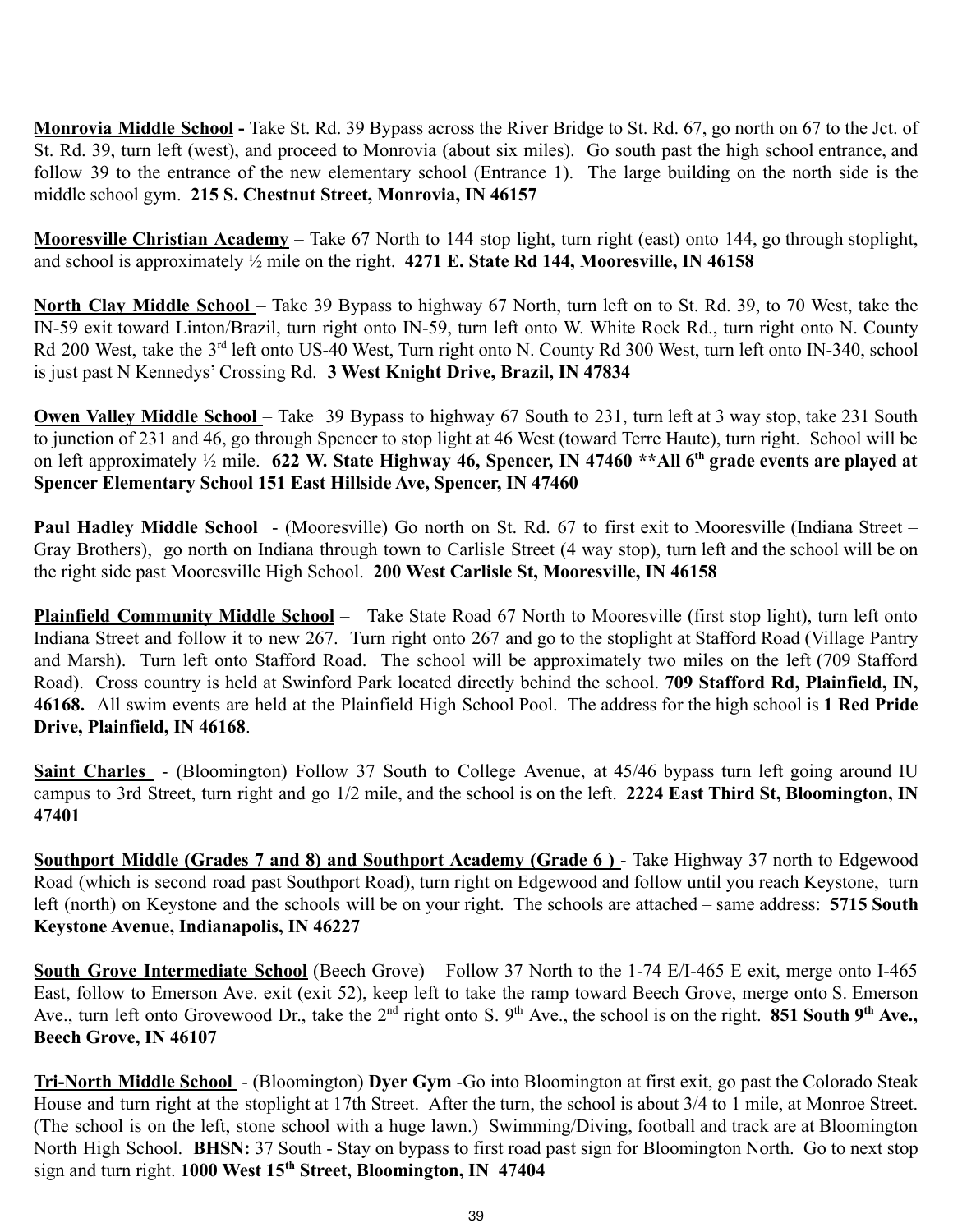# <span id="page-39-0"></span>**M.S.D. OF MARTINSVILLE - STUDENT CONDUCT CODE**

File: 5114

AR

#### **STUDENT CONDUCT CODE**

#### **ARTICLE I - Philosophy**:

The entire foundation and success of public school education depends on the basic concepts of self-discipline, a self-discipline that will allow all individuals to exist in a world of change and with the individual rights afforded them by our Federal and State Constitution. Certain standards of student conduct are necessary to assure that students seeking to express their own individual rights do not at the same time infringe upon the rights of others. The responsibility for the development and maintenance of self-discipline falls to the cooperative efforts of student, parents, teachers, administrators, and community.

A portion of the responsibility for the development and enforcement of regulations for the protection of the rights of individuals is delegated by the Board of School Trustees to responsible officials within the School Corporation. The purpose of discipline controls is to help create an atmosphere that promotes the best possible learning environment for all those involved in the educational process.

An environment that provides equal opportunity for all and permits the teaching-learning process to proceed in an orderly manner is the objective of all school personnel. School staff members will make every effort individually, collectively and cooperatively, with appropriate available community resources to help each student gain acceptable self-discipline standards.

However, in the absence of self-discipline, the Superintendent, principal and administrative personnel, or any teacher of the School Corporation are authorized to take certain actions reasonable, desirable or necessary to help any student to further school purposes, or to prevent an interference with the educational process. School officials are charged with a moral and "parental" duty to inculcate proper values.

Some behavior is much more serious than other behavior and requires different approaches and clearly defined actions. Reprimand, corporal punishment, probation, referral to special personnel in the schools (counselor, assistant principal, principal), parent conference, suspension, referral to special central office personnel (pupil personnel or psychological) and expulsion, are devices available to school personnel in dealing with pupils involved in school discipline problems. Any or all of the techniques will be used; however, certain acts of misconduct will subject the students to suspension or expulsion from school.

Regardless of an individual's behavior or the discipline imposed, no student should be subject to ridicule or undue embarrassment as a result of the discipline process. For that reason, communication to other staff, other students or to persons outside of the School Corporation which identifies the student and which is not reasonably necessary to further a legitimate school purpose is discouraged.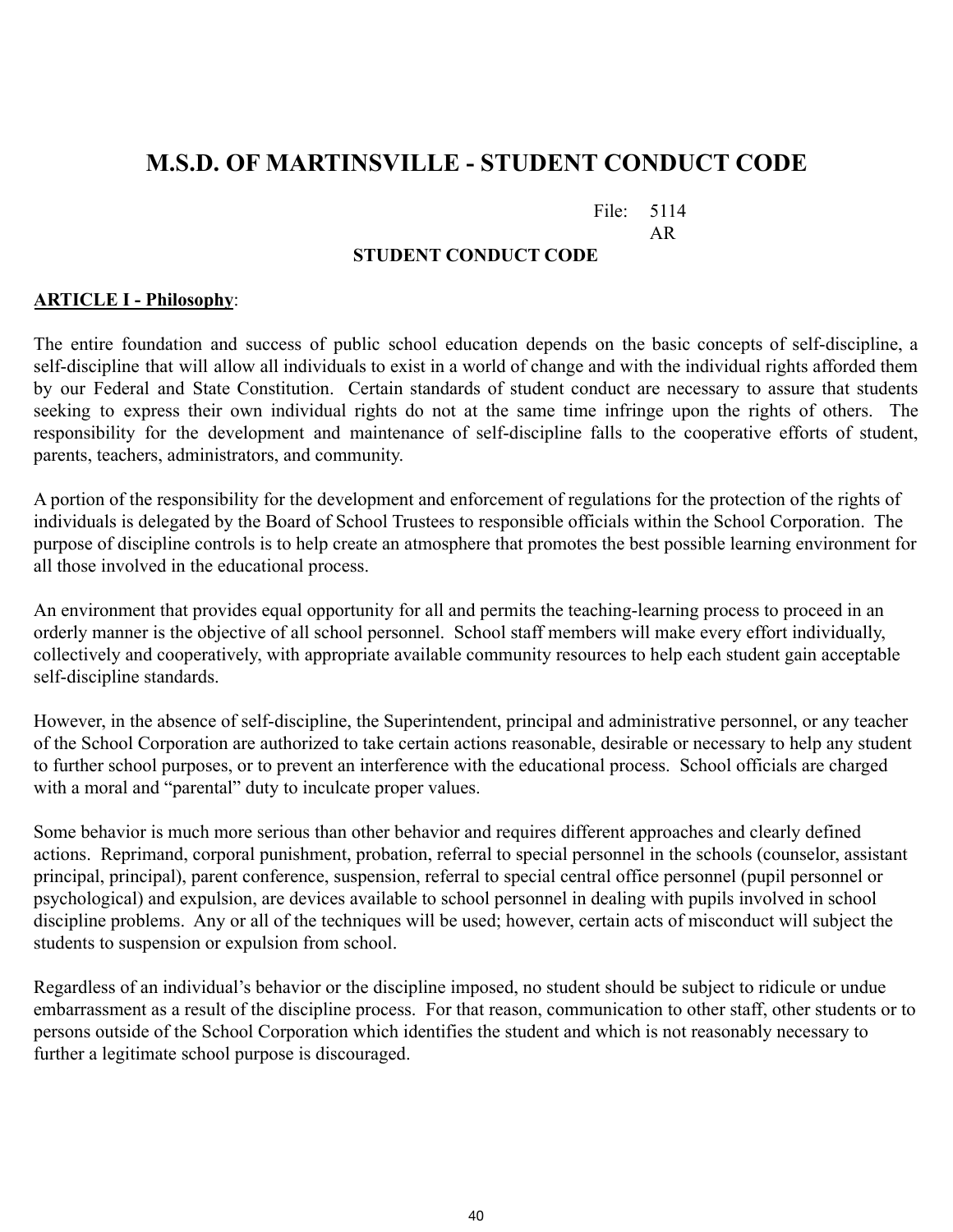### **ARTICLE II - When Applicable**:

Pursuant to Indiana Code, all rules of conduct shall be applicable when a student is:

- 1. on school grounds immediately before, during and immediately after school hours, and at any other time when the school is being used by a school group;
- 2. off school grounds at a school activity, function or event; or
- 3. traveling to or from school or a school activity, function or event; or
- 4. during summer school.

#### **ARTICLE III – Student Conduct Rules**:

Pursuant to the appropriate sections of the laws of the State of Indiana, the Board of School Trustees hereby prohibits the following conduct when that conduct interferes with a legitimate school purpose or impedes an education function, and directs that such conduct can result in the suspension or expulsion of a student. Examples of student misconduct and/or substantial disobedience for which a student may be suspended or expelled include, but are not limited to:

1. Using violence, force, noise coercion, threat, intimidation, fear, passive resistance, or other comparable conduct constituting an interference with school purposes, or urging other students to engage in such conduct. The following enumeration is illustrative of the type of conduct prohibited by this subdivision:

- a. Occupying any school building, school grounds or part thereof with intent to deprive others of its use.
- b. Blocking the entrance or exits of any school building or corridor or room therein with intent to deprive others of lawful access to or from, or use of the building, corridor or room.
- c. Setting fire to or substantially damaging any school building or property.
- d. Prevention of or attempting to prevent by physical act the convening or continued functioning of any school or educational function, or of any lawful meeting or assembly on school property.
- e. Intentionally making noise or acting in any manner so as to interfere seriously with the ability of any teacher or any of the other school personnel to conduct the educational function under his supervision.
- 2. Causing or attempting to cause damage to school property, stealing or attempting to steal school property.
- 3. Causing or attempting to cause damage to private property, stealing or attempting to steal private property.

4. Intentionally causing or attempting to cause physical injury or intentionally behaving in such a way as could reasonably cause physical injury to any person.

5. Threatening or intimidating any student for the purpose of, or with the intent of, obtaining money or anything of value from the student.

6. Failing to report the actions or plans of another person to a teacher or administrator where those actions or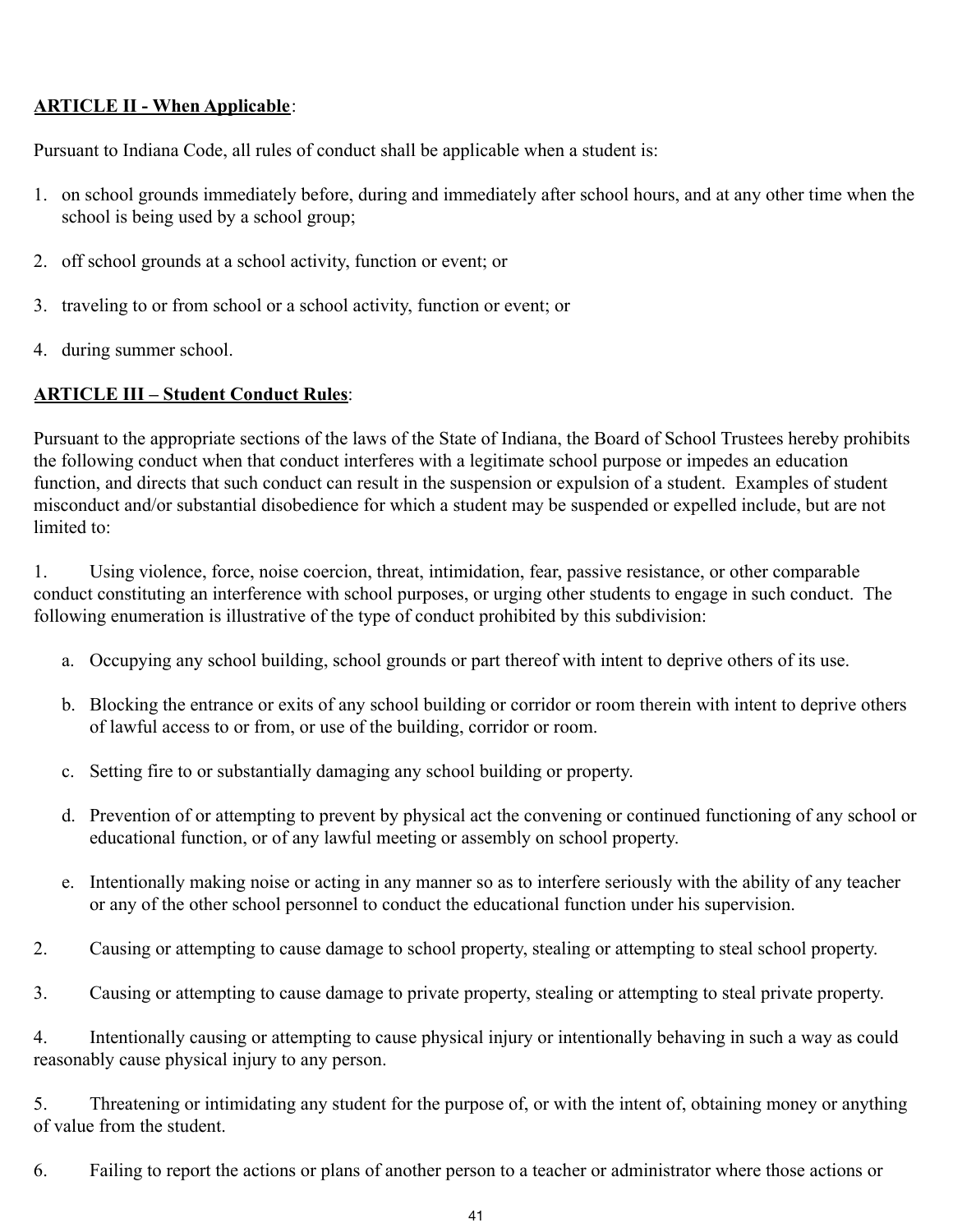plans, if carried out, could result in harm to another person or persons or damage property when the student has information about such actions or plans.

7. Knowingly possessing, handling or transmitting a knife or any other object that can reasonably be considered a weapon, is represented to be a weapon, or looks like a weapon.

8. Knowingly possessing, using, transmitting, or being under the influence of any controlled substance, prescription drug, narcotic drug, hallucinogenic drug, amphetamine, barbiturate, marijuana, alcoholic beverage, intoxicant or depressant of any kind, or any paraphernalia used in connection with the listed substances. Also prohibited is the consumption of any of the stated substances immediately before attending school or a school function or event.

- a. Exception to Rule 8: A student with a chronic disease or medical condition may possess and self-administer prescribed medication for the disease or condition if the student's parents have filed a written authorization with the building principal. The written authorization must be filed annually. The written authorization must be done by a physician and must include the following information:
	- 1. That the student has an acute or chronic disease or medical condition for which the physician had prescribed medication.
	- 2. The nature of the disease or medical condition requires emergency administration of the prescribed medication.
	- 3. The student has been instructed in how to self-administer the prescribed medication.
	- 4. The student is authorized to possess and self-administer the prescribed medication.

9. Possessing, using, or transmitting any substance which is represented to be or looks like a narcotic drug, hallucinogenic drug, amphetamine, barbiturate, marijuana, alcoholic beverage, stimulant, depressant, or intoxicant of any kind.

10. Possessing, using, transmitting, or being affected by caffeine-based substances, substances containing phenylpropanolamine (PPA), or stimulants of any kinds, be they available with or without a prescription.

11. Engaging in the unlawful selling of a controlled substance or engaging in a criminal law violation that constitutes a danger to other students or constitutes an interference with school purposes or an educational function.

Regarding Items 8, 9, 10 and 11, any student found to have violated the provisions of this article by delivering or selling a substance to another person shall be expelled from school for a period of one year unless extenuating circumstances are found. Any student engaged in the delivery, sale or possession of a prohibited substance should be reported to law enforcement officials. A student expelled for this infraction will be notified of the trespass laws of the State of Indiana and informed that they will be prosecuted in the event they enter school grounds before, during or after school hours for the full period of the expulsion. 'School ground' is defined as property belonging to the School District. If extreme extenuating circumstances are shown, then the student may request the drug abuse class set forth below. Any student who is found to have violated this article by being in possession of or under the influence, or having recently consumed a prohibited substance shall be expelled for a period of one (1) year, unless extenuating circumstances are presented. The student may request to enroll in a special drug abuse course of study or student assistance program (if available), as an alternative to expulsion. This course will be provided as an alternative to expulsion only in the event the student is a first offender with regard to a drug and/or alcohol offense. In order to qualify for the drug abuse course of study, the student must also exhibit a sincere desire for help, and must be recommended by his counselor, assistant principal or principal for that course of study.

12. Failing in a substantial number of instances to comply with directions of teachers or other school personnel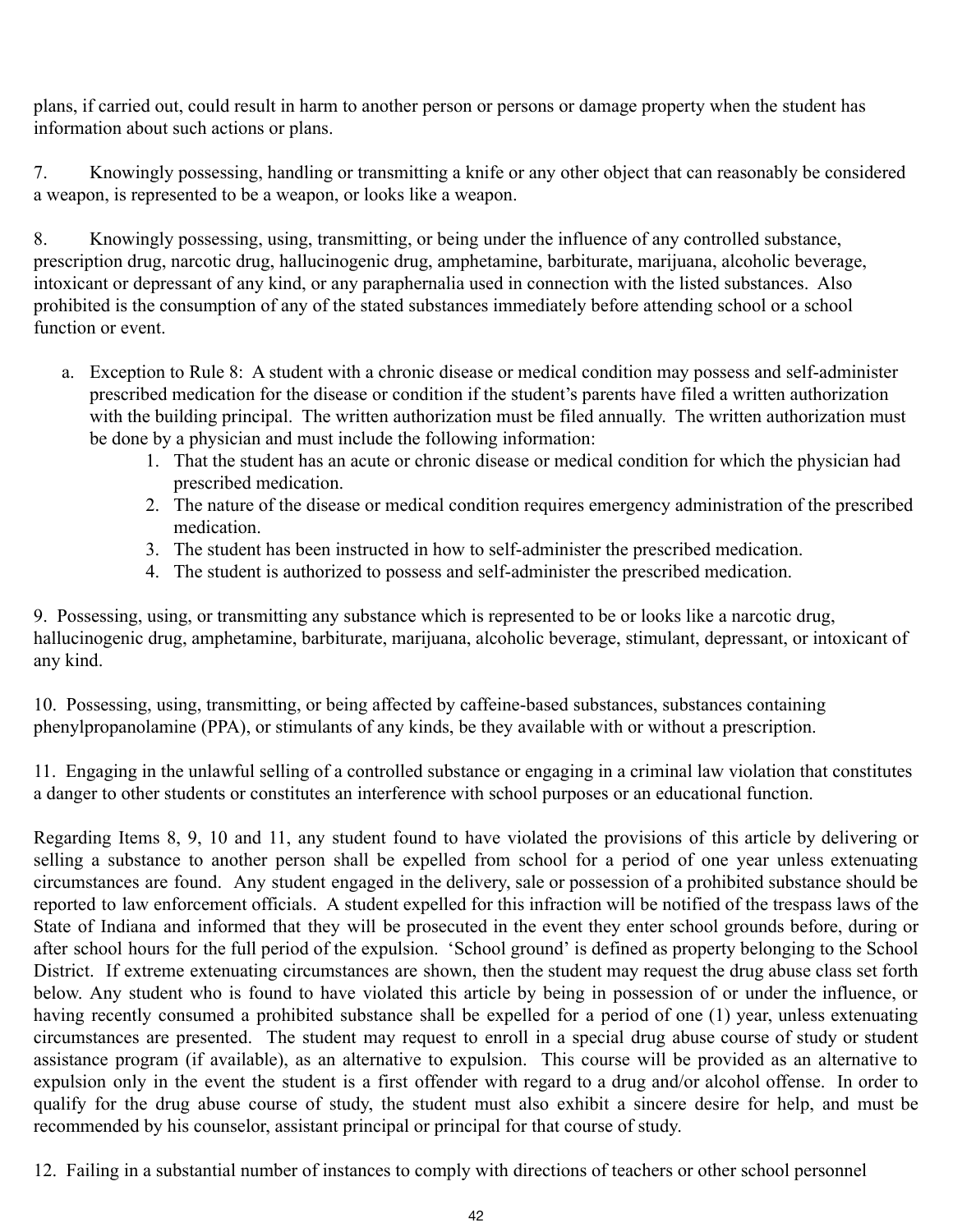during any period of time when the student is properly under their supervision, where the failure constitutes an interference with school purposes or an educational function.

13. In addition to the grounds for expulsion or suspension as set forth above, a student may be expelled or suspended for engaging in unlawful activity on or off school grounds if the unlawful activity may reasonably be considered to be an interference with school purposes or an educational function. This includes any unlawful activity meeting the above criteria that takes place during weekends, holidays, other school breaks, and the summer period when a student may not be attending class or other school functions.

14. Engaging in an activity forbidden by the laws of Indiana that constitutes an interference with school purposes or an educational function. Falsely, and knowing the accusation is false, accruing any person of sexual harassment, or of violating a school rule, and/or a state or federal law.

15. Violating or repeatedly violating any rules that are reasonably necessary in carrying out school purposes or an educational function and are validly adopted under the appropriate sections of the Indiana Code.

16. Possession or use of any electronic cigarette, tobacco or tobacco product by a student.

17. Whether by alarm, telephone, written communication or any other form of communication, falsely reporting a fire, bomb threat or any other form of disaster.

18. Willfully absent or truant from school without the knowledge or consent of the parent or school, or absence from school when there is an attempt to evade the School Attendance Law.

19. Violation of students driving and riding policy as established by the Board of School Trustees.

20. Engaging in any activity on a school bus that endangers the safety and well-being of others.

21. Using obscene, profane, indecent, racial, sexual (orientation) or other inappropriate modes of expression.

22. Cheating on any test, quiz, homework assignment, or plagiarism on any project or research paper; or any other instance of dishonesty, as the same would apply to the student's academic pursuits; or assisting another cheat or plagiarize.

23. Displaying affection for another person in an inappropriate manner.

24. Violation of a student dress code, which has been duly adopted by the principal of a school and published to the student body.

25. Repeated instances of being tardy to school or to any class, or the failure to report to any class or any other place as scheduled or as directed by a teacher, aide or administrator.

26. Repeated instances of belligerence and/or disrespectful behavior directed at an employee of this Corporation, including contract bus drivers serving this Corporation.

27. Repeated instances of failure to minimally take part in the education process. By way of example, and not by way of limitation:

- a. sleeping in class;
- b. failure to complete assignments; or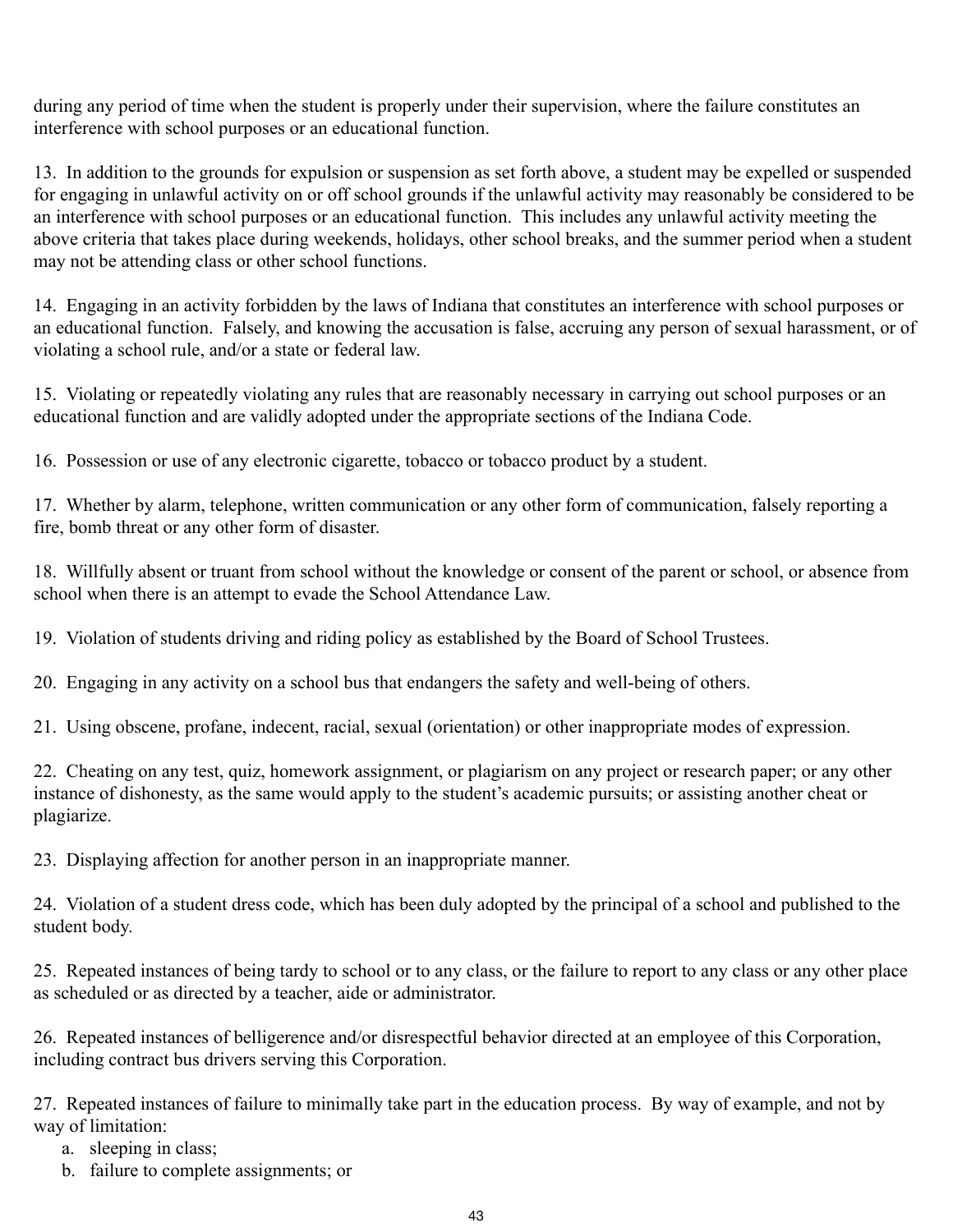c. failure to do homework.

28. Any act or communication which causes another person to engage in a fight, or which could reasonably cause another person to engage in a fight.

29. Knowingly or intentionally touching another person in a rude, insolent or angry manner.

30. No student shall possess, handle or transmit any firearm or a destructible device on school property. The following devices are considered to be a firearm under this rule:

- a. Any weapon which will or is designed to or may readily be converted to expel a projectile by the action of any explosive.
- b. The frame or receiver of any weapon described above.
- c. Any firearm muffler or firearm silencer.
- d. Any destructive device which is an explosive, incendiary, or poison gas bomb, grenade, rocket having a propellant charge of more than four ounces, missile having an explosive or incendiary charge of more than one-quarter ounce, mine, or any similar device.
- e. Any weapon which will, or which may be readily converted to expel a projectile by the action of an explosive or other propellant, and which has any barrel with a bore of more than one-half inch in diameter.
- f. Any combination of parts either designed or intended for use in converting any device into any destructive device described in the two immediately preceding examples, and from which a destructive device may be readily assembled.
- g. An antique firearm.
- h. A rifle or a shotgun that the owner intends to use solely for sporting, recreational, or cultural purposes. For the purposes of this rule, a destructive device is:
	- 1) An explosive, incendiary, or overpressure device that is configured as a bomb, a grenade, a rocket with a propellant charge or more than four ounces, a missile having an explosive or incendiary charge of more than one-quarter ounce, a mine, a Molotov cocktail or a device that is substantially similar to an item described above,
	- 2) A type of weapon that may be readily converted to expel a projectile by the action of an explosive or other propellant through a barrel that has a bore diameter of more than one-half inch, or
	- 3) A combination of parts designed or intended for use in the conversion of a device into a destructive device. A destructive device is not a device that although originally designed for use as a weapon is redesigned for use as a signaling, pyrotechnic, line throwing, safety, or a similar device.

The penalty for possession of a firearm or a destructive device: suspension up to 10 days and expulsion from school for at least one calendar year with the return of the student to be at the beginning of the first semester after the one year period. The superintendent may reduce the length of the expulsion if the circumstances warrant such reduction. The superintendent shall immediately notify the appropriate law enforcement agency when a student is expelled under this rule.

31. No student shall possess, handle or transmit any deadly weapon on school property. The following devices are considered to be deadly weapons as defined in I.C. 35-41-1-8.

- a. Weapon, laser, or electronic stun weapon, equipment, chemical substance, or other material that in the manner it is used, or could ordinarily be used, or is intended to be used, is readily capable of causing serious bodily injury.
- b. An animal readily capable of causing serious bodily injury and used in the commission or attempted commission of a crime.

The penalty for possession of a deadly weapon: up to 10 days suspension and expulsion from school for a period of up to one calendar year. The Superintendent shall immediately notify the appropriate law enforcement agency when a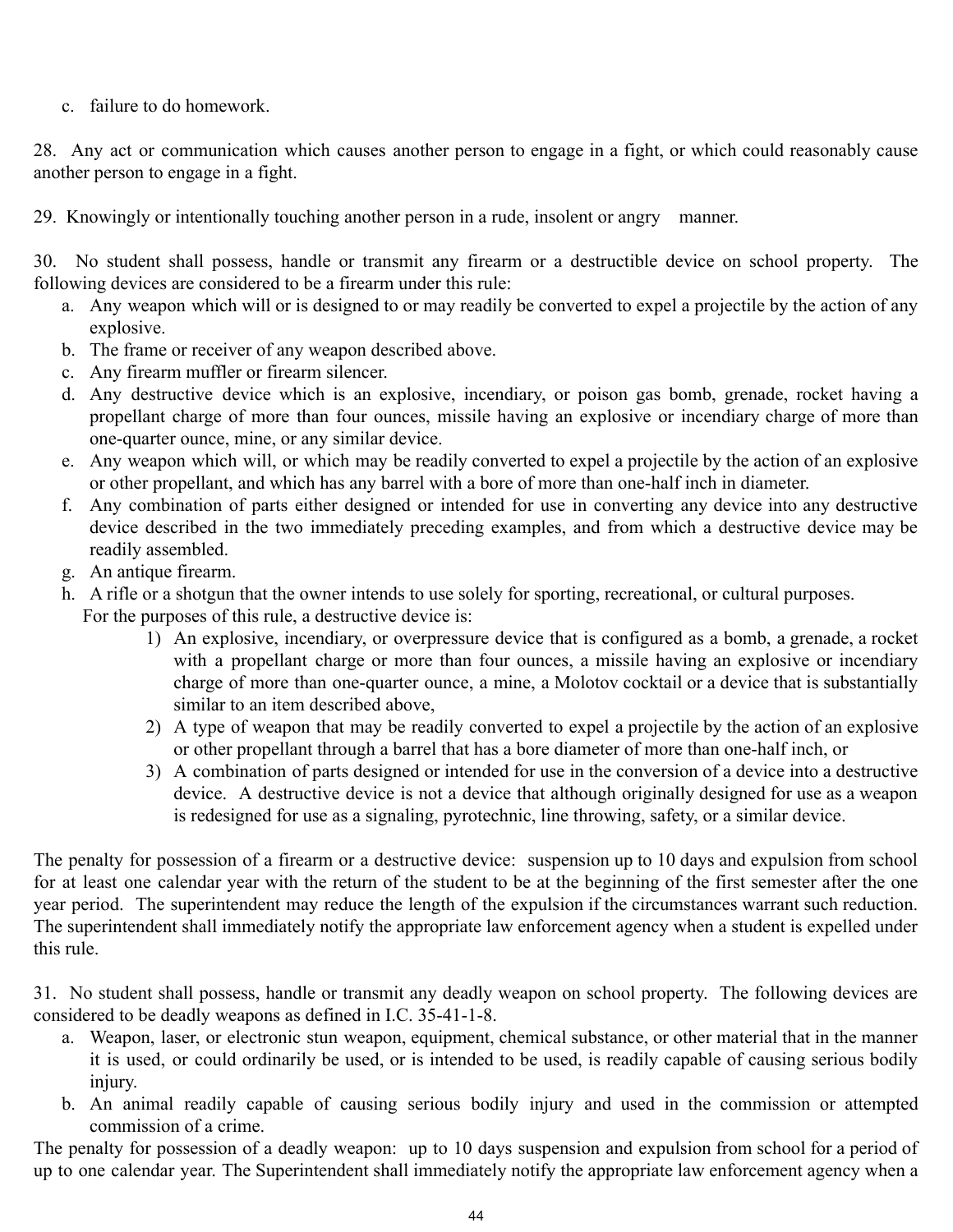student is expelled under this rule.

32. Distribution of literature or materials that could disrupt the educational process is prohibited.

#### **ARTICLE IV – Discipline Procedure for Students with Disabilities\***

Students with disabilities are subject to the discipline rules adopted by the Board of School Trustees and, therefore, may be suspended or expelled for any violation(s) of such rules. In accordance with I.C. 20-8.1-5.1 and 511 IAC 7-15, administrators may take the following discipline actions:

#### **Suspension**

A suspension is defined as a unilateral, temporary cessation of educational or related services. A short-term removal of a student pursuant to the student's individualized education program is not a suspension. Students with disabilities may be suspended up to five (5) consecutive school days, but no more than (10) cumulative school days in a school year.

Before a student with disabilities can be suspended, the student must be afforded a meeting with the principal, wherein the student is entitled to: (1) a written or oral statement of the charges against the student; (2) if the student denies the charge, a summary of the evidence against the student; and (3) an opportunity to explain the student's conduct.

This meeting shall precede the suspension of the student unless the nature of the misconduct requires immediate removal of the student.

Notice of the suspension shall be given to the parent on the same day the decision to suspend is made.

#### **Expulsion**

An expulsion is defined as separation from school attendance or a related service for more than five (5) consecutive school days.

Before a student with disabilities can be expelled from school, the case conference committee must meet to: (1) conduct a functional behavioral assessment and develop a behavioral intervention plan (or review the plan if already in place and modify if necessary to address the behavior problem); and (2) review the student's behavior and determine whether the behavior is caused by, or is a manifestation of, the student's disability. If the committee determines there is such a causal relationship between the student's behavior and the student's disability, the student may not be expelled. If, however, the committee determines there is no causal relationship between the student's behavior and the student's disability, the parent may: (1) request the appointment of an independent hearing officer to contest the committee's determination; (2) request an expulsion meeting; or (3) waive the right to an expulsion meeting.

In the event of the expulsion of a student with disabilities, the student shall continue to receive a free appropriate public education. The case conference committee shall determine the educational services that will be provided during the expulsion period and where the services will be provided.

\*These procedures are limited to students with disabilities as identified under 511 IAC 7-3.

SOURCE: Indiana Code 20 U.S.C. 1415, I.C. 20-33-8-12, 511 IAC 7-15-1, 511 IAC 7-15-2

DATE: Approved April 1989 - Effective August 1989, Revised July 1991, Revised February 1997, Revised Fall, 2000, Revised September, 2002 METROPOLITAN SCHOOL DISTRICT OF MARTINSVILLE, Martinsville, Indiana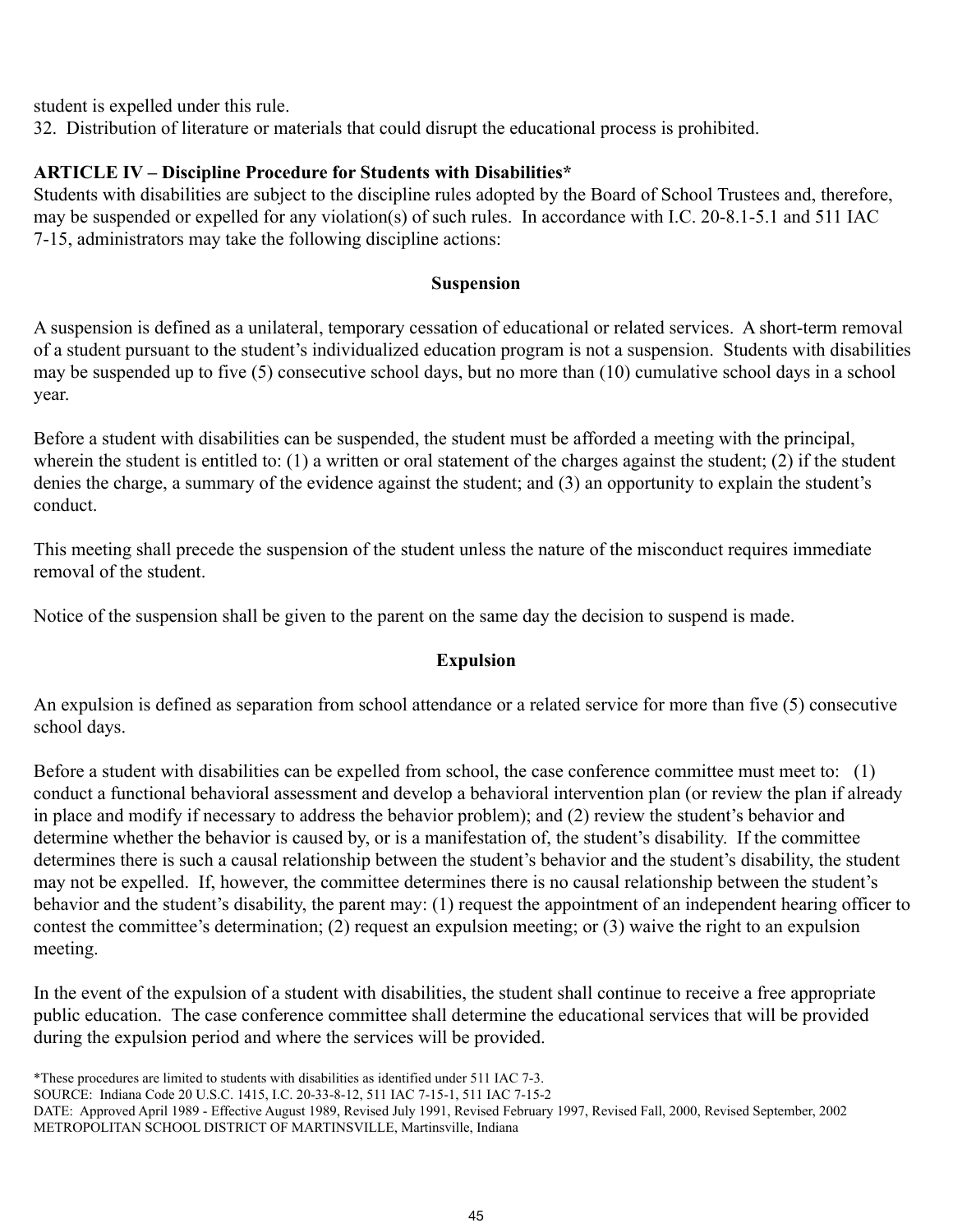# <span id="page-45-0"></span>**[8432](http://www.neola.com/martinsville-in/search/ag/ag8432.htm) - PEST CONTROL AND USE OF PESTICIDES**

The Corporation is committed to providing a safe environment for students. It seeks to prevent children from being exposed to pests and pesticides. While pesticides protect children from pests that may be found in the school and its surrounding grounds, under some circumstances they may pose a hazard to children. Therefore, pest control practices may involve a variety of chemical and non-chemical methods that are designed to control pests effectively while minimizing potential pesticide exposure.

The Corporation will:

- A. annually inform parents and staff members of the Corporation's pest control policy at the time of student registration by a separate memorandum or as a provision in the staff and/or student handbook;
- B. provide the name and phone number of the person to contact for information regarding pest control;
- C. maintain a registry of parents, guardians, and staff members who want to receive advance notice of all pesticide use, and, provide such notice at the start of each school year and during the school year when a student enrolls in or transfers into a school;

The Corporation's notice at the start of each school year shall invite parents, guardians, and staff members to be added to the pesticide notification list, and the Corporation shall permit a person to be added to the registry at any time upon their request.

- D. provide notice of planned pesticide applications to parents and employees who have requested advance notice;
- E. maintain written/printed/electronic records for two (2) years of any pesticide applications, and make these records available to anyone for inspection and copying upon request.

The Corporation will provide notice to those in the registry at least forty-eight (48) hours prior to the date and time the pesticide application is to occur unless an emergency is declared. The notice will include the date and time of the pesticide application, the general area where the pesticide is to be applied and the telephone number to contact for more information.

In case of emergency pesticide applications, because of immediate threat to the public health, the school shall give written notice as soon as possible.

The Corporation may provide for training of school employees to become certified pest control applicators. Financial support for such training may be provided by the Corporation subject to budgetary constraints of the Corporation.